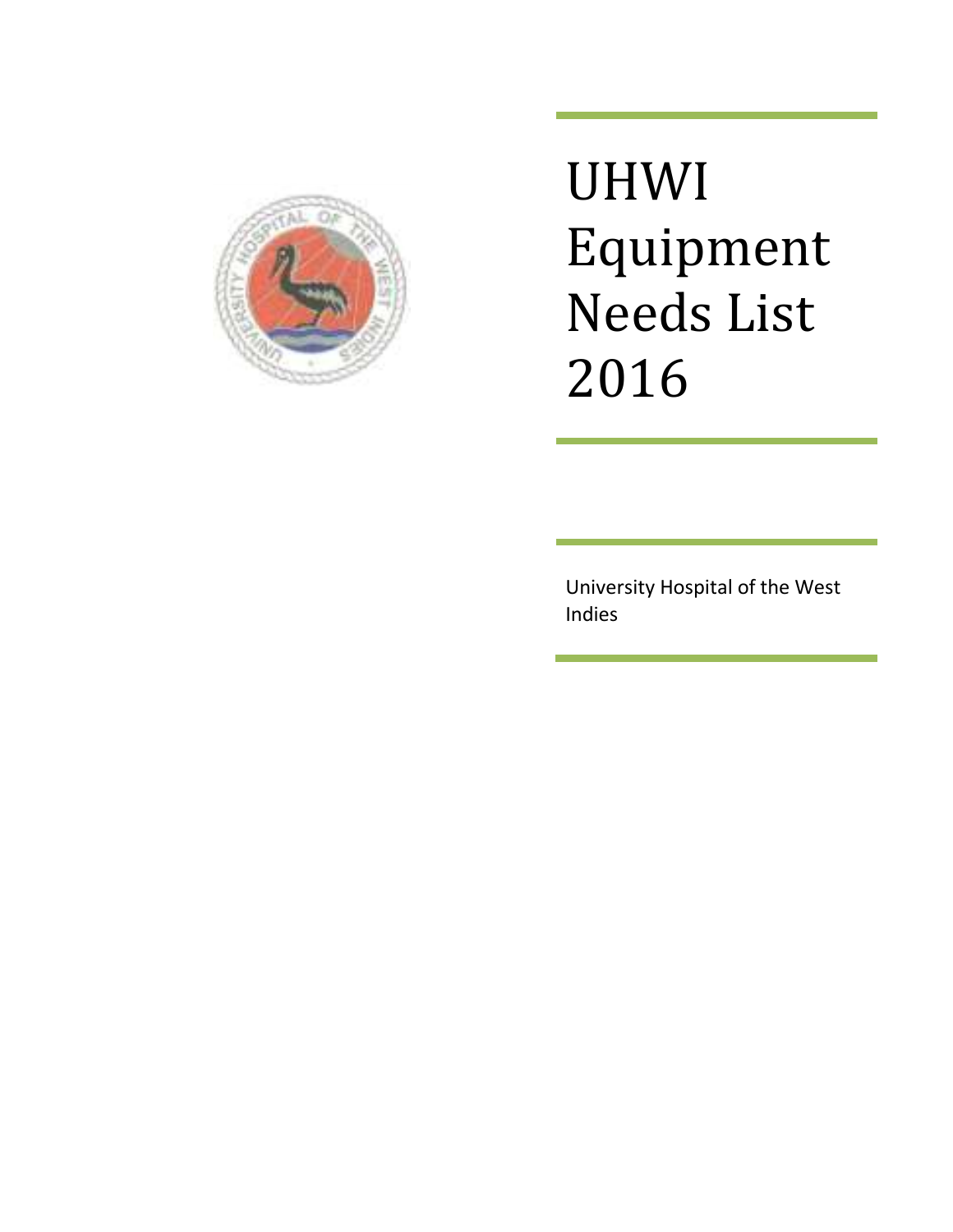## **Document Contents**

| Anaesthesia Apparatus With Circle Absorber And Fluotec Vaporizers (with provision for Selecta Tec Back |  |
|--------------------------------------------------------------------------------------------------------|--|
|                                                                                                        |  |
|                                                                                                        |  |
|                                                                                                        |  |
|                                                                                                        |  |
|                                                                                                        |  |
|                                                                                                        |  |
|                                                                                                        |  |
|                                                                                                        |  |
|                                                                                                        |  |
|                                                                                                        |  |
|                                                                                                        |  |
|                                                                                                        |  |
|                                                                                                        |  |
|                                                                                                        |  |
|                                                                                                        |  |
|                                                                                                        |  |
|                                                                                                        |  |
|                                                                                                        |  |
|                                                                                                        |  |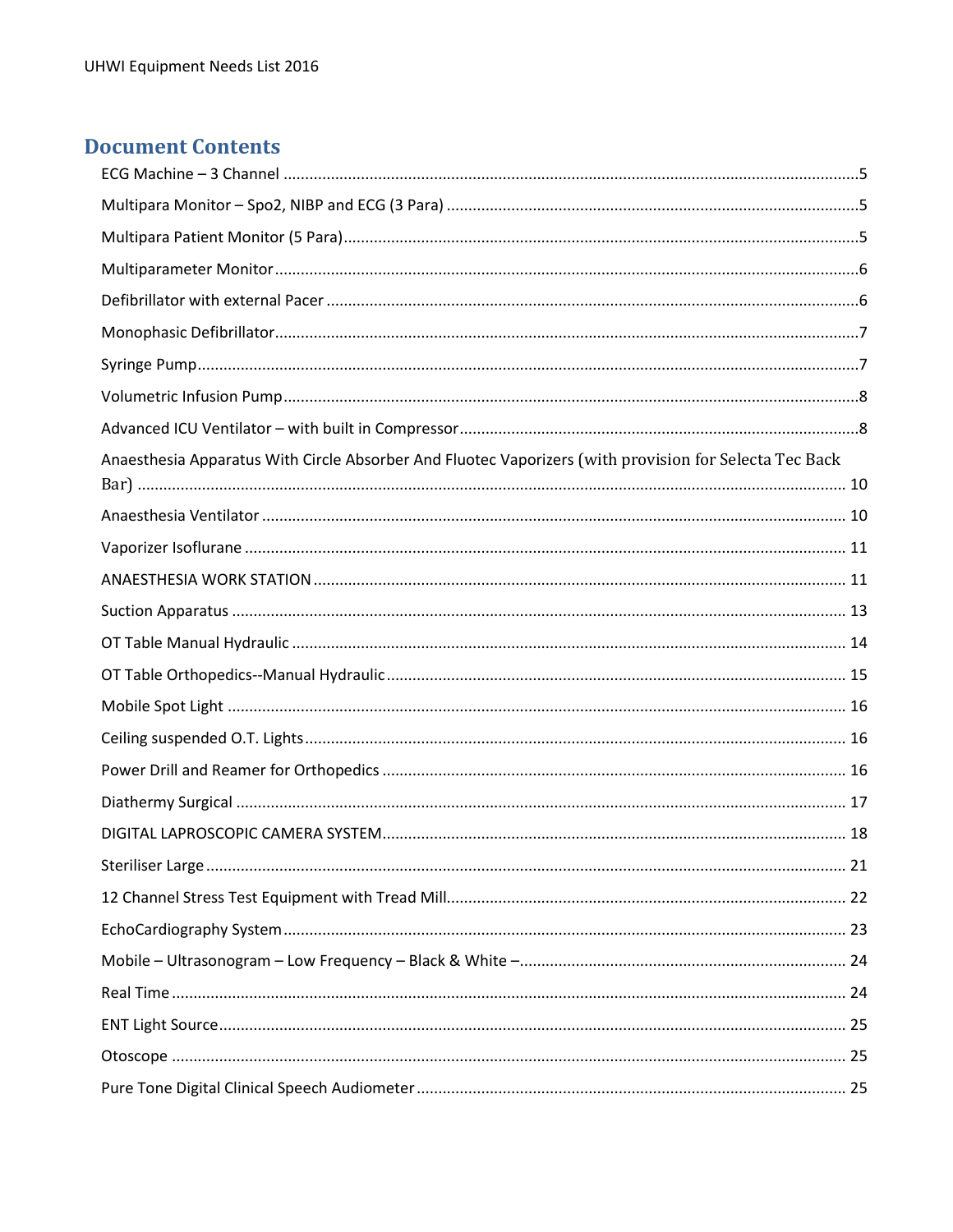| Laminar airflow workstation - Horizontal Laminar airflow table top model with accessories  55 |  |
|-----------------------------------------------------------------------------------------------|--|
|                                                                                               |  |
|                                                                                               |  |
|                                                                                               |  |
|                                                                                               |  |
|                                                                                               |  |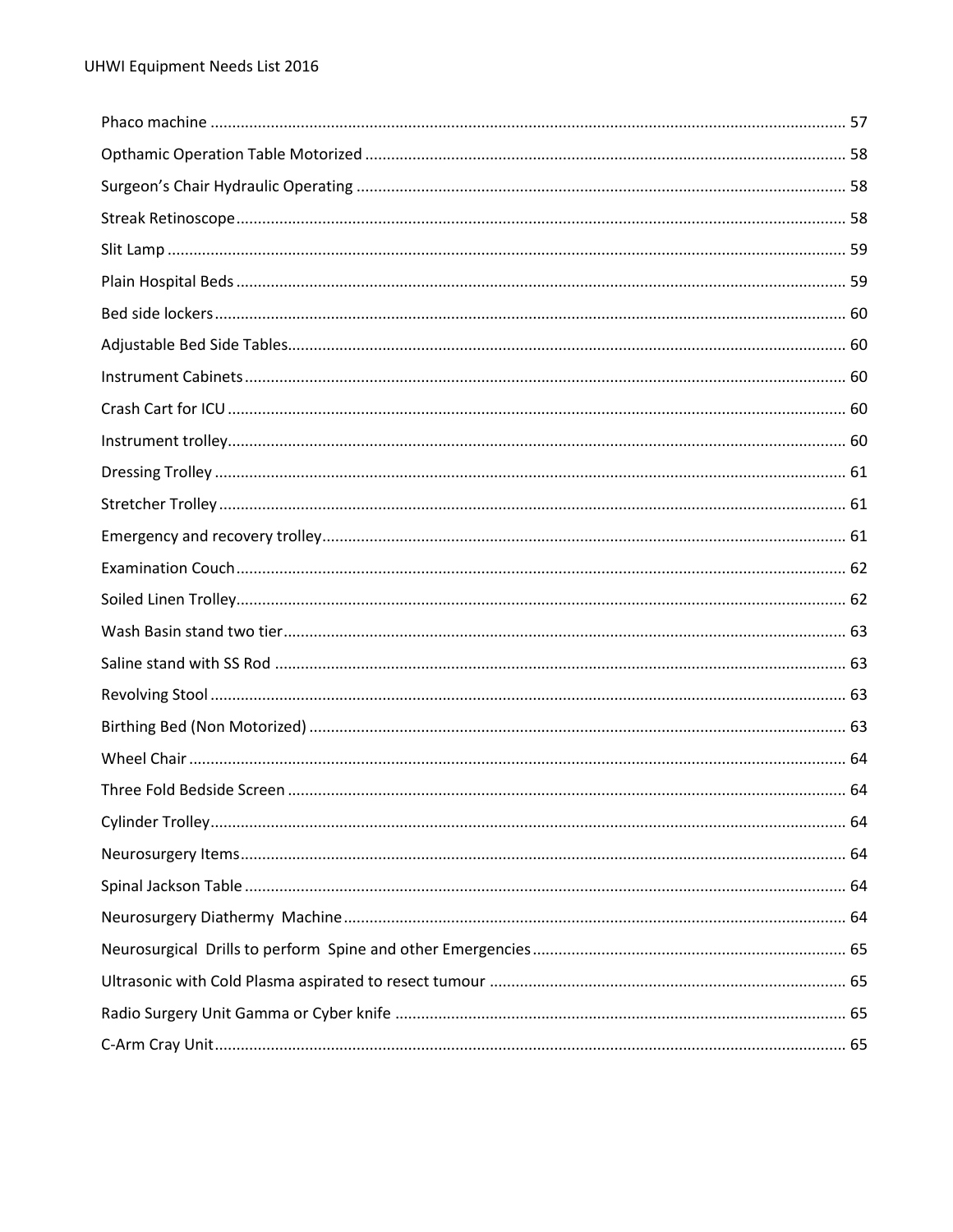UHWI Equipment Needs List 2016

For more information, please visit [http://www.uhwi.gov.jm](http://www.uhwi.gov.jm/)

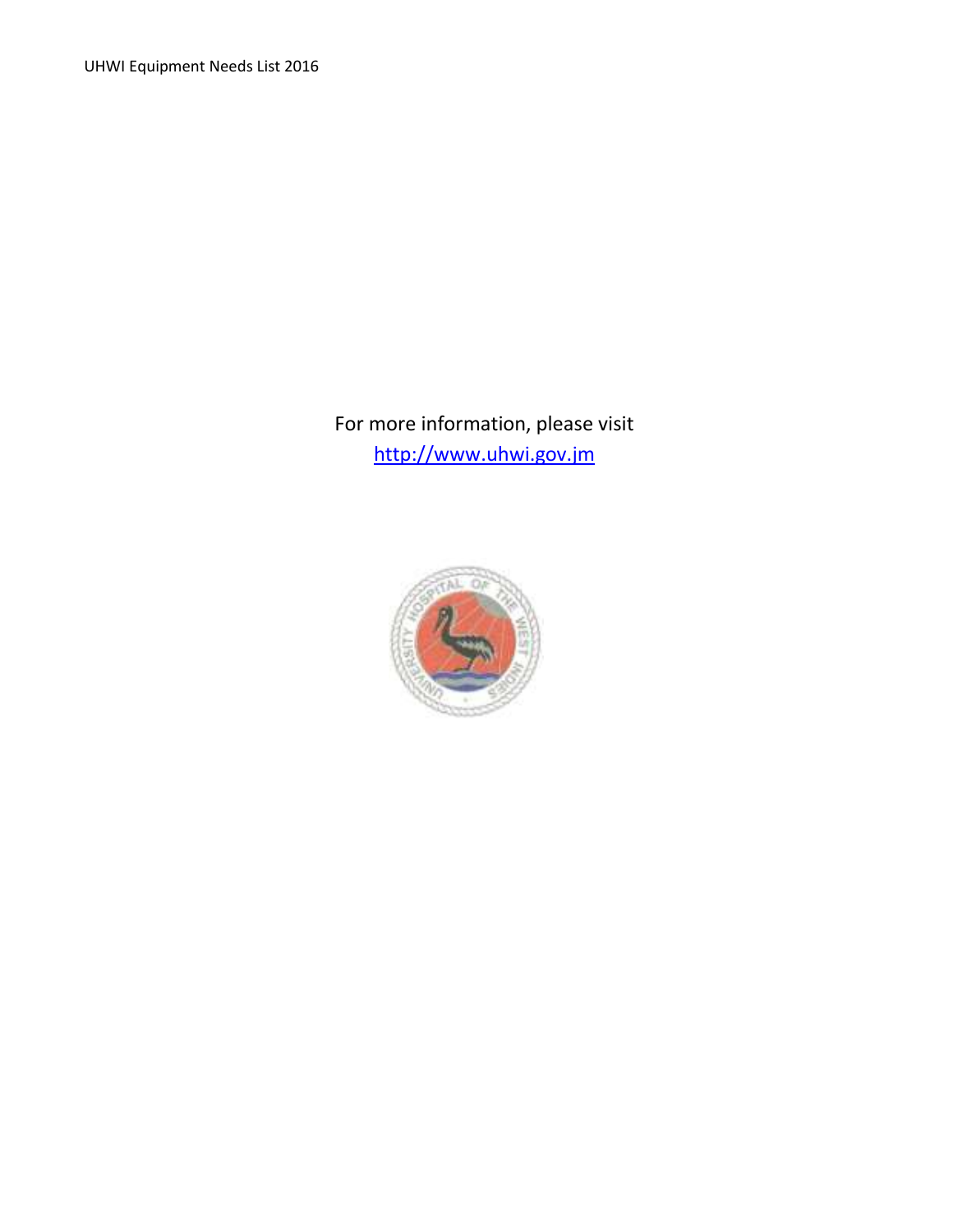

<span id="page-5-2"></span><span id="page-5-1"></span><span id="page-5-0"></span>

| SI.<br>No. | <b>Name</b>                                                     | Quantity | <b>Specification</b>                                                                                                                                                                                                                                                                                                                                                                                                                                                                                                                                                                                                                                  |
|------------|-----------------------------------------------------------------|----------|-------------------------------------------------------------------------------------------------------------------------------------------------------------------------------------------------------------------------------------------------------------------------------------------------------------------------------------------------------------------------------------------------------------------------------------------------------------------------------------------------------------------------------------------------------------------------------------------------------------------------------------------------------|
|            | <b>ECG Machine - 3</b><br><b>Channel</b>                        | 15       | Simultaneous 3 Channel ECG recording with 12<br>$\bullet$<br>lead simultaneous<br>Acquisition<br>$\bullet$<br>ECG Machine should have 3 modes of operation -<br>$\bullet$<br>Automatic, Manual<br>& Rhythm.<br>$\bullet$<br>Should have a maintenance free digital thermal<br>array printer<br>Printer should work with standard thermal<br>$\bullet$<br>paper(should be available in<br>Local Market)<br>$\bullet$<br>Printer should be able to print ECG report and<br>$\bullet$<br>should have on/off<br>selection<br>$\bullet$<br>Equipment should have battery backup.<br>$\bullet$<br>Should have a digital filter for AC and EMG.<br>$\bullet$ |
|            | <b>Multipara</b><br>Monitor - Spo2,<br>NIBP and ECG (3<br>Para) | 25       | Should display ECG, Spo2 and NIBP.<br>$\bullet$<br>Should have Spo2 plethysmograph wave form.<br>$\bullet$<br>Should display Systolic, Diastolic and Blood<br>$\bullet$<br>Pressure.<br>Should have alarm limits for HR/Spo2/NIBP with<br>$\bullet$<br>alarm silence<br>facility<br>$\bullet$<br>Application mode for adult, Paediatric and neonate<br>patients<br>- Equipment should have battery backup.                                                                                                                                                                                                                                            |
|            | <b>Multipara Patient</b><br><b>Monitor (5 Para)</b>             | 30       | Should be capable to monitor 3 leads ECG, NIBP,<br>$\bullet$<br>SpO2, RR, and<br>Temperature.<br>$\bullet$<br>Should have Spo2 plethysmograph wave form.<br>٠<br>Should display Systolic, Diastolic and Blood<br>$\bullet$<br>Pressure.<br>Monitor should provide categorized alarms with<br>$\bullet$<br>visual alarm<br>indication with auto set alarm limits                                                                                                                                                                                                                                                                                       |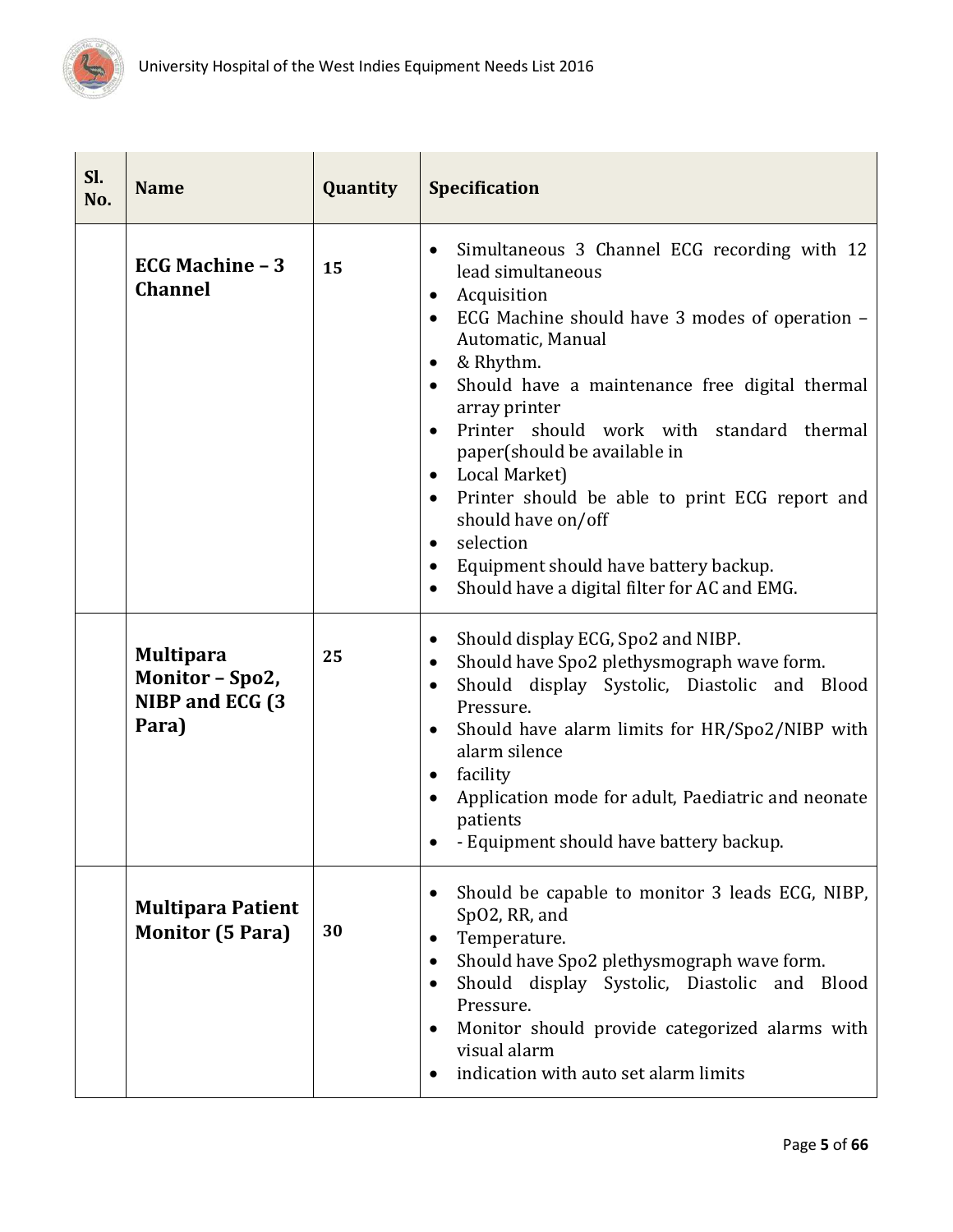

<span id="page-6-1"></span><span id="page-6-0"></span>

| SI.<br>No. | <b>Name</b>                             | Quantity | <b>Specification</b>                                                                                                                                                                                                                                                                                                                                                                                                                                                                                                                                                                                                                                                                                                                                                         |
|------------|-----------------------------------------|----------|------------------------------------------------------------------------------------------------------------------------------------------------------------------------------------------------------------------------------------------------------------------------------------------------------------------------------------------------------------------------------------------------------------------------------------------------------------------------------------------------------------------------------------------------------------------------------------------------------------------------------------------------------------------------------------------------------------------------------------------------------------------------------|
|            |                                         |          | Application mode for adult, Paediatric and neonate<br>$\bullet$<br>patients<br>Equipment should have battery backup.                                                                                                                                                                                                                                                                                                                                                                                                                                                                                                                                                                                                                                                         |
|            | <b>Multiparameter</b><br><b>Monitor</b> | 10       | The monitor should have the capability to provide<br>٠<br>3 leads ECG,<br>NIBP, SpO2, RR, microstream ETCO2 ,TEMP and<br>$\bullet$<br>two IBP<br>Should have the capability to display atleast 5 real-<br>$\bullet$<br>time waveforms along with related numerical<br>parameters on a single screen<br>Monitor should provide categorized alarms with<br>٠<br>visual alarm indication with auto set alarm limits<br>-Application mode for adult, Paediatric and neonate<br>patients<br>-Monitor should be complete with all cables and<br>$\bullet$<br>accessories<br>Should be capable to provide Numerical and<br>٠<br>Graphical vital signs trends.<br>Monitor should provide Leads off detection and<br>$\bullet$<br>Pacemaker<br>-Equipment should have battery backup. |
|            | Defibrillator with<br>external Pacer    | 14       | Specifications for defibrillator:<br>Should be a Biphasic defibrillator, monitor with<br>Recorder<br>Energy level should be selected in manual mode.<br>$\bullet$<br>Should work on Manual and Automatic external<br>$\bullet$<br>defibrillation (AED)<br>mode<br>٠<br>Should defibrillate though Pads and Paddles<br>$\bullet$<br>Should have a built in printer<br>$\bullet$<br>Should have bright display for viewing waveforms<br>$\bullet$<br>and messages                                                                                                                                                                                                                                                                                                              |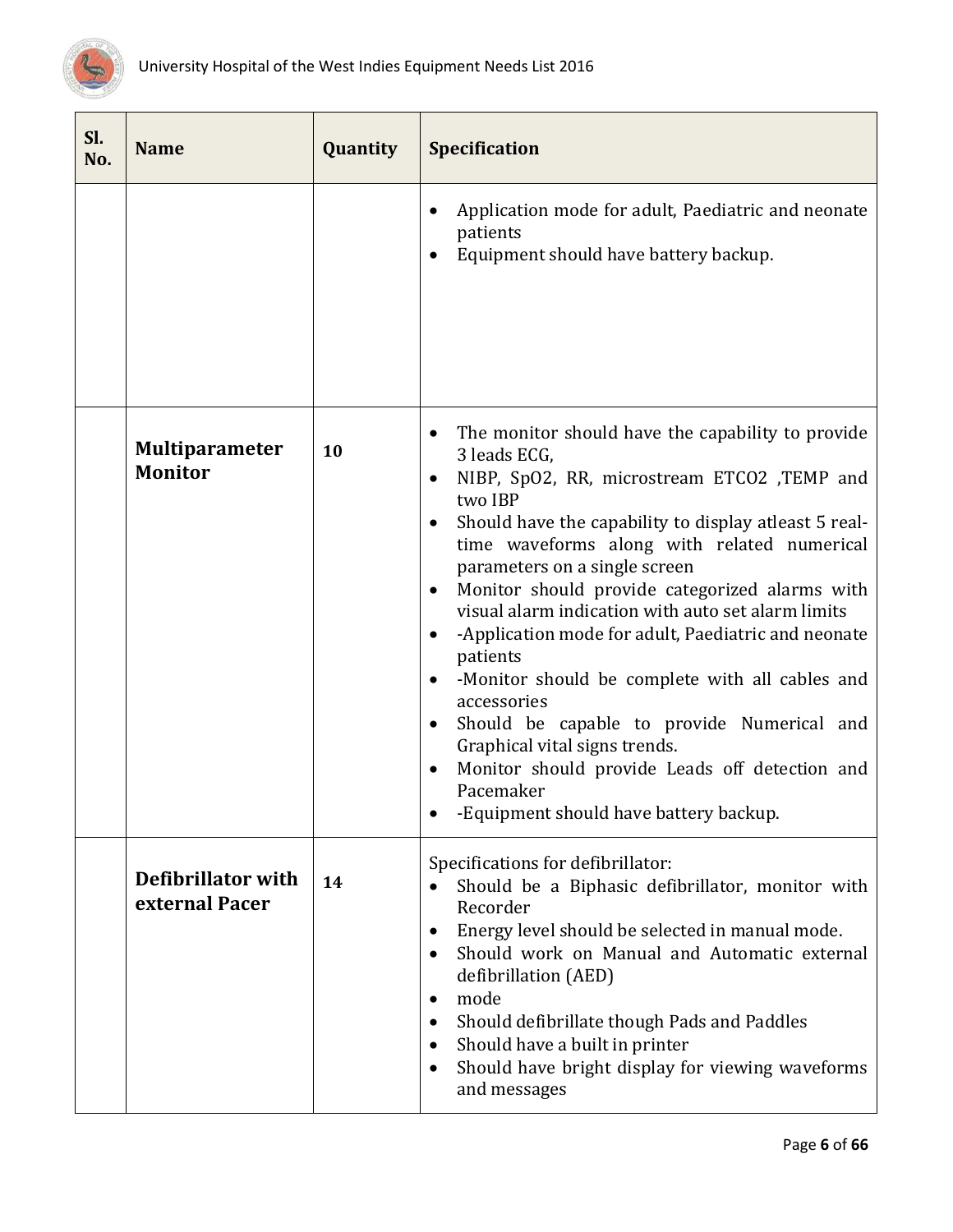

<span id="page-7-1"></span><span id="page-7-0"></span>

| Sl.<br>No. | <b>Name</b>                               | Quantity | <b>Specification</b>                                                                                                                                                                                                                                                                                                                                                                                                                                                                                                                                                                                                                                                                                                                                                                                 |
|------------|-------------------------------------------|----------|------------------------------------------------------------------------------------------------------------------------------------------------------------------------------------------------------------------------------------------------------------------------------------------------------------------------------------------------------------------------------------------------------------------------------------------------------------------------------------------------------------------------------------------------------------------------------------------------------------------------------------------------------------------------------------------------------------------------------------------------------------------------------------------------------|
|            |                                           |          | Should have external paddles with paddles contact<br>$\bullet$<br>indicator for good<br>paddle contact<br>$\bullet$<br>Should have voice prompts on AED mode<br>$\bullet$<br>Equipment should have battery backup.<br>$\bullet$<br>Should have Optional SPO2 facility<br>$\bullet$<br>Should have optional Transcutaneous Demand and<br>$\bullet$<br>fixed mode<br>pacing<br>$\bullet$<br>Should be capable of doing synchronized cardio<br>$\bullet$<br>version<br>Should be capable of printing Reports on Event<br>$\bullet$<br>summary, configuration etc.<br>Should have facility for adult and Paediatric<br>$\bullet$<br>Internal paddles<br>Should be supplied with Main unit with one set of<br>$\bullet$<br>Adult and Paediatric external and internal paddles<br>and standard accessories |
|            | <b>Monophasic</b><br><b>Defibrillator</b> | 8        | Specifications for defibrillator:<br>Should be a Monophasic defibrillator, monitor with<br>Recorder<br>Energy level should be selected in manual mode.<br>$\bullet$<br>Should defibrillate though Pads and Paddles<br>$\bullet$<br>Should have a built in printer<br>$\bullet$<br>Should have bright display for viewing waveforms<br>and messages<br>Equipment should have battery backup.<br>$\bullet$<br>Should have facility for Internal paddles<br>$\bullet$<br>Should be supplied with Main unit with one set of<br>Adult external paddle and standard accessories.                                                                                                                                                                                                                           |
|            | <b>Syringe Pump</b>                       | 40       | Should<br>operate in A.C. Mains<br>and<br><b>Battery</b><br>٠<br>independently.<br>Should<br>display actual battery running<br>time<br>$\bullet$<br>available at specific volume settings<br>Should have wide range of acceptability of syringes.<br>٠<br>Should have programmable bolus with infused<br>$\bullet$<br>volume display                                                                                                                                                                                                                                                                                                                                                                                                                                                                 |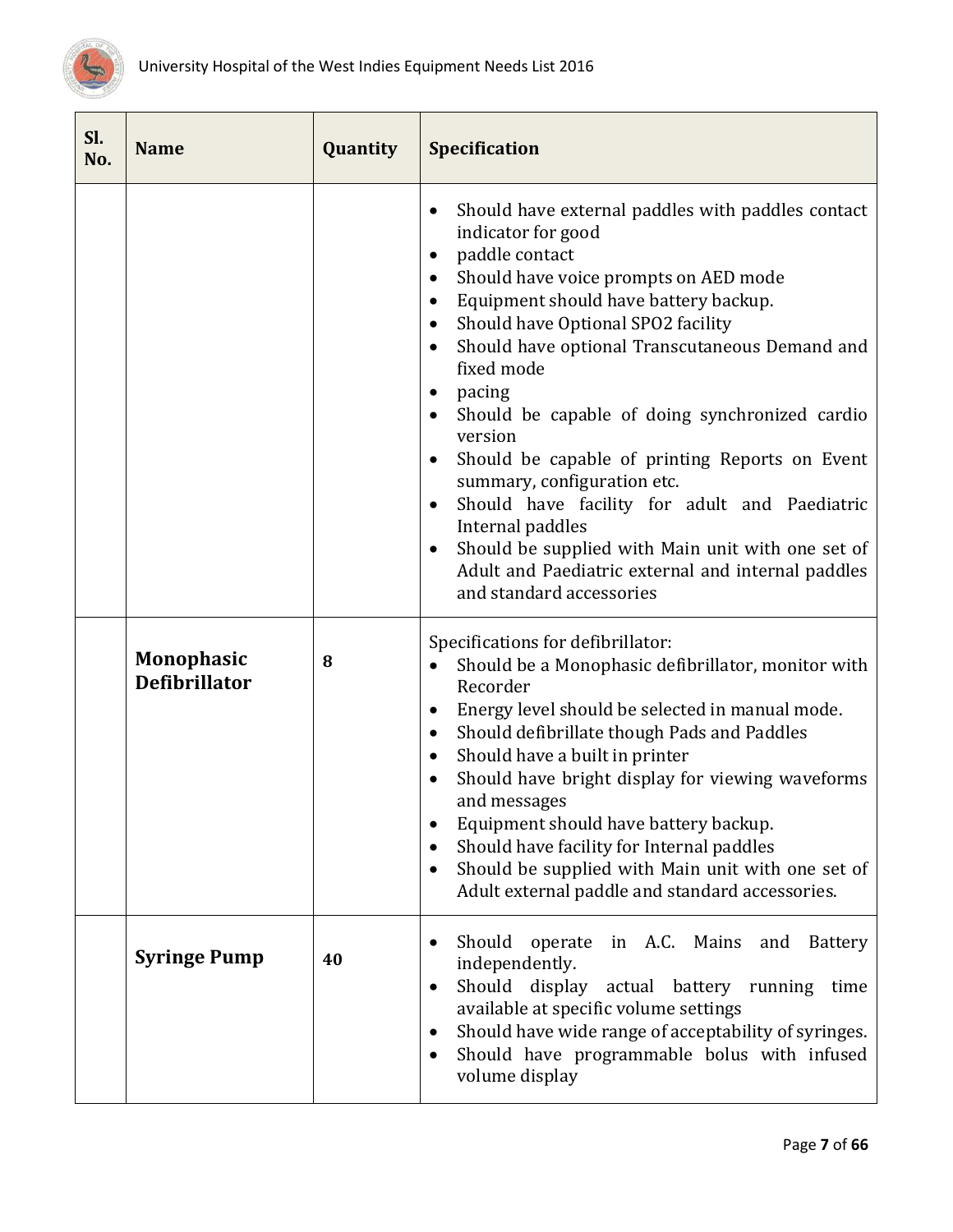

<span id="page-8-1"></span><span id="page-8-0"></span>

| SI.<br>No. | <b>Name</b>                                                        | Quantity | <b>Specification</b>                                                                                                                                                                                                                                                                                                                                                                                                                                                                                                                                                                                                                                                                                                                                                                                                                                                                                                                                              |
|------------|--------------------------------------------------------------------|----------|-------------------------------------------------------------------------------------------------------------------------------------------------------------------------------------------------------------------------------------------------------------------------------------------------------------------------------------------------------------------------------------------------------------------------------------------------------------------------------------------------------------------------------------------------------------------------------------------------------------------------------------------------------------------------------------------------------------------------------------------------------------------------------------------------------------------------------------------------------------------------------------------------------------------------------------------------------------------|
|            |                                                                    |          | Should have adjustable occlusion pressure alarm<br>$\bullet$<br>limits for in line<br>Should have KVO facility<br>$\bullet$<br>Key board locking facility to protect against change<br>$\bullet$<br>of settings<br>Should have safety alarms for occlusion pressure,<br>$\bullet$<br>end of infusion prealarm and alarm, volume limit<br>pre alarm, low battery pre alarm and technical<br>malfunction alarm<br>Auto syringe volume detection facility<br>٠<br>Should have protected against free flow and high<br>$\bullet$<br>flows after occlusion release.                                                                                                                                                                                                                                                                                                                                                                                                    |
|            | <b>Volumetric</b><br><b>Infusion Pump</b>                          | 40       | Should operate in A.C. Mains<br>Battery<br>and<br>٠<br>independently.<br>Should have horizontal peristaltic movement to<br>$\bullet$<br>prevent leaked fluids entering the pump<br>Should have a flow rate of 1 - 1000ml/hour<br>$\bullet$<br>increment in normal mode and 0.1 - 100ml/hour<br>with 0.1ml increment in micro infusion mode<br>Infusion time should be adjustable.<br>٠<br>Should have KVO facility.<br>٠<br>Should have adjustable PAUSE function<br>٠<br>Facility to display and enter drug name<br>٠<br>Should have empty bottle detection facility<br>$\bullet$<br>Bolus delivery facility<br>Should have alarms for low battery, Occlusion, air<br>bubble, end of infusion, line disconnection, free<br>flow etc.<br>Should display actual battery running time<br>٠<br>available at specific volume settings<br>Should have automatic occlusion pressure release<br>$\bullet$<br>provision to prevent high flows on release of<br>occlusion. |
|            | <b>Advanced ICU</b><br>Ventilator - with<br>built in<br>Compressor | 30       | Should supply medical grade air compressor<br>٠<br>compact in size, vibration and noise free integrated<br>with ventilator trolley.<br>Leakage and compliance compensated.<br>٠                                                                                                                                                                                                                                                                                                                                                                                                                                                                                                                                                                                                                                                                                                                                                                                   |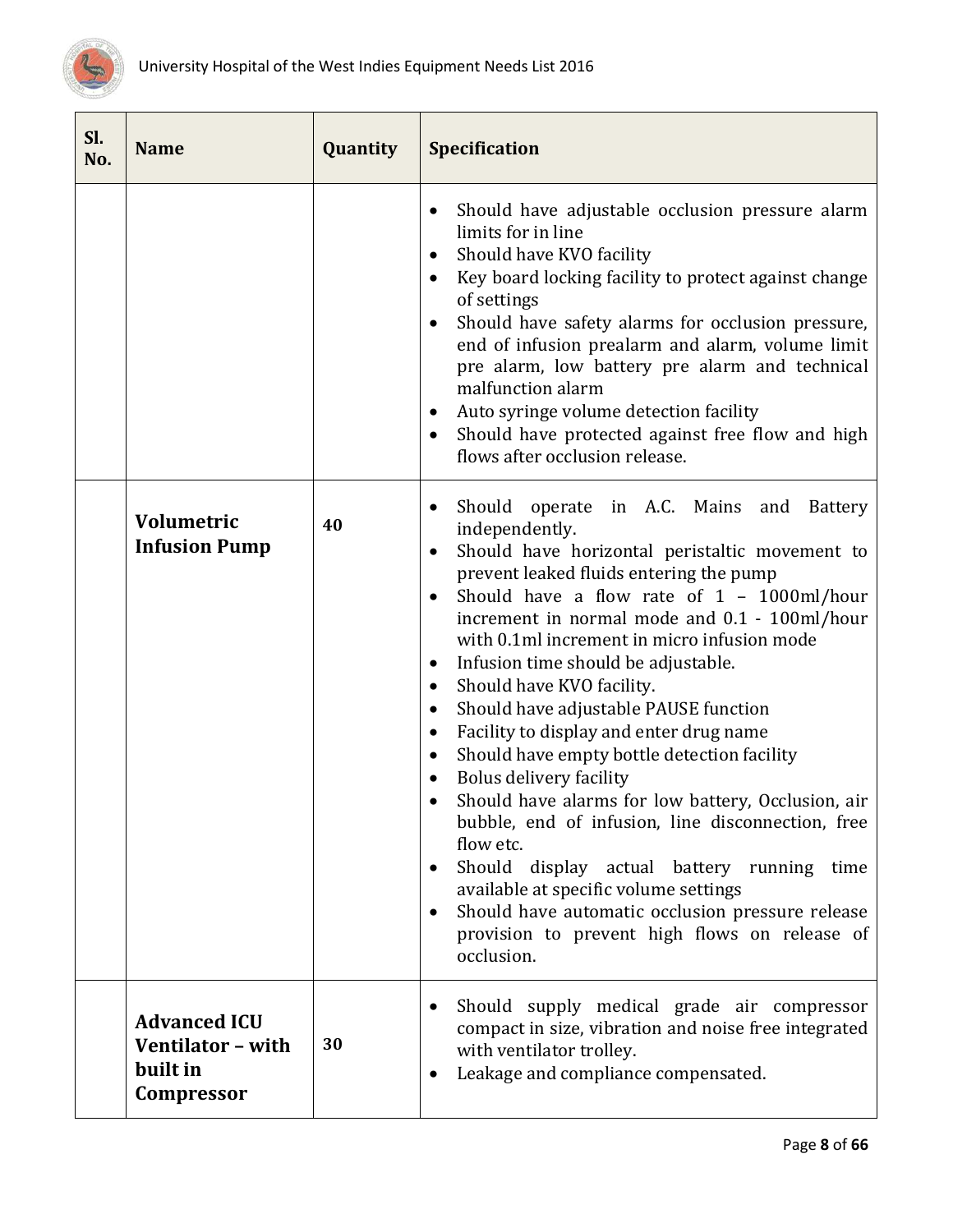

| Sl.<br>No. | <b>Name</b> | Quantity | <b>Specification</b>                                                                                                                                                                                                                                                                                                                                                                                                                                                                                                                                                                                                                                                                                                                                                                                                                                                                                                                                                                                                                                                                                                                                                                                                                                                                                                                                                                                                                                                                                                                                                                                                                                                                                                                                                                                                 |
|------------|-------------|----------|----------------------------------------------------------------------------------------------------------------------------------------------------------------------------------------------------------------------------------------------------------------------------------------------------------------------------------------------------------------------------------------------------------------------------------------------------------------------------------------------------------------------------------------------------------------------------------------------------------------------------------------------------------------------------------------------------------------------------------------------------------------------------------------------------------------------------------------------------------------------------------------------------------------------------------------------------------------------------------------------------------------------------------------------------------------------------------------------------------------------------------------------------------------------------------------------------------------------------------------------------------------------------------------------------------------------------------------------------------------------------------------------------------------------------------------------------------------------------------------------------------------------------------------------------------------------------------------------------------------------------------------------------------------------------------------------------------------------------------------------------------------------------------------------------------------------|
|            |             |          | Should provide the following modes of ventilation:<br>$\bullet$<br>Volume cycled<br>(VC), Pressure<br>cycled (PC),<br>Synchronised<br>٠<br><b>Intermittent Mandatory</b><br>Ventilation (SIMV) in both VC and PC modes, SIMV<br>with pressure support (SIMV-PS), Pressure Support<br>(PS), Continuous Positive<br>Airway Pressure (CPAP), Bi Level Positive Airway<br>٠<br>Pressure(BIPAP),<br>Pressure regulated Volume control(PRVC), Positive<br>٠<br><b>End Expiratory</b><br>Pressure (PEEP) ranging from 0 to 40 cm of H2O,<br>$\bullet$<br>Inverse ratio ventilation, and apnoea back-up<br>ventilation.<br>Should provide pressure- and flow-triggering<br>$\bullet$<br>options with a response time less than 10 msec and<br>bias flow not more than 5 lpm.<br>Should have the following audio-visual alarms:<br>$\bullet$<br>mains failure, ventilator failure, high/low airway<br>pressure, low minute volume, apnoea,<br>high<br>respiratory rate, etc. Default alarm settings should<br>be amenable for change by user.<br>Should be supplied with Inspiratory synchronized<br>$\bullet$<br>medicament<br>Nebulizer for nebulization of drugs<br>$\bullet$<br>Access through touch screen & rotary dial and<br>$\bullet$<br>direct access knobs for vital settings such as PEEP,<br>02 concentration, Respiratory rate &<br>Volume or Pressure.<br>Should be able to deliver non-invasive ventilation<br>in Pressure Control & Pressure support using an<br>appropriate interface.<br>Should have easily autoclavable patient tubing,<br>$\bullet$<br>humidifier with reusable chamber, expiratory<br>valve, water traps, etc.<br>Should have pre-programmed facility to ventilate<br>with 100% oxygen for 3 min and manual breaths<br>during airway suctioning.<br>Battery backup for Ventilator.<br>٠ |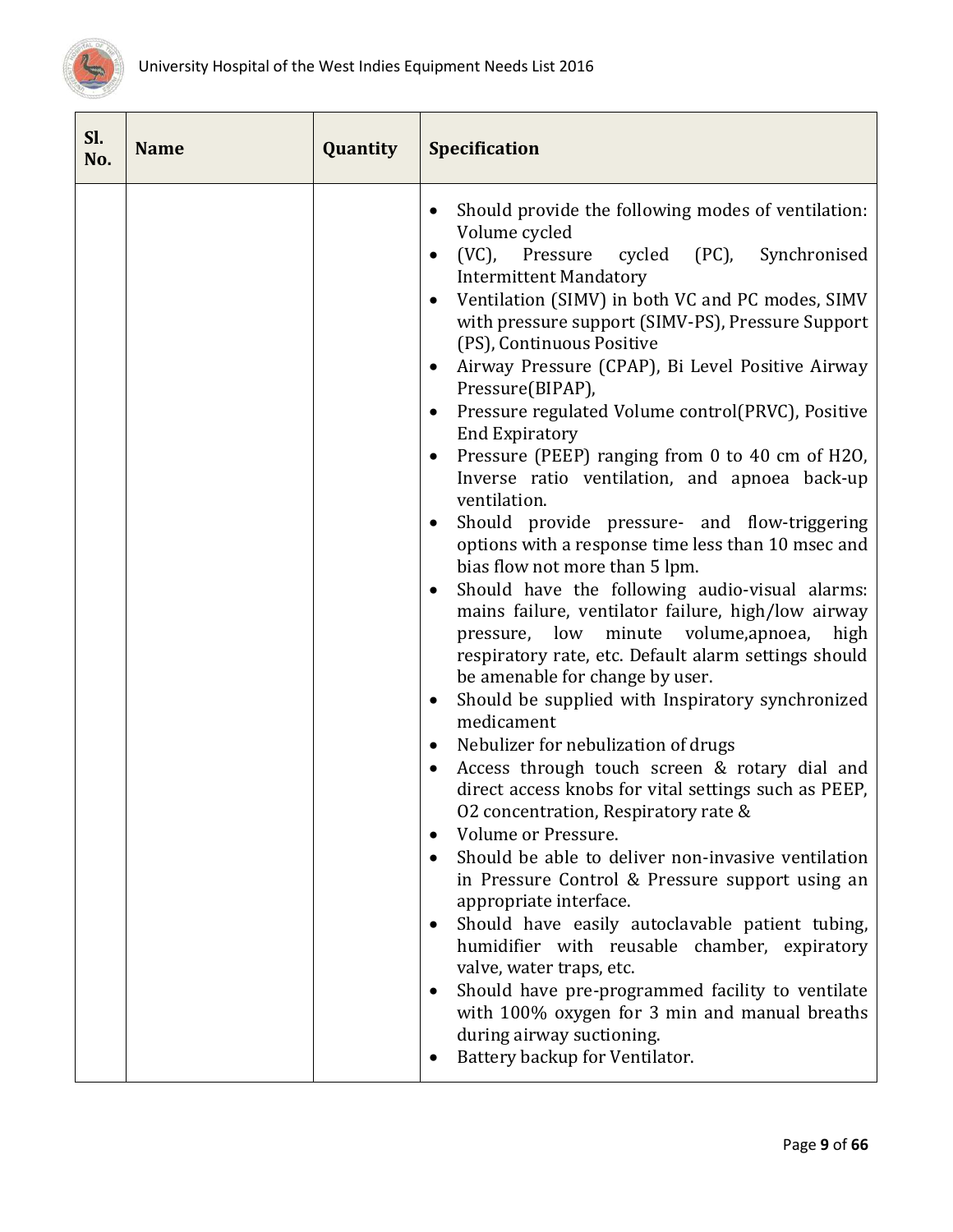

<span id="page-10-1"></span><span id="page-10-0"></span>

| Sl.<br>No. | <b>Name</b>                                                                                                                                                         | Quantity | Specification                                                                                                                                                                                                                                                                                                                                                                                                                                                                                                                                                                                                                                                                                                                                                                                                                                                                                                                                                                                                                                                                                                                                                                                                             |
|------------|---------------------------------------------------------------------------------------------------------------------------------------------------------------------|----------|---------------------------------------------------------------------------------------------------------------------------------------------------------------------------------------------------------------------------------------------------------------------------------------------------------------------------------------------------------------------------------------------------------------------------------------------------------------------------------------------------------------------------------------------------------------------------------------------------------------------------------------------------------------------------------------------------------------------------------------------------------------------------------------------------------------------------------------------------------------------------------------------------------------------------------------------------------------------------------------------------------------------------------------------------------------------------------------------------------------------------------------------------------------------------------------------------------------------------|
|            | Anaesthesia<br><b>Apparatus With</b><br><b>Circle Absorber</b><br><b>And Fluotec</b><br><b>Vaporizers</b> (with<br>provision for<br><b>Selecta Tec Back</b><br>Bar) | 12       | Should have provision for spare Cylinder with<br>$\bullet$<br>Bourdon pressure gauge.<br>Must have oxygen failure alarm.<br>٠<br>Must have provision for Anaesthesia ventilator.<br>$\bullet$<br>Must have circle absorber.<br>$\bullet$<br>Must have antistatic corrugated tubing.<br>$\bullet$<br>Table Top for arranging drugs and syringes.<br>$\bullet$<br>Should have provision for two inlets for two<br>$\bullet$<br>oxygen and two inlets<br>for two nitrous oxide cylinders with pin index<br>$\bullet$<br>system. A Type.<br>High pressure relief value in the back bar system.<br>$\bullet$<br>High pressure tubing colour coded for oxygen and<br>$\bullet$<br>Nitrous oxide.<br>The soda lime canister<br>should be<br>double<br>$\bullet$<br>chambered single piece with Metal bar on the top<br>with provision for APL valve. Gas inlet and outlet<br>change over knob to isolate the canister.<br>Table top for keeping the monitor and Anaesthesia<br>$\bullet$<br>Ventilator.<br>Should have visible inspiratory and expiratory<br>$\bullet$<br>valves<br>Should have adjustable pressure relief valve<br>$\bullet$<br>Should have single switch change over from<br>spontaneous to bag<br>ventilation |
|            | Anaesthesia<br><b>Ventilator</b>                                                                                                                                    | 10       | Ventilator should be pneumatically operated and<br>electronically controlled with detachable ascending<br>bellows.<br>Ventilator Modes - IMV, SIMV and PCV<br>٠<br>Fresh Gas flow compensation<br>$\bullet$<br>Compliance compensation<br>$\bullet$<br>Equipment should have battery backup.<br>$\bullet$<br>Frequency 4-60 breaths per minute<br>$\bullet$<br>I:E Ratio 3:1 to 1:9.9<br>$\bullet$<br>Insp. Flow 2-80 L/Min<br>Pressure limit 10-65hPa<br>$\bullet$<br>PEEP 3-20 hPa                                                                                                                                                                                                                                                                                                                                                                                                                                                                                                                                                                                                                                                                                                                                      |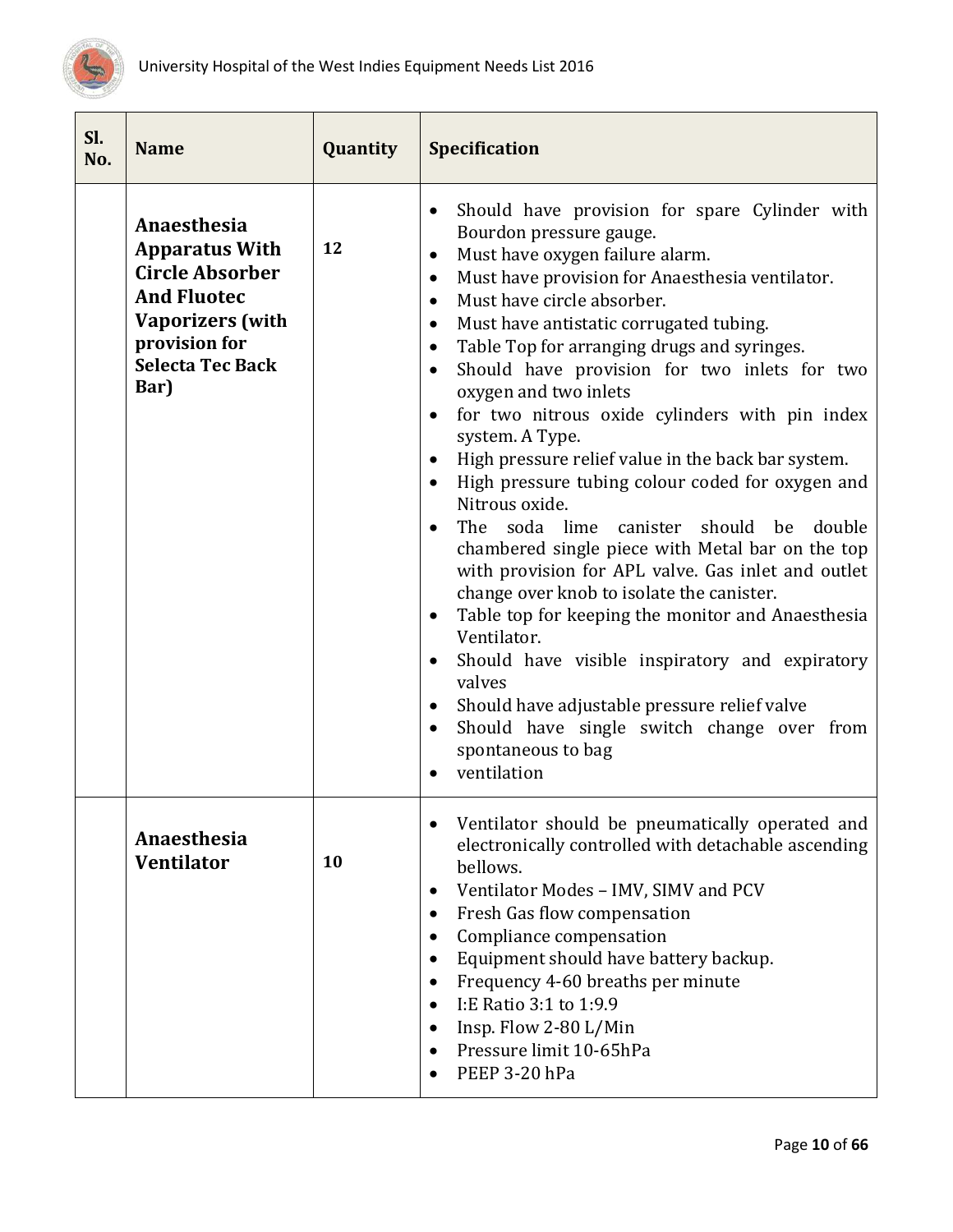

<span id="page-11-1"></span><span id="page-11-0"></span>

| Sl.<br>No. | <b>Name</b>                               | Quantity | <b>Specification</b>                                                                                                                                                                                                                                                                                                                                                                                                                                                                                                                                                                                                                                                                                                                                                              |
|------------|-------------------------------------------|----------|-----------------------------------------------------------------------------------------------------------------------------------------------------------------------------------------------------------------------------------------------------------------------------------------------------------------------------------------------------------------------------------------------------------------------------------------------------------------------------------------------------------------------------------------------------------------------------------------------------------------------------------------------------------------------------------------------------------------------------------------------------------------------------------|
|            |                                           |          | Audible/Visual<br>should<br>have<br>alarms<br>for<br>It<br>$\bullet$<br>Disconnection, system Pressure, Overpressure,<br>Fresh Gas High, SIMV FLOW sensor,<br>Bellows drive, Pressure Limit, Battery overload,<br>$\bullet$<br>Battery discharged, Mains failure, etc.<br>Self test for ventilator which includes-Battery,<br>$\bullet$<br>Mains supply, Solenoid valves, Over pressure valve<br>(drive gas), Leakage, Compliance, Circuit volume,<br>APL valve, Fresh Gas flow and switches/displays.                                                                                                                                                                                                                                                                            |
|            | <b>Vaporizer</b><br><b>Isoflurane</b>     | 4        | Should be compatible with any Anesthesia<br>$\bullet$<br>machine.<br>Should use Isoflurane as anesthetic agent.<br>$\bullet$<br>Should have a flow range from 200mL/min to<br>$\bullet$<br>$15mL/min$ .<br>Should have a large diameter control dial with fine<br>$\bullet$<br>graduations of<br>0.2% between 0 and 1%, and 0.5% from 1% to 8%.<br>$\bullet$<br>Should have clear agent level indication.<br>٠<br>Should have a simple and efficient agent filling<br>$\bullet$<br>mechanism to minimize agent leaks while filling.<br>Specify the filling mechanism.<br>Should have capacity to store at least 200mL of<br>$\bullet$<br>anesthetic agent.<br>Should have tools free design for mounting and<br>removing from the manifold.<br>Should have non-spill system.<br>٠ |
|            | <b>ANAESTHESIA</b><br><b>WORK STATION</b> | 14       | The Anaesthesia work station system should consist<br>of:<br>A. Anaesthesia machine with vaporizers.<br>B. Close Circuit.<br>Anesthesia machine with vaporizers:<br>Integrated suction, auxiliary Oxygen flowmeter for<br>٠<br>mask 02 delivery without going through the main<br>rotamerter.<br>Provision to connect oxygen, air & nitrous oxide<br>٠                                                                                                                                                                                                                                                                                                                                                                                                                            |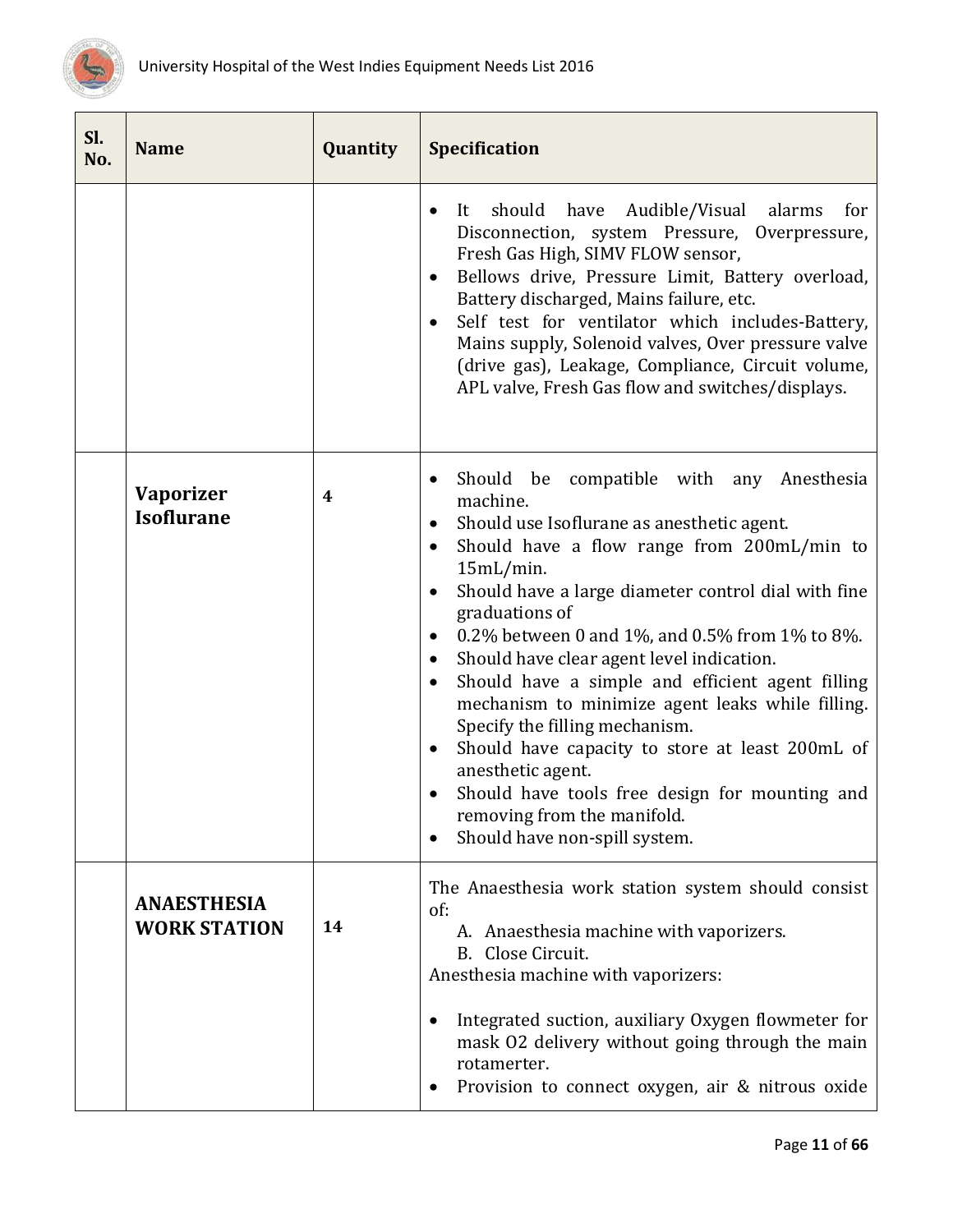

| Sl.<br>No. | <b>Name</b> | Quantity | Specification                                                                                                                                                                                                                                                                                                                                                                                                                                                                                                                                                                                                                                                                                                                                                                                                                                                                                                                                                                                                                                                                                                                                                                                                                                                                                                                                                                                                                                                                                                                                                                                                                                                                                                                                                      |
|------------|-------------|----------|--------------------------------------------------------------------------------------------------------------------------------------------------------------------------------------------------------------------------------------------------------------------------------------------------------------------------------------------------------------------------------------------------------------------------------------------------------------------------------------------------------------------------------------------------------------------------------------------------------------------------------------------------------------------------------------------------------------------------------------------------------------------------------------------------------------------------------------------------------------------------------------------------------------------------------------------------------------------------------------------------------------------------------------------------------------------------------------------------------------------------------------------------------------------------------------------------------------------------------------------------------------------------------------------------------------------------------------------------------------------------------------------------------------------------------------------------------------------------------------------------------------------------------------------------------------------------------------------------------------------------------------------------------------------------------------------------------------------------------------------------------------------|
|            |             |          | directly to systemwith pipeline supply for each gas.<br>(suitable connectors and Pipes to beProvided)<br>The system should have battery backup.<br>The machine should have pressure gauges for<br>cylinders and centralsupply lines mounted on front<br>of Anaesthesia machine for better visibility. The gas<br>connections should be non-interchangeable.<br>Automatic cutoff on N2O by Oxygen pressure<br>٠<br>failure.<br>Hypoxic guard for linear regulation of minimum<br>oxygen concentration at 21% volume and must<br>ensure a minimum Oxygenflow of 200 ml at low<br>fresh gas flow setting even below total 500 mlfresh<br>gas flow.<br>Audible & visual oxygen failure alarm.<br>$\bullet$<br>Emergency Oxygen flush at $20 -75$ L/min<br>$\bullet$<br>bypassing the vaporizer.<br>Oxygen flush option should be available.<br>Fully integrated Circle absorber system for adult as<br>well as pediatric patient category. It should have an<br>auto clavable base block and should have canister<br>appr. 1.5 ltr.<br>Anaesthesia ventilator with latest attachment for<br>pediatric and adult latest version.<br>Adjustable high / low limits with audio and visual<br>alarms forfollowing parameters.<br>Minute volume<br>Airway pressure<br>Insp oxygen c oncentration,<br>Audio power supply fail alarm<br>Fail to cycle warning<br>It should have a spirometery sensor position able<br>at Y or at the distal end, for measurement of $I/E$<br>Tidal volume, minimum volume, loops and scalars<br>etc.<br>It should have an integrated colour screen monitor<br>for display of ventilation parameters etc.+ Et CO2<br>/Airway Pr/RR/FiO2 Vaporizer:-<br>provision to connect two vaporizers at a<br>time with interlocking facility. Flow should |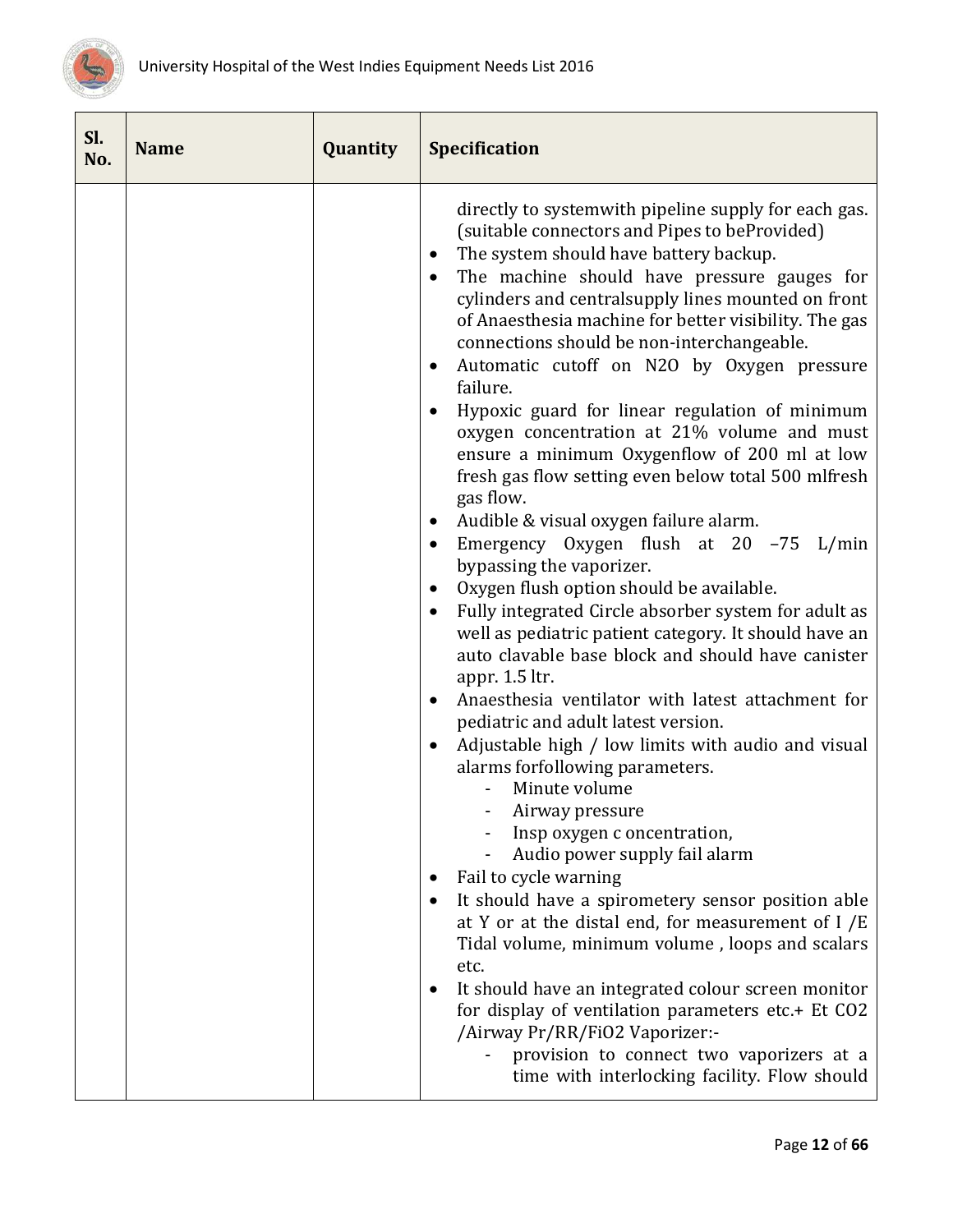

<span id="page-13-0"></span>

| Sl.<br>No. | <b>Name</b>                        | Quantity | <b>Specification</b>                                                                                                                                                                                                                                                                                                                                                                                                                                                                                                                                                                                                                                                                                                                                                                                                                                                                                                                                                                                                                                         |
|------------|------------------------------------|----------|--------------------------------------------------------------------------------------------------------------------------------------------------------------------------------------------------------------------------------------------------------------------------------------------------------------------------------------------------------------------------------------------------------------------------------------------------------------------------------------------------------------------------------------------------------------------------------------------------------------------------------------------------------------------------------------------------------------------------------------------------------------------------------------------------------------------------------------------------------------------------------------------------------------------------------------------------------------------------------------------------------------------------------------------------------------|
|            |                                    |          | be temperature, and pressure compensated.<br>Should be provided with a Temperature /<br>and<br>flow<br>pressure<br>compensated<br>independent Vaporizer for Isoflourance and<br>Halothane.<br>Vaporizer should have extended delivery<br>range from 0 to 6 Vol. %<br>The<br>should<br>vaporizer<br>design<br>be<br>maintenance free.<br>Mention<br>$\bullet$<br>Safety standards<br>$\overline{\phantom{a}}$<br>Battery backup<br>Pediatric / adult<br><b>Standard Accessories</b><br><b>Optional Accessories</b><br>Scope of supply<br>3 gas Anaesthesia machine<br>Pin Index yokes for O2 & N2O + Air<br>-Pipeline connections for all three gases<br>Ventilator & monitor<br>Semiclosed breathing system<br>Adult & Peadiatric autoclavable patient tubings<br>Anaesthetic mask size<br>Adult & Child<br>$\circ$<br>Vaporizers for Isoflourane & Halothene<br>Central gas supply hoses (color coded)<br>Instructed for use<br>Facility to attach any compatible multiparameter<br>monitor to the anaesthesia work station( for this, on<br>top platform). |
|            | <b>Suction</b><br><b>Apparatus</b> | 20       | Guage - 0 to 760 mm Hg<br>Vacuum Maximum - 660 mm Hg.<br>Should have a noiseless Operation<br>٠<br>Should provide filter to absorb moisture and water<br>$\bullet$<br>particles entering into the rotor.<br>Should have a safety valve to prevent entry of fluids<br>٠<br>into machine in case the suction jar fills up.                                                                                                                                                                                                                                                                                                                                                                                                                                                                                                                                                                                                                                                                                                                                     |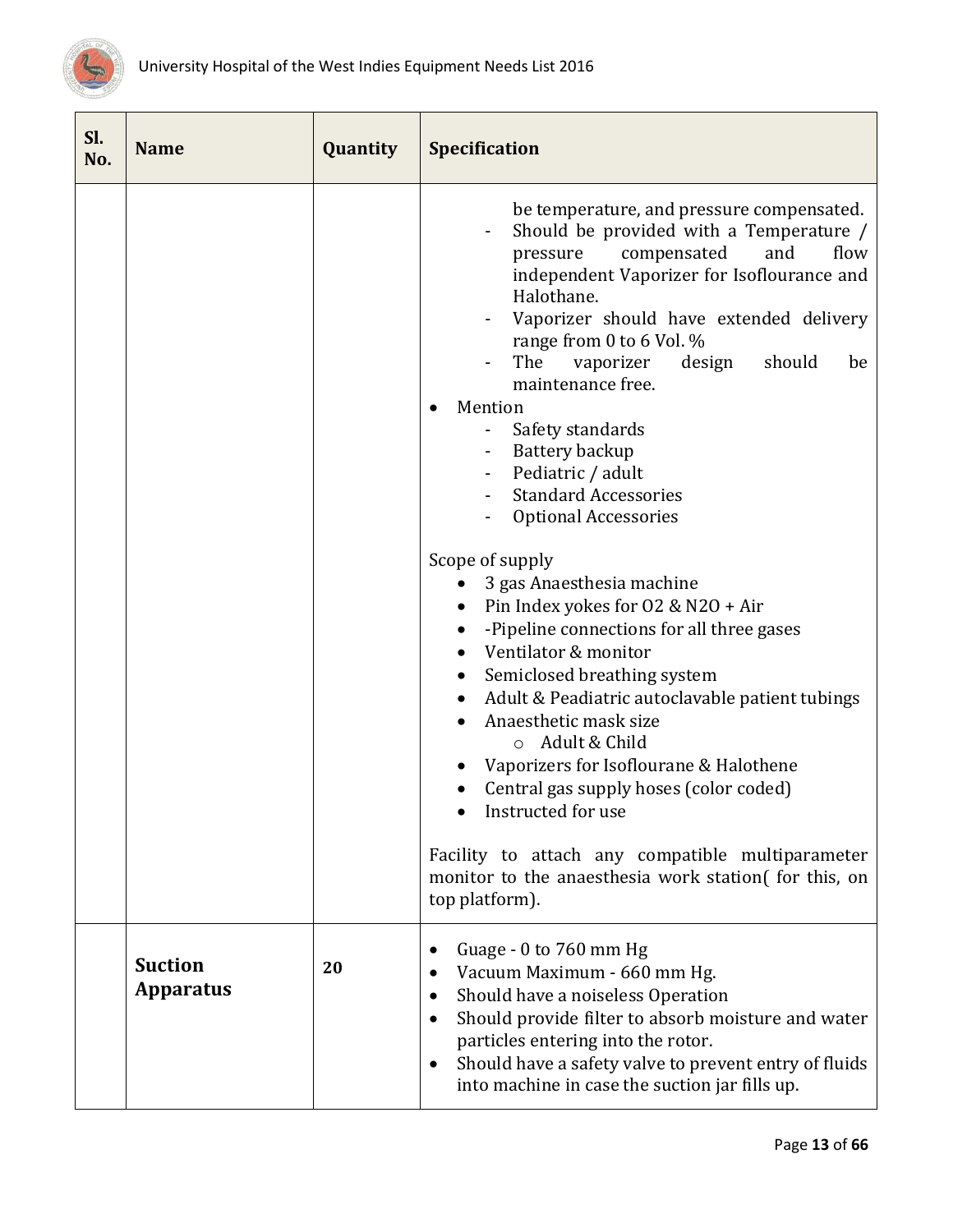

<span id="page-14-0"></span>

| Sl.<br>No. | <b>Name</b>                         | Quantity | <b>Specification</b>                                                                                                                                                                                                                                                                                                                                                                                                                                                                                                                                                                                                                                                                                                                                                                                                                                                                                                                                                                                                                                                                                                                                                                                                                                                                                                                                                                                                                                                                                                                                                                       |
|------------|-------------------------------------|----------|--------------------------------------------------------------------------------------------------------------------------------------------------------------------------------------------------------------------------------------------------------------------------------------------------------------------------------------------------------------------------------------------------------------------------------------------------------------------------------------------------------------------------------------------------------------------------------------------------------------------------------------------------------------------------------------------------------------------------------------------------------------------------------------------------------------------------------------------------------------------------------------------------------------------------------------------------------------------------------------------------------------------------------------------------------------------------------------------------------------------------------------------------------------------------------------------------------------------------------------------------------------------------------------------------------------------------------------------------------------------------------------------------------------------------------------------------------------------------------------------------------------------------------------------------------------------------------------------|
|            | <b>OT Table Manual</b><br>Hydraulic | 3        | The table should have easily detachable split leg<br>٠<br>and easily detachable head section<br>The table top should have a minimum height of<br>٠<br>765mm or lesser.<br>The table top should have a minimum vertical<br>$\bullet$<br>stroke of 250mm<br>Should have sealed hydraulic mechanism to avoid<br>oil spillage.<br>Should have at least 25° trendelenburg and reverse<br>$\bullet$<br>trendelenburg<br>Should have at least 20° lateral tilt movement<br>٠<br>Should have at least 80° back up movement with<br>$\bullet$<br>gas spring mechanism.<br>The head section should have up and down<br>$\bullet$<br>movement.<br>The leg section should have 90° down movement<br>$\bullet$<br>and should move side wards to a minimum of 90<br>degree.<br>The table should have a single lever foot operated<br>$\bullet$<br>brake pedal<br>Base should be made of cast iron and all other parts<br>$\bullet$<br>and accessories should be completely made of<br>Stainless Steel 304 grade except the cushion, gas<br>spring and hydraulic system which should be made<br>of any non-resting metals like brass etc.<br>The table should be supplied with the following<br>$\bullet$<br>accessories.<br>a) Mattress for the complete table top in<br>sections-1 set<br>b) A pair of arm boards with pad and fixing<br>$clamp-1$<br>A pair of padded shoulder support with<br>C)<br>clamps -1<br>d) A pair of padded lateral support with<br>clamps -1<br>e) A pair of leg crutches with clamps -1<br>Anesthetic screen frame with clamp -1<br>f)<br>Patient restraint strap -1<br>g) |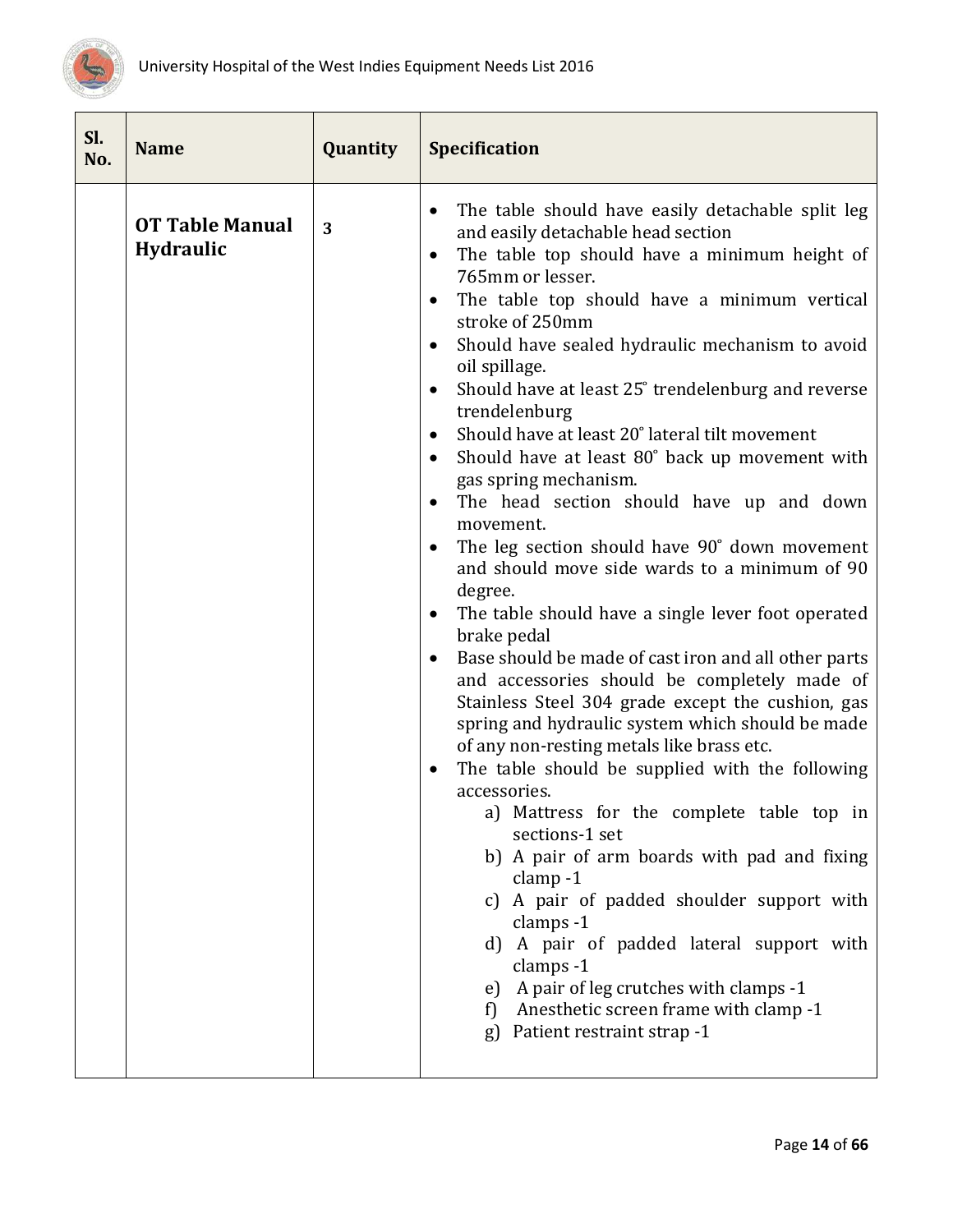

<span id="page-15-0"></span>

| Sl.<br>No. | <b>Name</b>                                                 | Quantity     | <b>Specification</b>                                                                                                                                                                                                                                                                                                                                                                                                                                                                                                                                                                                                                                                                                                                                                                                                                                                                                                                                                                                                                                                                                                                                                                                                                                                                                                                                                                                                                                                              |
|------------|-------------------------------------------------------------|--------------|-----------------------------------------------------------------------------------------------------------------------------------------------------------------------------------------------------------------------------------------------------------------------------------------------------------------------------------------------------------------------------------------------------------------------------------------------------------------------------------------------------------------------------------------------------------------------------------------------------------------------------------------------------------------------------------------------------------------------------------------------------------------------------------------------------------------------------------------------------------------------------------------------------------------------------------------------------------------------------------------------------------------------------------------------------------------------------------------------------------------------------------------------------------------------------------------------------------------------------------------------------------------------------------------------------------------------------------------------------------------------------------------------------------------------------------------------------------------------------------|
|            | <b>OT Table</b><br>Orthopedics--<br><b>Manual Hydraulic</b> | $\mathbf{2}$ | The table should have a detachable split leg and<br>detachable head section.<br>The table top should be completely radiolucent.<br>The table top should have a minimum height of<br>765mm.<br>The table top should have a minimum vertical<br>stroke of 300mm<br>Should have at least 25° trendelenburg or<br>$\bullet$<br>reverse trendelenburg<br>Should have at least 20° lateral tilt movement<br>Should have at least 80° back up movement<br>$\bullet$<br>The head section should have up and down<br>movement.<br>The table should have a single lever foot<br>operated brake pedal<br>The size of the main central column should be<br>smaller to offer higher c-arm access.<br>The table should be compatible for spine<br>$\bullet$<br>surgeries with C-arm or separate accessory<br>should be provided for doing spine surgery<br>with Carm.<br>The pelvic support should be movable to the<br>edges and completely radiolucent.<br>The perennial post should be completely<br>radiolucent<br>The table should be supplied with the following<br>accessories.<br>Mattress for the complete table top in sections -<br>1 set<br>A pair of arm boards with pad and fixing clamp<br>$-1$<br>A pair of padded shoulder support with clamps<br>$-1$<br>A pair of padded lateral support with clamps -1<br>A pair of leg crutches with clamps -1<br>Anesthetic screen frame with clamp - 1<br>Adjustable traction device.<br>Should have accessories for tibia interlocking. |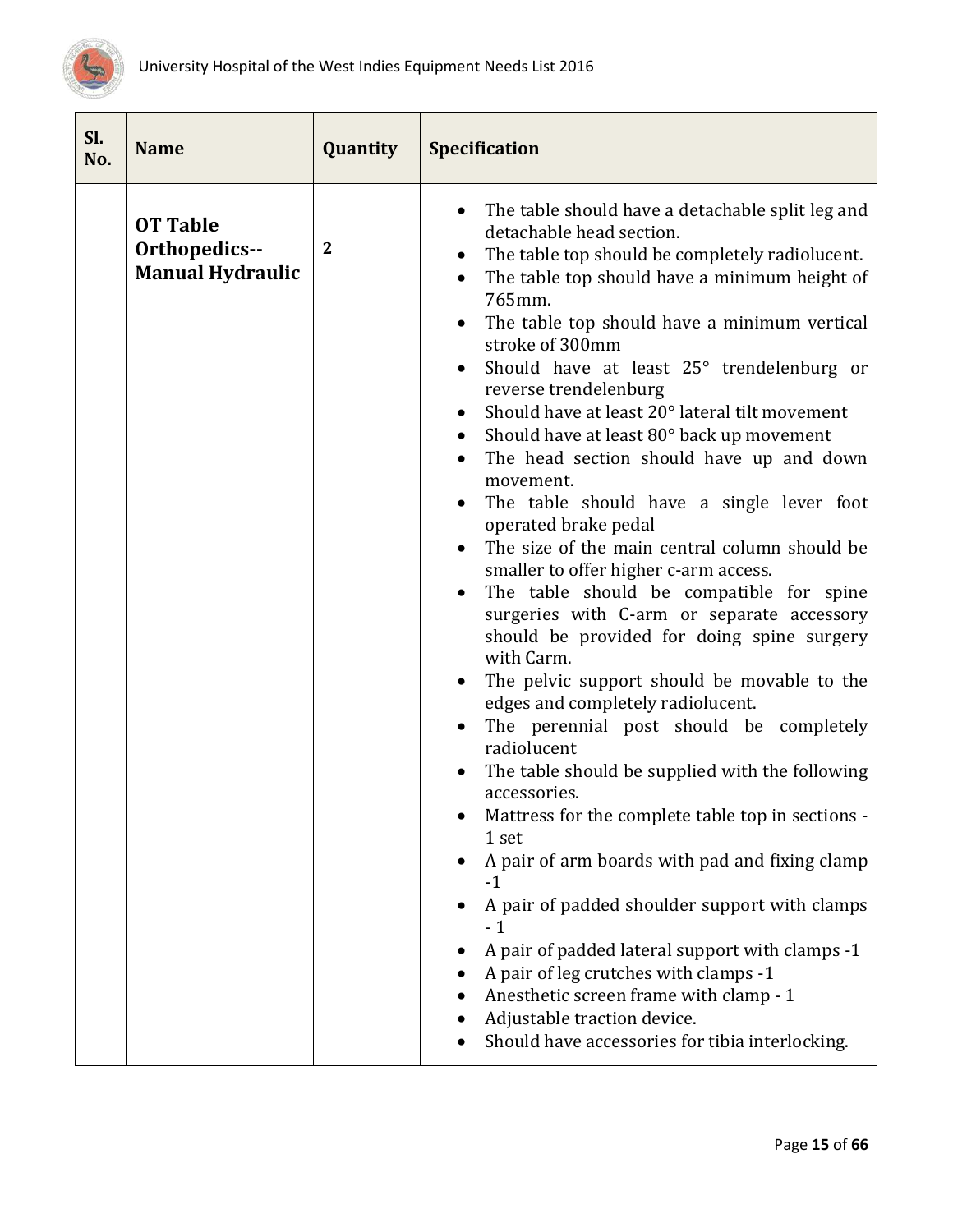

<span id="page-16-2"></span><span id="page-16-1"></span><span id="page-16-0"></span>

| SI.<br>No. | <b>Name</b>                                                       | Quantity                | <b>Specification</b>                                                                                                                                                                                                                                                                                                                                                                                                                                                                                                                                                                                                                                                                                              |
|------------|-------------------------------------------------------------------|-------------------------|-------------------------------------------------------------------------------------------------------------------------------------------------------------------------------------------------------------------------------------------------------------------------------------------------------------------------------------------------------------------------------------------------------------------------------------------------------------------------------------------------------------------------------------------------------------------------------------------------------------------------------------------------------------------------------------------------------------------|
|            | <b>Mobile Spot Light</b>                                          | $\overline{\mathbf{4}}$ | dome<br>shadow<br>Single<br>mobile<br>with<br>type<br>reduction technology<br>Diameter of the dome should be less than<br>280mm<br>Minimum light output should be 30,000 l ux<br>Minimum field size should be 200 mm<br>Should have built in transformer<br>Should be mounted on caster for free<br>movement<br>Should have easy lamp replacement<br>Color temperature should be between 4000°K<br>and 5000°K<br>Input supply - 230Vac, 50Hz.                                                                                                                                                                                                                                                                     |
|            | <b>Ceiling suspended</b><br><b>O.T. Lights</b>                    | 8                       | The light output should be minimum of 1,20,000<br>$\bullet$<br>lux for the main dome while the other dome should<br>have lux output of 70,000 lux at a distance of 1<br>meter<br>The field size should be variable between 250 &<br>$\bullet$<br>300 mm diameter for the respective domes<br>The unit should be supplied with two numbers of<br>low voltage unit with CVT to take care of the<br>voltage fluctuations<br>The input supply voltage should be 230V with<br>$\bullet$<br>normal variations and the CVT range is to be<br>indicated<br>The colour temperature should be in the range of<br>4000 to 4300 K<br>Sterilizable handle to be provided for focusing as<br>well as for positioning the light. |
|            | <b>Power Drill and</b><br><b>Reamer for</b><br><b>Orthopedics</b> | 6                       | Should be supplied with a driving unit including<br>$\bullet$<br>motor, stand, foot control, flexible shaft, tool kit<br>and container.<br>Should have a cannulated drill hand piece of<br>maximum speed 1200rpm with Non-corrosive<br>Jacob chuck (0-1/4"). Autoclavable.<br>Should have a cannulated reaming hand piece with<br>٠<br>maximum speed 400rpm with AO type quick<br>coupling. Autoclavable.                                                                                                                                                                                                                                                                                                         |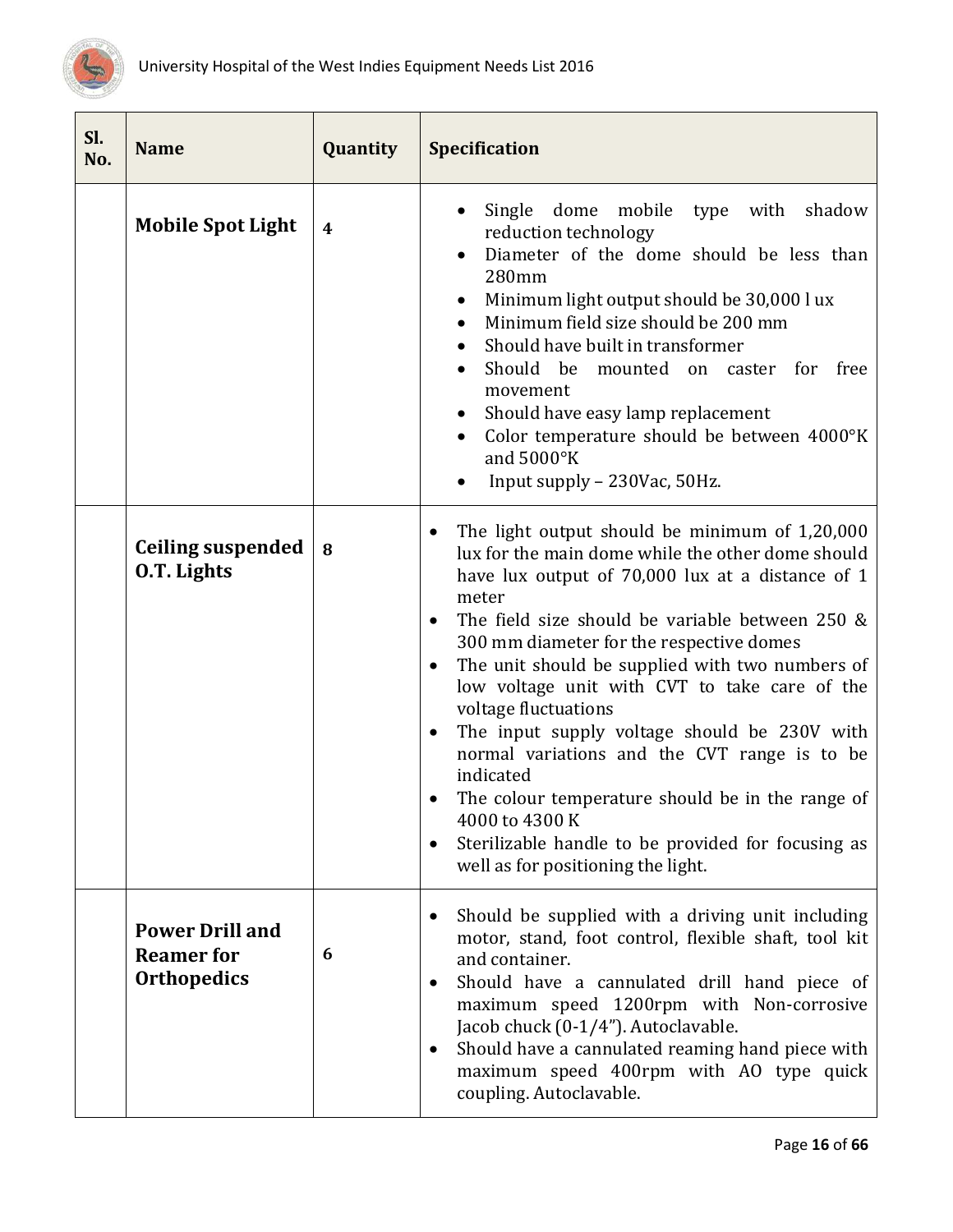

<span id="page-17-0"></span>

| SI.<br>No. | <b>Name</b>                         | Quantity | <b>Specification</b>                                                                                                                                                                                                                                                                                                                                                                                                                                                                                                                                                                                                                                                                                                                                                                                                                                                                                                                                               |
|------------|-------------------------------------|----------|--------------------------------------------------------------------------------------------------------------------------------------------------------------------------------------------------------------------------------------------------------------------------------------------------------------------------------------------------------------------------------------------------------------------------------------------------------------------------------------------------------------------------------------------------------------------------------------------------------------------------------------------------------------------------------------------------------------------------------------------------------------------------------------------------------------------------------------------------------------------------------------------------------------------------------------------------------------------|
|            |                                     |          | Should have a pistol grip saggital saw with a set of<br>$\bullet$<br>5 blades.<br>Autoclavable.<br>$\bullet$<br>Should have a flexible reamer shaft 8mm diameter<br>$\bullet$<br>fixed head.<br>Should have a flexible reamer shaft for detachable<br>$\bullet$<br>heads up to 12mm.<br>Should have reamer heads from 8mm to 12 mm<br>$\bullet$<br>(set of 9).<br>Should have reamer heads from 12.5mm to 15mm<br>$\bullet$<br>(set of $6$ ).<br>Should have flexible reamer shaft for detachable<br>$\bullet$<br>heads up to 15mm.<br>Autoclavable.<br>$\bullet$<br>Should have an extra flexible shaft for driving unit.<br>$\bullet$<br>Autoclavable.<br>Should work with input 200 to 240Vac 50 Hz<br>٠<br>supply.                                                                                                                                                                                                                                             |
|            | <b>Diathermy</b><br><b>Surgical</b> | 10       | The unit should have mono-polar and bi-polar<br>$\bullet$<br>modes.<br>The unit should have separate generator for mono-<br>$\bullet$<br>polar and bipolar.<br>Should be compatible for both<br>open<br>and<br>$\bullet$<br>laparoscopic surgery.<br>Should have facility to connect two mono-polar<br>$\bullet$<br>electrodes.<br>Should have return electrode contact safety.<br>Should have different audible alarm for cut and<br>$\bullet$<br>coagulation modes.<br>Should have maximum range mono-polar cut<br>$\bullet$<br>power from 300 to<br>400 Watts variable in steps of 2 watts in lower<br>$\bullet$<br>power and 5 watts in high power.<br>Should have mono-polar coagulation power 120<br>٠<br>Watts variable in steps.<br>Should have maximum bipolar coagulation power<br>$\bullet$<br>50 to 80 Watts variable in steps.<br>Should be supplied with reusable flexible silicon<br>$\bullet$<br>rubber patient return plate with return electrode |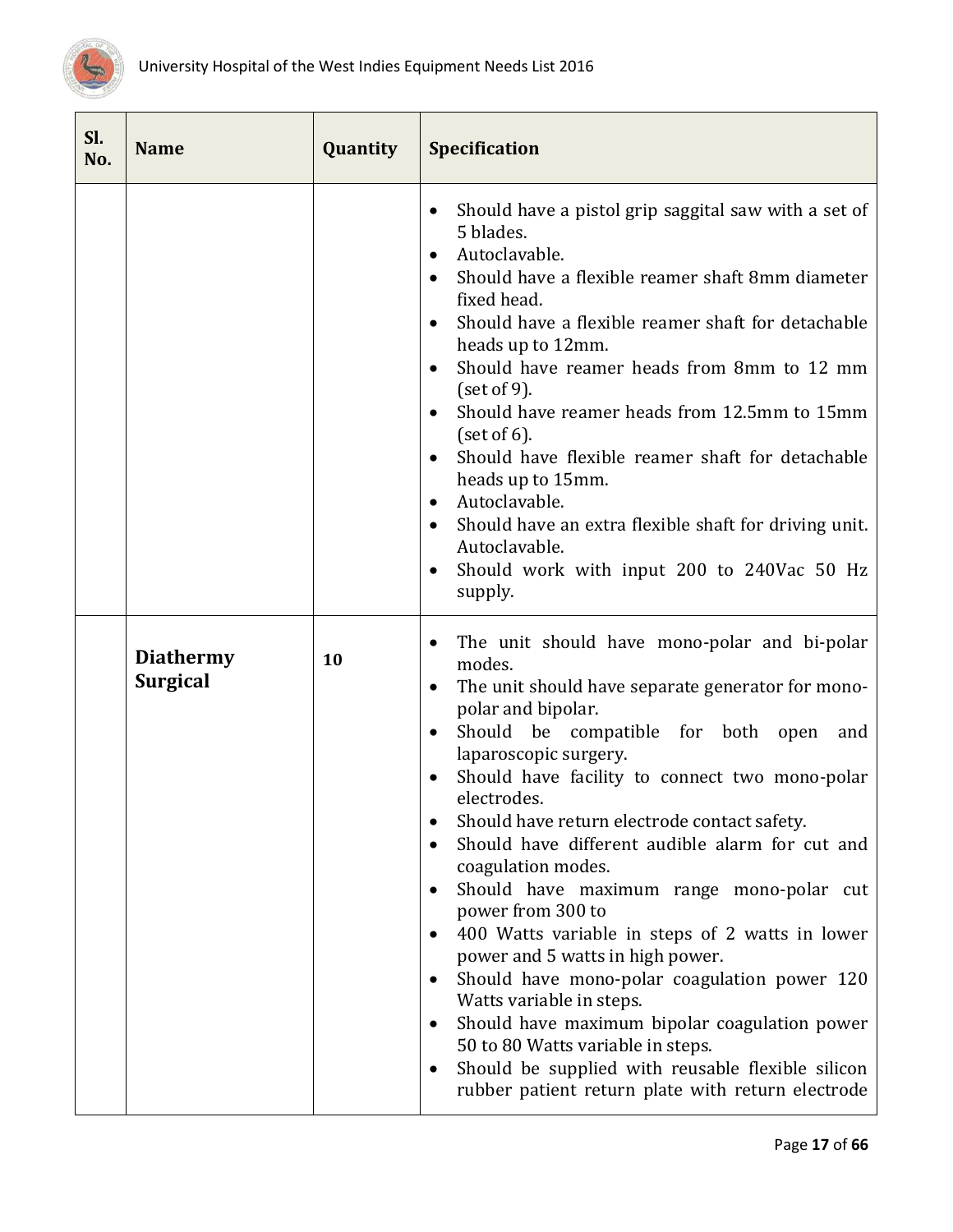

<span id="page-18-0"></span>

| Sl.<br>No. | <b>Name</b>                                                  | Quantity | <b>Specification</b>                                                                                                                                                                                                                                                                                                                                                                                                                                                                                                                                                                                                                                                                                                                                                                                                                     |
|------------|--------------------------------------------------------------|----------|------------------------------------------------------------------------------------------------------------------------------------------------------------------------------------------------------------------------------------------------------------------------------------------------------------------------------------------------------------------------------------------------------------------------------------------------------------------------------------------------------------------------------------------------------------------------------------------------------------------------------------------------------------------------------------------------------------------------------------------------------------------------------------------------------------------------------------------|
|            |                                                              |          | safety 1 No.<br>The performance of the unit should not be affected<br>by electromagnetic interference<br>radiated or<br>conducted through power lines from another<br>device.<br>The working of the equipment should not interfere<br>$\bullet$<br>with the functions of other devices.<br>Standard accessories.<br>$\bullet$<br>Should be supplied with reusable mono-<br>$\circ$<br>polar active handle with cable compatible<br>for foot operation. (with complete set of<br>electrodes)<br>Should be supplied with reusable insulated<br>$\circ$<br>bayonet shaped bipolar hand piece with<br>cable compatible for foot operation.<br>Should be supplied with color coded pedals<br>$\circ$<br>water proof foot switch for mono polar and<br>bipolar.                                                                                |
|            | <b>DIGITAL</b><br><b>LAPROSCOPIC</b><br><b>CAMERA SYSTEM</b> | 3        | Should be a single chip camera technology.<br>$\bullet$<br>Should have one composite video outputs and one<br>$\bullet$<br>S-video output.<br>Should have anti-moister filter for fiber scopes.<br>$\bullet$<br>Should have fully automatic exposure control.<br>$\bullet$<br>Should have automatic white balance with memory<br>$\bullet$<br>function.<br>Should have horizontal resolution of more than<br>450 lines.<br>Should work with input 200 to 240Vac 50 Hz<br>supply.<br><b>TELESCOPE</b><br>$\bullet$<br>Should be a rigid telescope with 10mm<br>$\circ$<br>diameter<br>Should have a minimum working length of<br>$\circ$<br>30 cm.<br>Should be supplied with telescope with<br>O<br>viewing direction of $0°$ and<br>$30^{\circ}$ .<br>$\circ$<br>Should have incorporated fiber optic light<br>$\circ$<br>transmission. |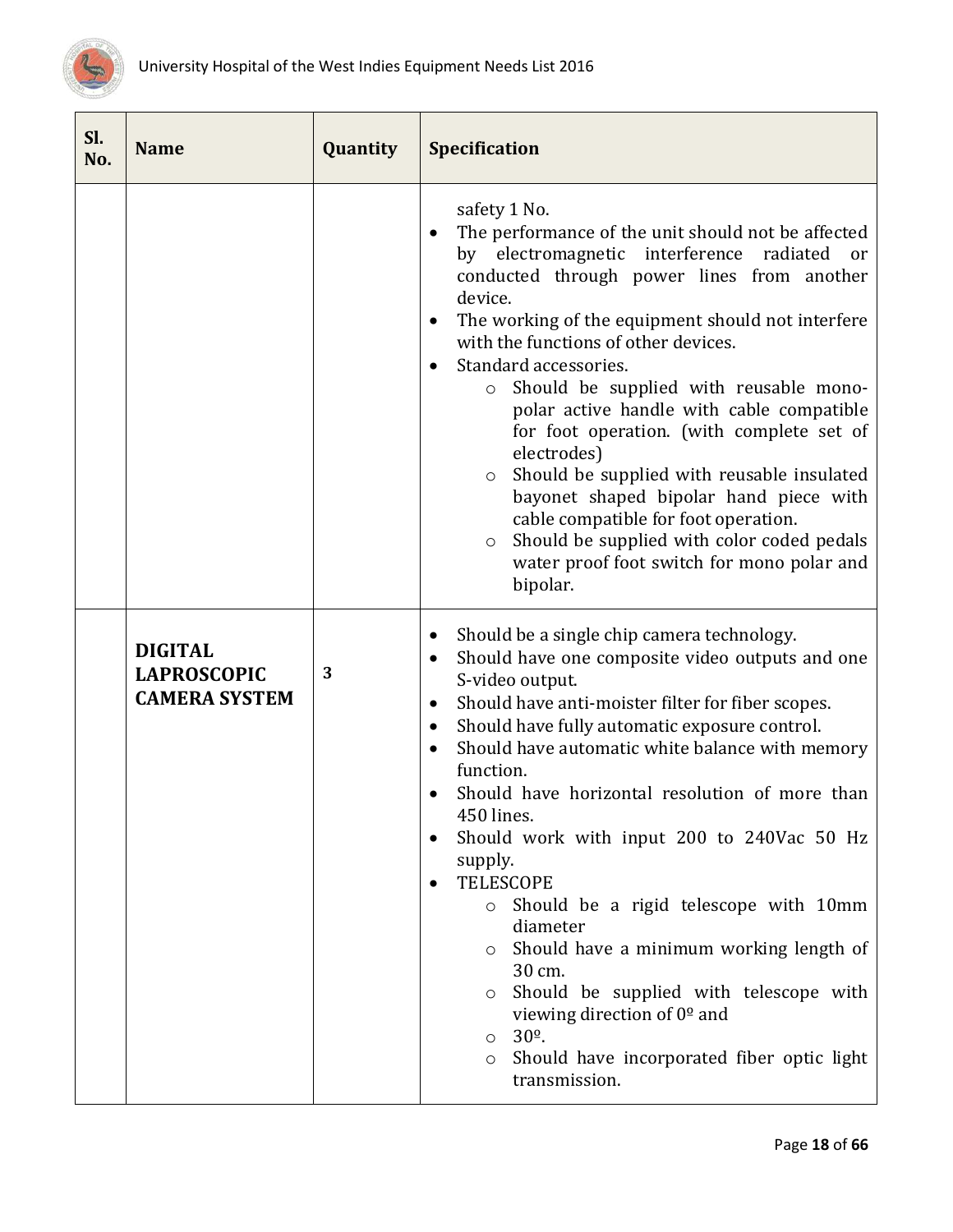

| SI.<br>No. | <b>Name</b> | Quantity | <b>Specification</b>                                                                                                                                                                                                                                                                                                                                                                                                                                                                                                                                                                         |
|------------|-------------|----------|----------------------------------------------------------------------------------------------------------------------------------------------------------------------------------------------------------------------------------------------------------------------------------------------------------------------------------------------------------------------------------------------------------------------------------------------------------------------------------------------------------------------------------------------------------------------------------------------|
|            |             |          | Should have scratch resistant tip.<br>O<br>LIGHT SOURCE AND FIBER OPTIC LIGHT CABLE<br>Should be a halogen light source/Xenon<br>O<br>light source with minimum<br>250W light output.<br>$\circ$<br>Should have manual light intensity control.<br>O<br>Should have dual fan cooling system.<br>$\circ$<br>Should be supplied with flexible fiber optic<br>$\circ$<br>light cable with minimum diameter of 4.8<br>mm and minimum working length of 230cm.<br>Should work with input 200 to 240Vac 50<br>$\circ$<br>Hz supply.                                                                |
|            |             |          | <b>INSUFFLATOR</b><br>Should have a maximum flow rate of<br>$\circ$<br>20L/minute.<br>Should have automatic pressure and flow<br>O<br>cut off when the set values are reached.<br>Should have digital displays for set, actual<br>$\circ$<br>pressure and flow.<br>Should have Co2 cylinder level indicator.<br>$\circ$<br>Should be supplied with in-let and out-let<br>$\circ$<br>gas tubings and tools required.<br>Should work with input 200 to 240Vac 50<br>$\circ$<br>Hz supply.<br>LAPROSCOPIC INSTRUMENTS<br>Trocars and cannula inner diameter 5.5 mm,<br>O<br>should be Stainless |
|            |             |          | autoclavable.<br>Should<br>have<br>Steel<br>and<br>O<br>stopcock for insufflations and anti-reflex<br>surface $-4$ nos.<br>Trocars and cannula inner diameter 10.5<br>O<br>mm, should be Stainless<br>Steel<br>and<br>autoclavable.<br>Should<br>have<br>O<br>stopcock for insufflations and anti-reflex<br>surface - 2 nos.<br>Maryland dissecting and grasping forceps,<br>O<br>size 5mm, shall be dismantled to three<br>pieces for better cleaning and disinfection.<br>Should be fully rotational 360 degree and<br>$\circ$<br>autoclavable.                                            |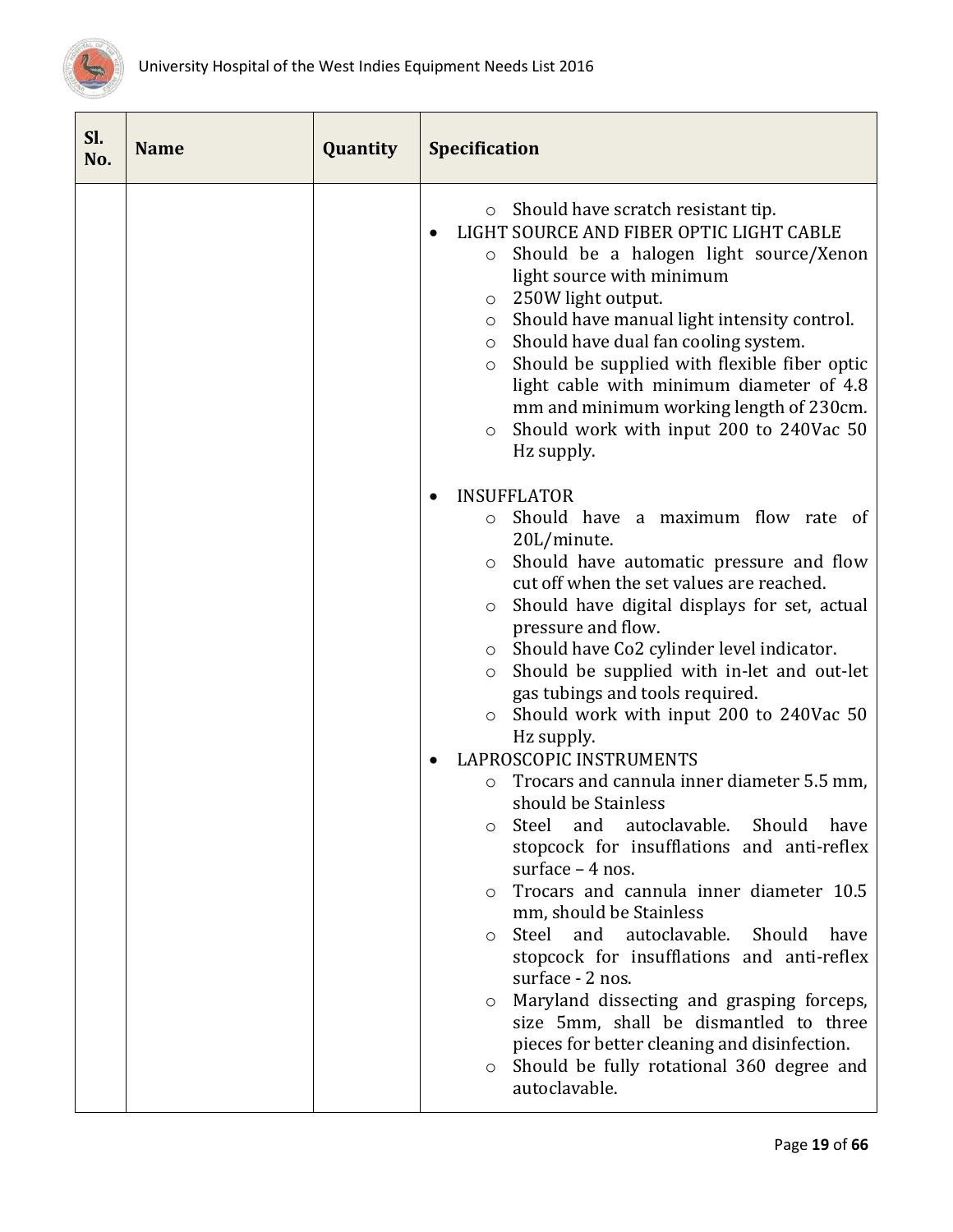

| Sl.<br>No. | <b>Name</b> | Quantity | Specification                                                                                                                                                                                                                                                                                                                                                                                                                                                                                                                                                                                                                                                                                                                                                                                                                                                                                                                                                                                                                                                                                                                                                                                                                                                                                                                                                                                                                                                                                                                                                                                                                                                                                                                                                                                                                                                  |
|------------|-------------|----------|----------------------------------------------------------------------------------------------------------------------------------------------------------------------------------------------------------------------------------------------------------------------------------------------------------------------------------------------------------------------------------------------------------------------------------------------------------------------------------------------------------------------------------------------------------------------------------------------------------------------------------------------------------------------------------------------------------------------------------------------------------------------------------------------------------------------------------------------------------------------------------------------------------------------------------------------------------------------------------------------------------------------------------------------------------------------------------------------------------------------------------------------------------------------------------------------------------------------------------------------------------------------------------------------------------------------------------------------------------------------------------------------------------------------------------------------------------------------------------------------------------------------------------------------------------------------------------------------------------------------------------------------------------------------------------------------------------------------------------------------------------------------------------------------------------------------------------------------------------------|
|            |             |          | Should have insulated outer tube, plastic<br>$\circlearrowright$<br>handle, luer-lock connector and connector<br>pin for unipolar coagulation and cord. - 2<br>nos.<br>Manhes grasping forceps, size 5mm can be<br>$\circ$<br>dismantled to three pieces for better<br>cleaning and disinfection. Should be fully<br>rotational<br>360 degree and autoclavable. Should have<br>$\circ$<br>insulated outer tube, plastic handle, luer-<br>lock connector and connector pin for<br>unipolar coagulation and cord.<br>Reddick-Olsen grasping forceps, size 5mm,<br>$\circ$<br>can be dismantled to three pieces for better<br>cleaning and disinfection.<br>Should be fully rotational 360 degree and<br>$\circ$<br>autoclavable. Should have insulated outer<br>tube, plastic handle, luer-lock connector and<br>connector pin for unipolar coagulation and<br>cord.<br>Rotating bipolar grasping forceps, size 5mm.<br>$\circ$<br>can be dismantled to three pieces for better<br>cleaning and disinfection, autoclavable.<br>Length should be minimum 33 cm with<br>$\circ$<br>connector pin for bipolar coagulation and<br>cord should be supplied. And one bipolar<br>scissors working insert should be supplied.<br>Needle holder, ergonomic handle with<br>$\circ$<br>ratchet, curved jaw size should be 5mm, and<br>minimum length 33 cm.<br>Should be suitable for suture material 0/0 to<br>$\circ$<br>7/0.<br>Suction irrigation cannula, size should be<br>$\circ$<br>10mm with lateral holes and two-way stop<br>cock for single hand control. Minimum<br>working length should be 36 cm.<br>Coagulating electrode L-shaped and spatula<br>$\circ$<br>with connector pin for coagulation and cord.<br>Veress pneumoperitoneum needle, with<br>$\circ$<br>spring action blunt stylet, length should be<br>atleast 10 cm and 15 cm, should have a luer |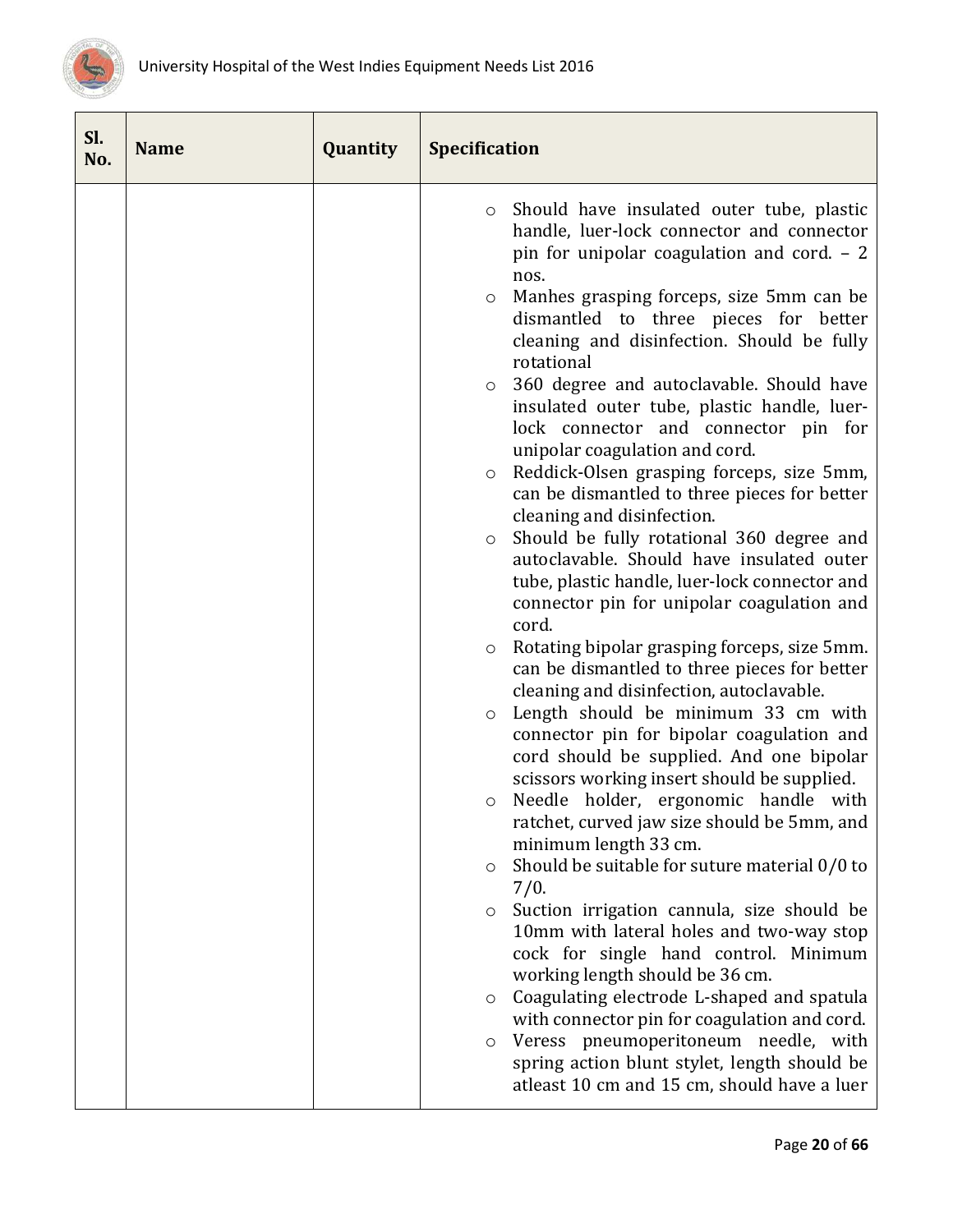

<span id="page-21-0"></span>

| Sl.<br>No. | <b>Name</b>             | Quantity | <b>Specification</b>                                                                                                                                                                                                                                                                                                                                                                                                                                                                                                                                                                                                                                                                                                                                                                                                                                                                                                                                                                                                                                                                                                                                                                                                                                                                                                                                                                                               |
|------------|-------------------------|----------|--------------------------------------------------------------------------------------------------------------------------------------------------------------------------------------------------------------------------------------------------------------------------------------------------------------------------------------------------------------------------------------------------------------------------------------------------------------------------------------------------------------------------------------------------------------------------------------------------------------------------------------------------------------------------------------------------------------------------------------------------------------------------------------------------------------------------------------------------------------------------------------------------------------------------------------------------------------------------------------------------------------------------------------------------------------------------------------------------------------------------------------------------------------------------------------------------------------------------------------------------------------------------------------------------------------------------------------------------------------------------------------------------------------------|
|            |                         |          | -lock connector for insufflation.<br>o Curved monopolar scissor.<br><b>GENERAL SURGERY</b><br>Single clip applicator, should be dismantling<br>and rotating, should have a ratchet to lock the<br>jaw holding the clip. Size 10mm and minimum<br>length 33mm.<br>Bowel grasper, size 5mm and 10 mm can be<br>dismantled to three pieces for better cleaning<br>and disinfection. Should be fully rotational 360<br>degree and autoclavable.<br>Should have insulated outer tube, plastic<br>handle, luer-lock connector and connector pin<br>for unipolar coagulation.<br>Metzenbaum scissors, size<br>5mm<br>can<br>be<br>dismantled to three pieces for better cleaning<br>and disinfection. Should be fully rotational 360<br>degree and autoclavable. Should have insulated<br>outer tube, plastic<br>handle, luer-lock connector and connector pin<br>for unipolar coagulation.<br>GYNAECOLOGY<br>$\bullet$<br>Trocars and cannula diameter 5mm, 7mm,<br>O<br>10 mm should be<br>Stainless Steel and autoclavable.<br>O<br>Should have stopcock for insufflation and<br>O<br>anti-reflux surface<br>Ring applicator, may be fitted with 2 silastic<br>O<br>rings. For use with trocar size 7mm.<br>High frequency needle for splitting and<br>$\circ$<br>coagulation size 5mm and minimum<br>working length 31 cm. should be insulated<br>outer tube with connector pin for unipolar<br>coagulation and cord. |
|            | <b>Steriliser Large</b> | 4        | Should have 510mm length, 200mm breadth,<br>150mm height and<br>2KW heater coil.                                                                                                                                                                                                                                                                                                                                                                                                                                                                                                                                                                                                                                                                                                                                                                                                                                                                                                                                                                                                                                                                                                                                                                                                                                                                                                                                   |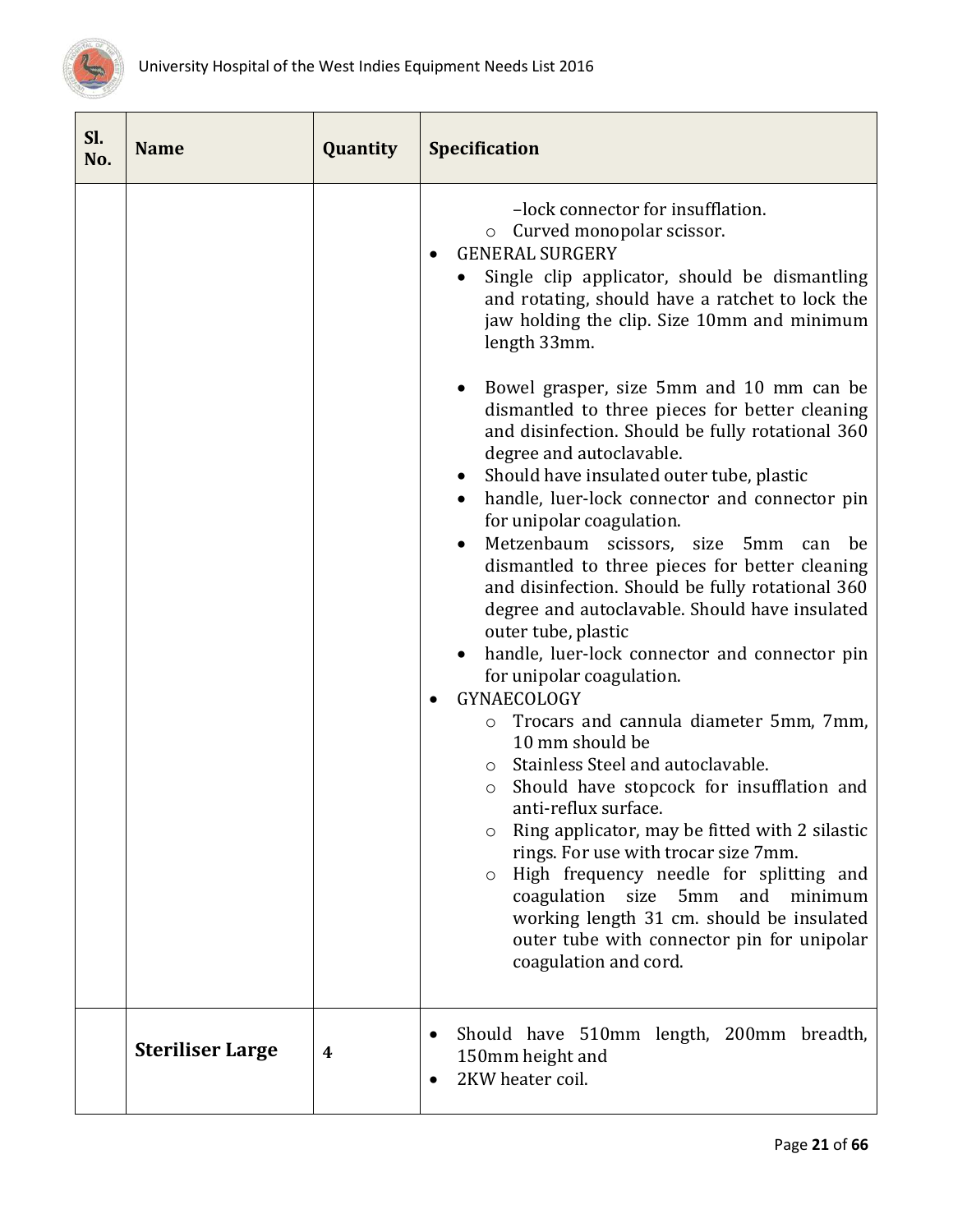

<span id="page-22-0"></span>

| SI.<br>No. | <b>Name</b>                                                          | Quantity | <b>Specification</b>                                                                                                                                                                                                                                                                                                                                                                                                                                                                                                                                                                                                                                                                                                                                                                                                                                                                                                                                                                                                                                                                                                                                                                                                                                                                                                                                                                                                                                                                                    |
|------------|----------------------------------------------------------------------|----------|---------------------------------------------------------------------------------------------------------------------------------------------------------------------------------------------------------------------------------------------------------------------------------------------------------------------------------------------------------------------------------------------------------------------------------------------------------------------------------------------------------------------------------------------------------------------------------------------------------------------------------------------------------------------------------------------------------------------------------------------------------------------------------------------------------------------------------------------------------------------------------------------------------------------------------------------------------------------------------------------------------------------------------------------------------------------------------------------------------------------------------------------------------------------------------------------------------------------------------------------------------------------------------------------------------------------------------------------------------------------------------------------------------------------------------------------------------------------------------------------------------|
|            |                                                                      |          | Should be made up of seamless Stainless Steel<br>$\bullet$<br>sheet of grade 304.<br>Should have indicators and power cord.<br>$\bullet$<br>Should operate on 220/230Vac, 50Hz single phase<br>$\bullet$<br>supply.                                                                                                                                                                                                                                                                                                                                                                                                                                                                                                                                                                                                                                                                                                                                                                                                                                                                                                                                                                                                                                                                                                                                                                                                                                                                                     |
|            | <b>12 Channel Stress</b><br><b>Test Equipment</b><br>with Tread Mill | 4        | Treadmill System - Should be computerized and<br>$\bullet$<br>noiseless and not dependent on any other company<br>for spares support<br>Display Technology - should be advanced & user -<br>$\bullet$<br>friendly<br>No. of leads display - 12 lead<br>$\bullet$<br>System - Dedicated Microcomputer with Dedicated<br>incremental updating<br>ECG Scanning Technique - Incremental updating<br>$\bullet$<br>Template matching or equivalent technology<br>Auto / Manual ST analysis<br>$\bullet$<br>Post 'j' adjustments - all three E,J, & Post 'j' and<br>$\bullet$<br>point adjustments are possible with auto / manual<br>control of base line<br>Arrhythmia documentation in stress mode -Y<br>$\bullet$<br>ST segment monitoring - 12 leads<br>٠<br>No. of leads displayed - 12 leads (real time) and<br>٠<br>should be displayed on the screen simultaneously<br>Signal in Acquisition Module - signal must be<br>immune to the environmental noise.<br>Filtering Techniques - for advances correction of<br>artifacts<br>Printer - Real time Thermal printer.<br>$\bullet$<br>Protocols - Standard & minimum 10 numbers of<br>user defined protocols.<br>Storage Media - data storage may be possible on<br>$\bullet$<br>HD, as well as CD archive.<br>Windows based OS<br>$\bullet$<br>Facility<br>for<br>advanced<br>networking<br>٠<br>Vectorcadiography<br>Facility for SAECG /T wave alternans<br>$\bullet$<br>Should support standard protocols like Bruce,<br>٠<br>Modified Bruce, etc. |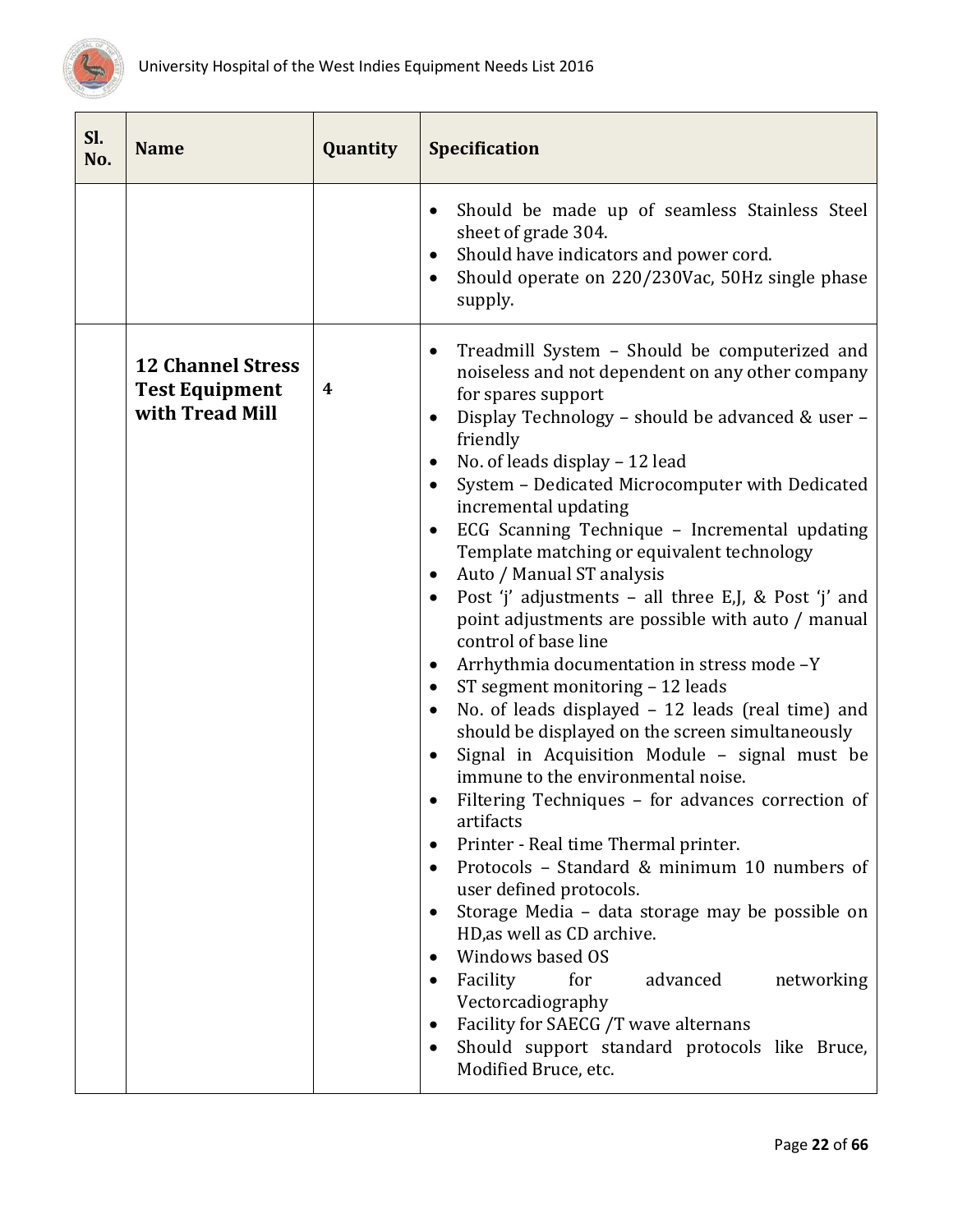

<span id="page-23-0"></span>

| Sl.<br>No. | <b>Name</b>                 | Quantity | <b>Specification</b>                                                                                                                                                                                                                                                                                                                                                                                                                                                                                                                                                                                                                                                                                                                                                                                                                                                                                                                                                                                                                                                                                                                                                                                                                                                                                                                                                                                                                                                                                                                                                                                                                                                                                                                                                                                                                                                                          |
|------------|-----------------------------|----------|-----------------------------------------------------------------------------------------------------------------------------------------------------------------------------------------------------------------------------------------------------------------------------------------------------------------------------------------------------------------------------------------------------------------------------------------------------------------------------------------------------------------------------------------------------------------------------------------------------------------------------------------------------------------------------------------------------------------------------------------------------------------------------------------------------------------------------------------------------------------------------------------------------------------------------------------------------------------------------------------------------------------------------------------------------------------------------------------------------------------------------------------------------------------------------------------------------------------------------------------------------------------------------------------------------------------------------------------------------------------------------------------------------------------------------------------------------------------------------------------------------------------------------------------------------------------------------------------------------------------------------------------------------------------------------------------------------------------------------------------------------------------------------------------------------------------------------------------------------------------------------------------------|
|            | EchoCardiograph<br>y System | 8        | Should be a stand alone system integrated on a<br>$\bullet$<br>light weight mobile cart.<br>should be a color<br>The<br>system<br>Doppler<br>$\bullet$<br>Echocardiography all digital beam former system<br>to study the anatomical abnormalities and blood<br>flow in the heart and associated vessels.<br>Should be a stand alone system integrated on a<br>$\bullet$<br>light weight mobile cart.<br>Should be a latest generation Electronic Phased<br>array Color Doppler system with minimum 512<br>Electronic independent channels.<br>Measurement function for all application like<br>$\bullet$<br>Abdomen, Obstetrics,<br>Gynecology, Cardiology, Urology and Small Parts<br>$\bullet$<br>should available.<br>Should be supplied with adult and pediatric cardiac<br>and vascular probes of wide band transducers<br>without frequency selection for higher sensitivity<br>of response over a broad frequency range of<br>operation.<br>Should have 2D, M-mode, Anatomical M-mode,<br>$\bullet$<br>Color M-mode,<br>PW and CW doppler, Steerable CW Doppler,<br>$\bullet$<br>Trapezoid imaging.<br>The system should have a very high dynamic range<br>$\bullet$<br>of at least 200dB to pick up subtle echoes.<br>Should have three active ports.<br>Should have 2- 4 Mhz broadband phased array<br>sector probe for adult cardiac imaging.<br>Should have 2.5 - 5.0 Mhz broadband convex probe<br>$\bullet$<br>for clinical application like Gynecology, Abdomen<br>imaging.<br>Should have 3-12 Mhz broadband Linear Array<br>$\bullet$<br>probe for vascular imaging and other application.<br>Should have advanced tissue Harmonic Imaging.<br>٠<br>Should have color flow imaging.<br>٠<br>Should have color Tissue Doppler Imaging.<br>٠<br>Should have gain control in Axial Plane.<br>$\bullet$<br>Should have triple imaging possibility on the<br>$\bullet$<br>system. |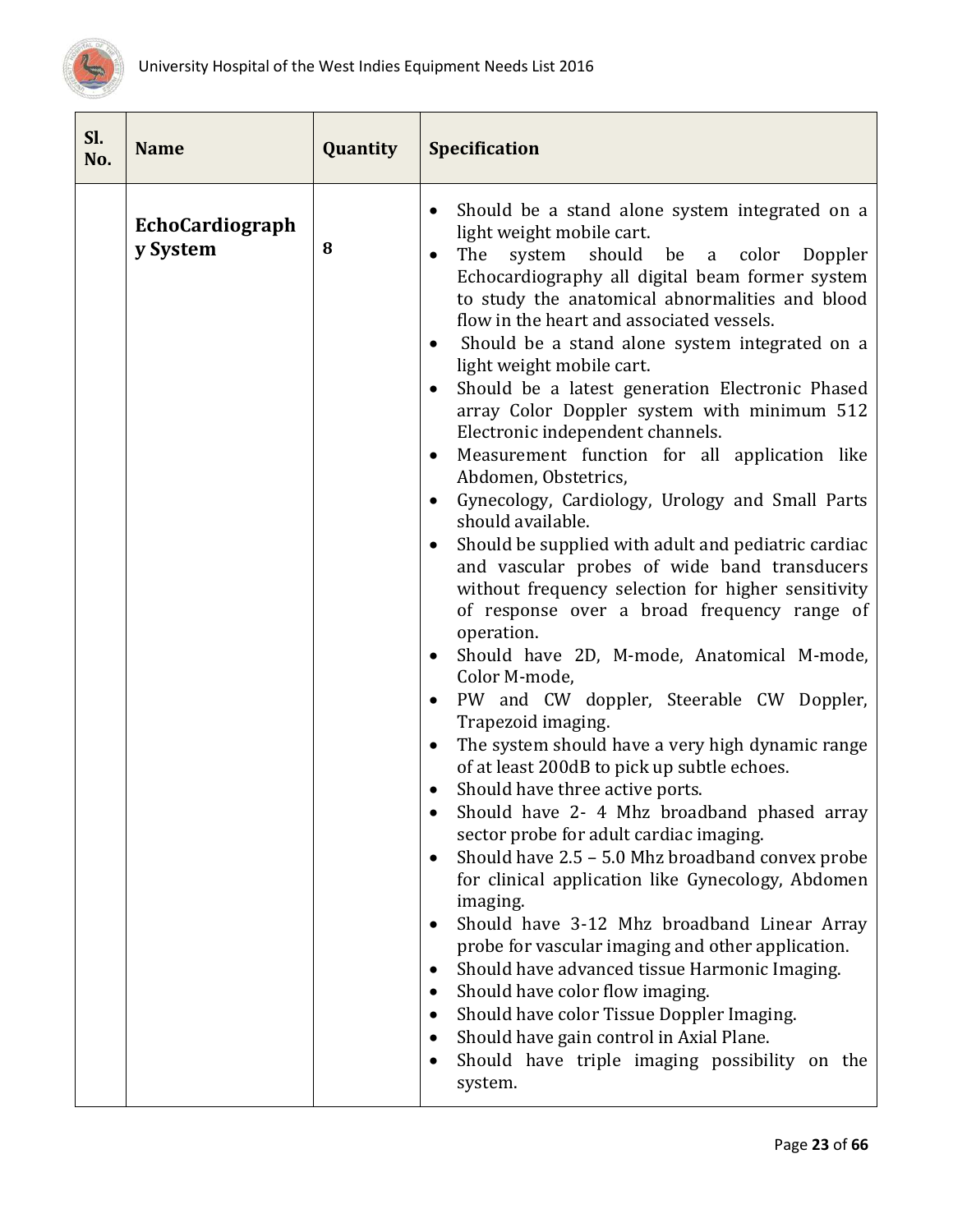

<span id="page-24-1"></span><span id="page-24-0"></span>

| Sl.<br>No. | <b>Name</b>                                                                                     | Quantity | <b>Specification</b>                                                                                                                                                                                                                                                                                                                                                                                                                                                                                                                                                                                                                                                                                                                                                                                                                   |
|------------|-------------------------------------------------------------------------------------------------|----------|----------------------------------------------------------------------------------------------------------------------------------------------------------------------------------------------------------------------------------------------------------------------------------------------------------------------------------------------------------------------------------------------------------------------------------------------------------------------------------------------------------------------------------------------------------------------------------------------------------------------------------------------------------------------------------------------------------------------------------------------------------------------------------------------------------------------------------------|
|            |                                                                                                 |          | Should have PW/CW Doppler facility in all imaging<br>$\bullet$<br>phased array sector probes.<br>Should have 15" or more high resolution TFT<br>$\bullet$<br>monitor with tilt and swivel facility and should be<br>able to view in all angles and all light conditions.<br>Should have greater than 5000 images in the<br>$\bullet$<br>system hard disk drive<br>Should have in built CD/DVD writer.<br>٠<br>Should have patient reporting page with embedded<br>$\bullet$<br>images.<br>Should have full functional measurement facility<br>$\bullet$<br>and calculation should be possible.<br>Should be supplied with thermal printer and 6<br>٠<br>packs of thermal paper and the unit should have<br>option to connect external printer.<br>Unit should function with 200 - 240Vac, 50/60 Hz<br>$\bullet$<br>input power supply. |
|            | Mobile-<br>Ultrasonogram -<br>Low Frequency -<br><b>Black &amp; White -</b><br><b>Real Time</b> |          | Monitor 12" Antiglare monitor<br>Tissue Harmonic Imaging in convex probe<br>Image Mode : Tissue Harmonic Imaging<br>$B$ , $B$ + $B$ , $B$ + $M$ , $M$ , $4B$<br>Gray scale: 256<br>8 Step TGC Adjustment<br>Transducer connector - 2 Standard<br>Scanning Angel: 80 Deg or More<br>Scanning Depth: 24 Cm<br>$\bullet$<br>Backlit projected Key boards<br>Adjustment of brightness and contrast possible<br>in monitor<br>Transducer<br>frequency: (2-6Mhz)-Linear<br>probe(5-11Mhz)<br>Convex Transducer (2.5-5 Mhz)<br>Frame rate 60 F/s-S-zoom facility in real time<br>Cine memory image memory should be<br>available<br>Standard 1 GB image storage should be<br>available<br>Should have the facility to select colour chroma<br>Measurement function for all application like                                                   |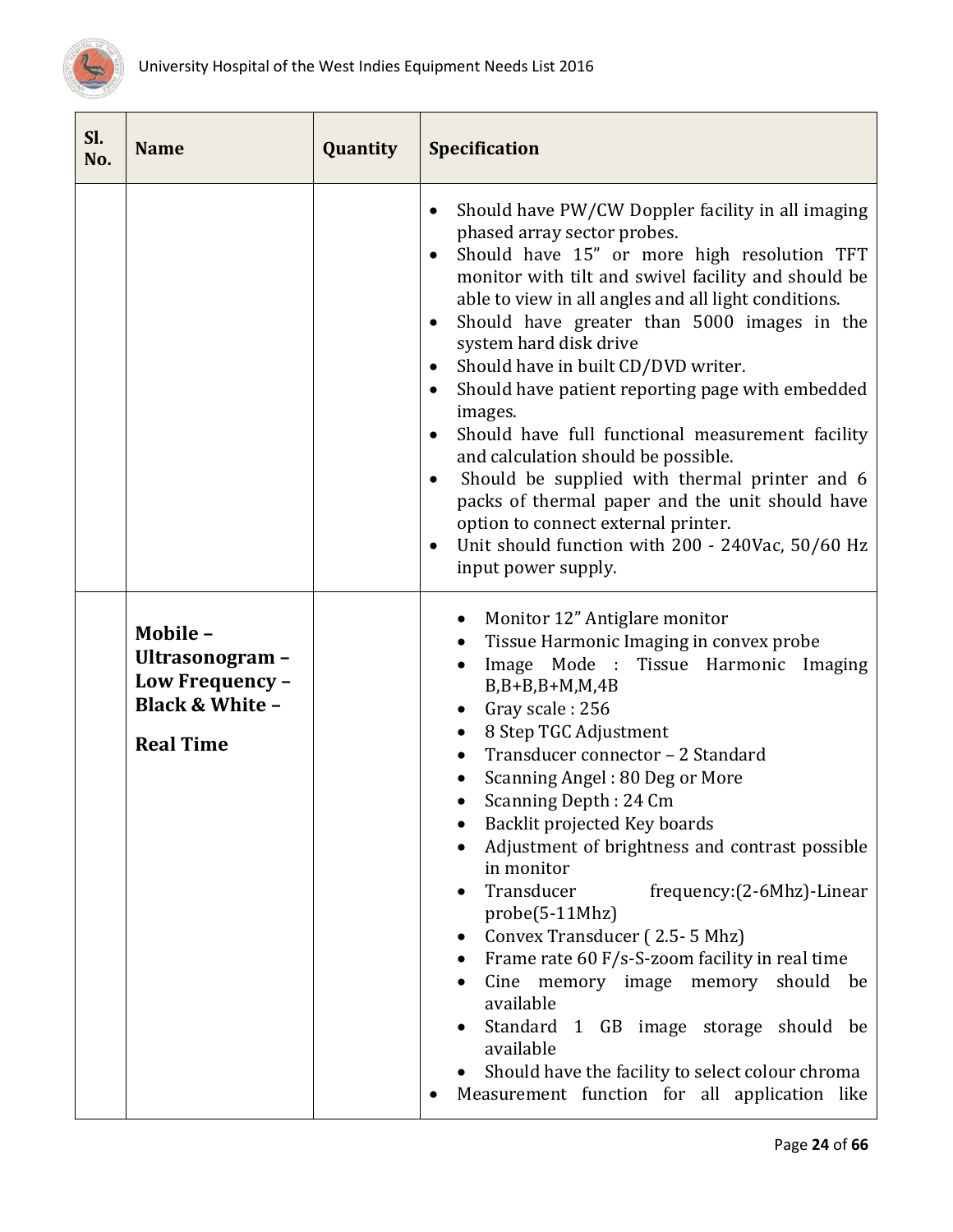

<span id="page-25-3"></span><span id="page-25-2"></span><span id="page-25-1"></span><span id="page-25-0"></span>

| Sl.<br>No. | <b>Name</b>                                                             | Quantity | <b>Specification</b>                                                                                                                                                                                                                                                                                                                                                                                                          |
|------------|-------------------------------------------------------------------------|----------|-------------------------------------------------------------------------------------------------------------------------------------------------------------------------------------------------------------------------------------------------------------------------------------------------------------------------------------------------------------------------------------------------------------------------------|
|            |                                                                         |          | Abdomen, Obstetrics,<br>Gynecology, Cardiology, Urolgoy and Small Parts<br>$\bullet$<br>should available<br>Peripheral Ports - Video, VGA, Two USB ports, LAN<br>$\bullet$<br>port to USB, Dicom<br>Biopsy facility for all transducers (optional)<br>Built in storage and review for images for later<br>review                                                                                                              |
|            | <b>ENT Light Source</b>                                                 | 5        | Should be a light source with minimum 250W light<br>$\bullet$<br>output.<br>Should have manual light intensity control.<br>$\bullet$<br>Should have inbuilt cooling system.<br>٠<br>Should have two lamps of 250W and should have<br>provision to change over in the event of failure<br>from one lamp to another.<br>Should work with input 200 to 240Vac 50 Hz<br>٠<br>supply<br>Should be supplied with light guide cable. |
|            | <b>Otoscope</b>                                                         | 5        | 1. Should be a convenient pocket type otoscope.<br>2. Should be provided with a halogen light source.<br>3. Should be able to detach the otoscope head.<br>4. Should provide no reflections and obstructions.<br>5. Should provide detachable accessories of various<br>sizes.                                                                                                                                                |
|            | <b>Pure Tone Digital</b><br><b>Clinical Speech</b><br><b>Audiometer</b> | 6        |                                                                                                                                                                                                                                                                                                                                                                                                                               |
|            | <b>ENT OPD Unit</b>                                                     |          | <b>Suction Machine</b><br>Warmer<br>Spotlamp with headmove or Fibre optic headlight<br>with fibre optic cable with electronic light source                                                                                                                                                                                                                                                                                    |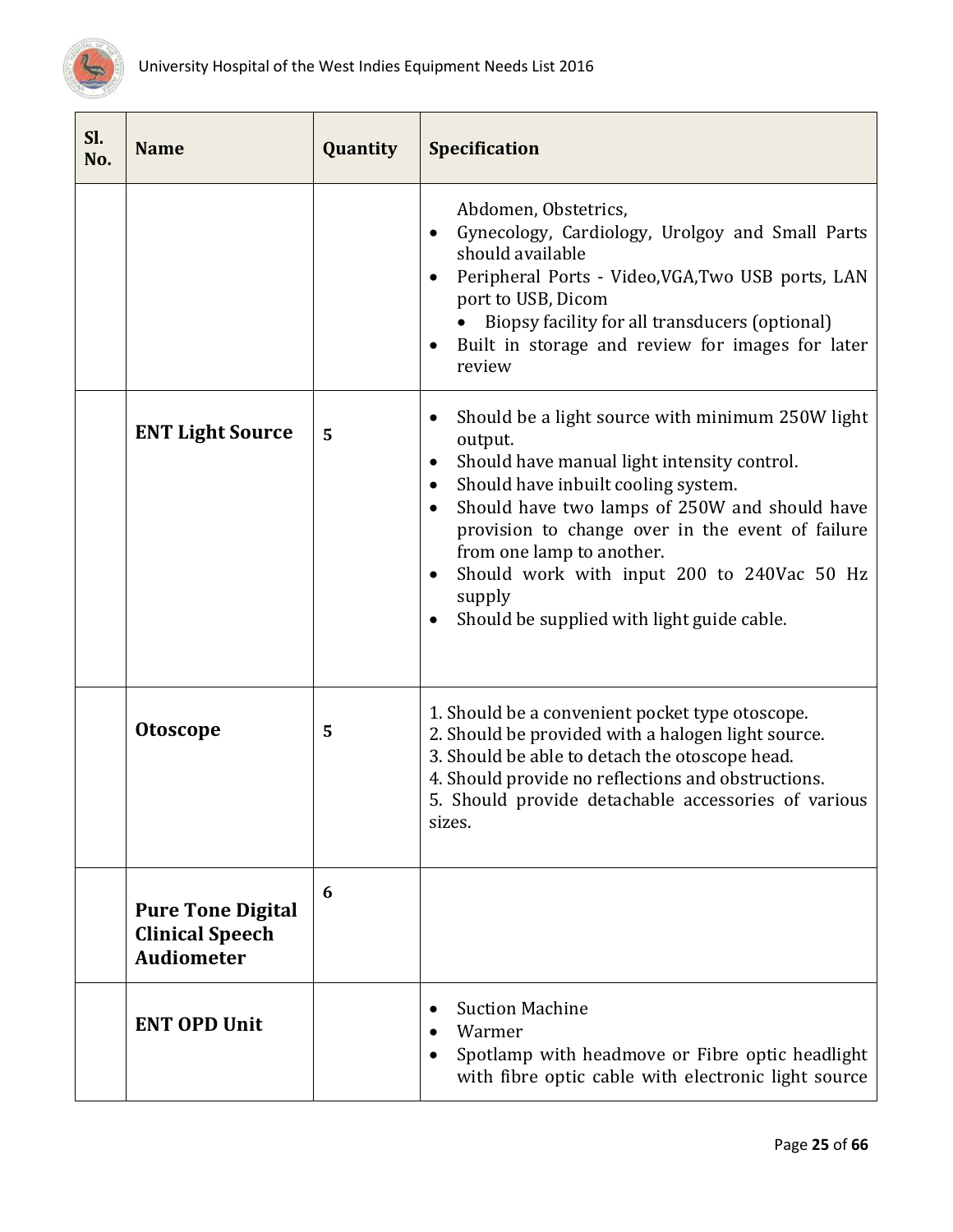

<span id="page-26-1"></span><span id="page-26-0"></span>

| Sl.<br>No. | <b>Name</b>                                                                                                  | Quantity | <b>Specification</b>                                                                                                                                                                                                                                                                                                                                                                                                                                                                                                                                                       |
|------------|--------------------------------------------------------------------------------------------------------------|----------|----------------------------------------------------------------------------------------------------------------------------------------------------------------------------------------------------------------------------------------------------------------------------------------------------------------------------------------------------------------------------------------------------------------------------------------------------------------------------------------------------------------------------------------------------------------------------|
|            |                                                                                                              |          | with twin bulb with reflector over fuse flow<br>X-ray lobby<br>٠<br>Removable tray with Lid - 2 nos<br>$\bullet$<br><b>Converting Pad</b><br>$\bullet$<br>Instrument draw<br>$\bullet$<br>Compartment with lock<br>$\bullet$<br>Fibre optic photo otoscope<br>$\bullet$<br>Eartag<br>$\bullet$<br>Adjustable waste dust possible bin with level bin<br>$\bullet$<br>Surgeons Chair<br>$\bullet$                                                                                                                                                                            |
|            | <b>ENT Operation</b><br><b>Microscope With</b><br><b>Observer Piece</b><br><b>With Spare Lens</b><br>& Bulbs | 1        | Operating Microscope for Various Micro-Ear, Endo-<br>$\bullet$<br>Nasal and Micro-Laryngeal Surgeries<br>Floor Stand 188Cm rollable<br>$\bullet$<br>Power Supply 220 - 250Volts<br>٠<br>Light Source - Halogen illumination with fibreoptic<br>$\bullet$<br>Light Carrier withVariable Illumination Control,<br>Objective (Working Length)<br>F=200mm, 300mm, 400mm Lenses, Variable<br>$\bullet$<br>Magnification 6x, 9x,12x, 15x, 25x with Observer<br>Piece Attachment and Voltage Stabilizerfor the<br>above use. Integrated with CCd Camera and<br>Monitor - Imported |
|            | <b>MICROMOTOR</b><br><b>FOR ENT</b><br><b>SURGERIES</b>                                                      | 1        | Should have a micro motor with variable speed<br>$\bullet$<br>from 10,000 to 35,000rpm.<br>Should have at least four speed control modes.<br>$\bullet$<br>automatic cooling fan<br>Should have<br>an<br>for<br>$\bullet$<br>continuous high speed performance.<br>Should have an on/off foot control.<br>$\bullet$<br>Should have provision for irrigation.<br>$\bullet$<br>Should be supplied with straight hand piece for<br>$\bullet$<br>micro motor and contra angle hand piece for micro<br>motor.<br>Should be supplied with the following Burs set.                 |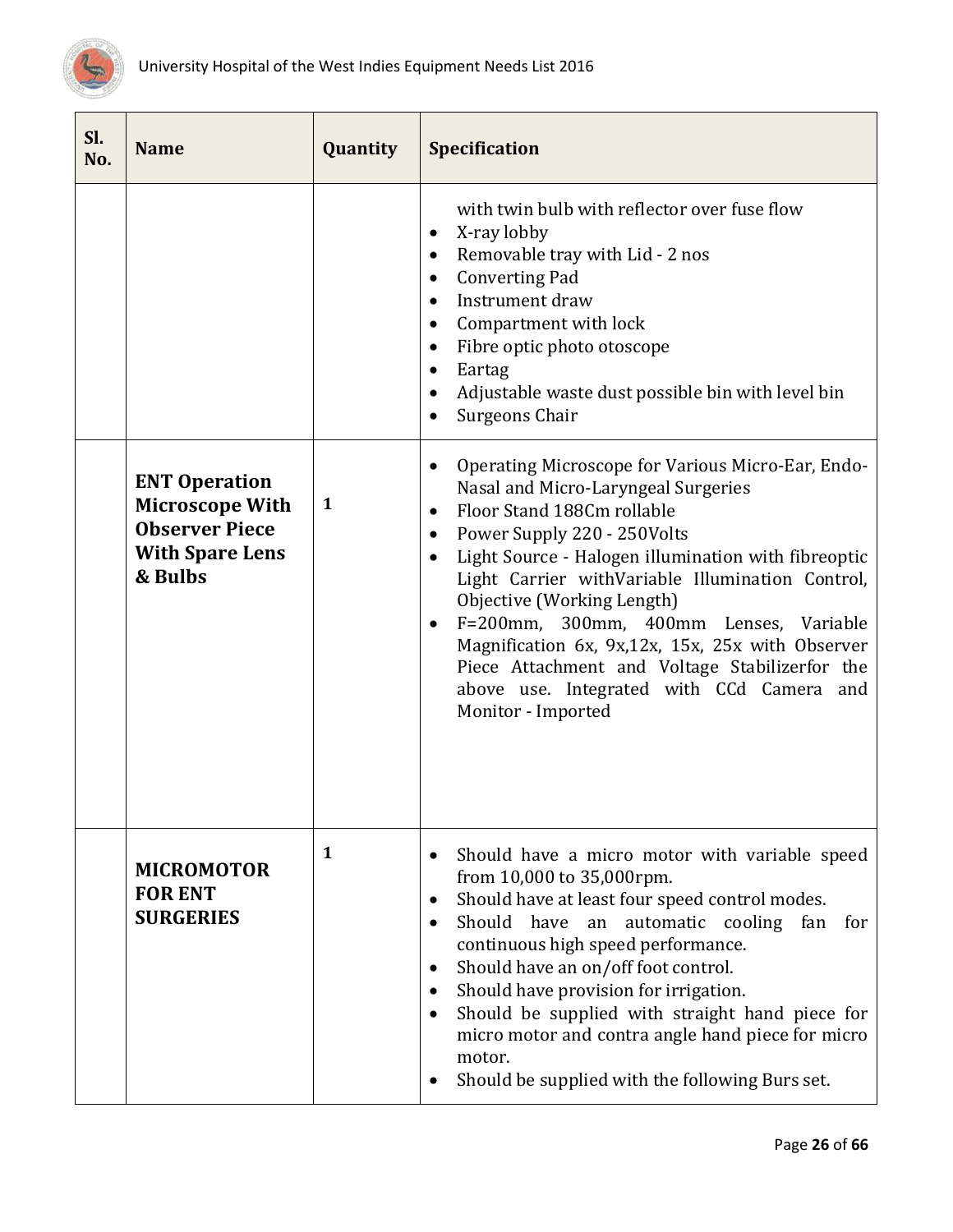

<span id="page-27-3"></span><span id="page-27-2"></span><span id="page-27-1"></span><span id="page-27-0"></span>

| SI.<br>No. | <b>Name</b>                                                     | Quantity | <b>Specification</b>                                                                                                                                                                                                                                                                                                                                                                                                                                                                                                                                                                                                                                                                                                                                                                                                                                                                                                                                                                                                   |
|------------|-----------------------------------------------------------------|----------|------------------------------------------------------------------------------------------------------------------------------------------------------------------------------------------------------------------------------------------------------------------------------------------------------------------------------------------------------------------------------------------------------------------------------------------------------------------------------------------------------------------------------------------------------------------------------------------------------------------------------------------------------------------------------------------------------------------------------------------------------------------------------------------------------------------------------------------------------------------------------------------------------------------------------------------------------------------------------------------------------------------------|
|            |                                                                 |          | Tungsten Carbide burs - 3 nos. (Assorted sizes)<br>$\circ$<br>o Diamond burs - 3 nos. (Assorted sizes)<br>o Steel cutting burs - 5 nos. (Assorted sizes)<br>Should work with input 200 to 240Vac 50 Hz<br>$\bullet$<br>supply                                                                                                                                                                                                                                                                                                                                                                                                                                                                                                                                                                                                                                                                                                                                                                                          |
|            | <b>FLEXIBLE NASO-</b><br><b>PHARYNGO</b><br><b>LARYNGOSCOPE</b> | 20       | <b>TECHNICAL SPECIFICATIONS</b><br>Should have a field of view of at least 75 <sup>o</sup> .<br>$\bullet$<br>Should have a depth of field from 5 to 50 mm<br>$\bullet$<br>The insertion tube should have maximum 3.5mm<br>$\bullet$<br>diameter or less.<br>Should have at least 130 <sup>o</sup> upwards and 130 <sup>o</sup><br>$\bullet$<br>downwards angulations.<br>Should have a working length of at least 300 mm.<br>$\bullet$<br>Should have a light guide illuminating system.<br>$\bullet$<br>Should provide suitable light source.<br>$\bullet$<br>Should be supplied with all standard accessories<br>$\bullet$<br>including storage box and list of standard<br>accessories should be specified in the quotation<br><b>LIGHT SOURCE</b><br>$\bullet$<br>Should be a halogen light source with minimum<br>$\circ$<br>150W light output.<br>Should have manual light intensity control.<br>$\circ$<br>Should have cooling system.<br>$\circ$<br>Should work with input 200 to 240Vac 50 Hz<br>O<br>supply. |
|            | <b>Nasal Endoscope</b><br>0 degree                              | 5        |                                                                                                                                                                                                                                                                                                                                                                                                                                                                                                                                                                                                                                                                                                                                                                                                                                                                                                                                                                                                                        |
|            | <b>Nasal Endoscope</b><br>30 degree                             | 10       |                                                                                                                                                                                                                                                                                                                                                                                                                                                                                                                                                                                                                                                                                                                                                                                                                                                                                                                                                                                                                        |
|            | <b>Nasal Endoscope</b><br>70 degree                             | 5        |                                                                                                                                                                                                                                                                                                                                                                                                                                                                                                                                                                                                                                                                                                                                                                                                                                                                                                                                                                                                                        |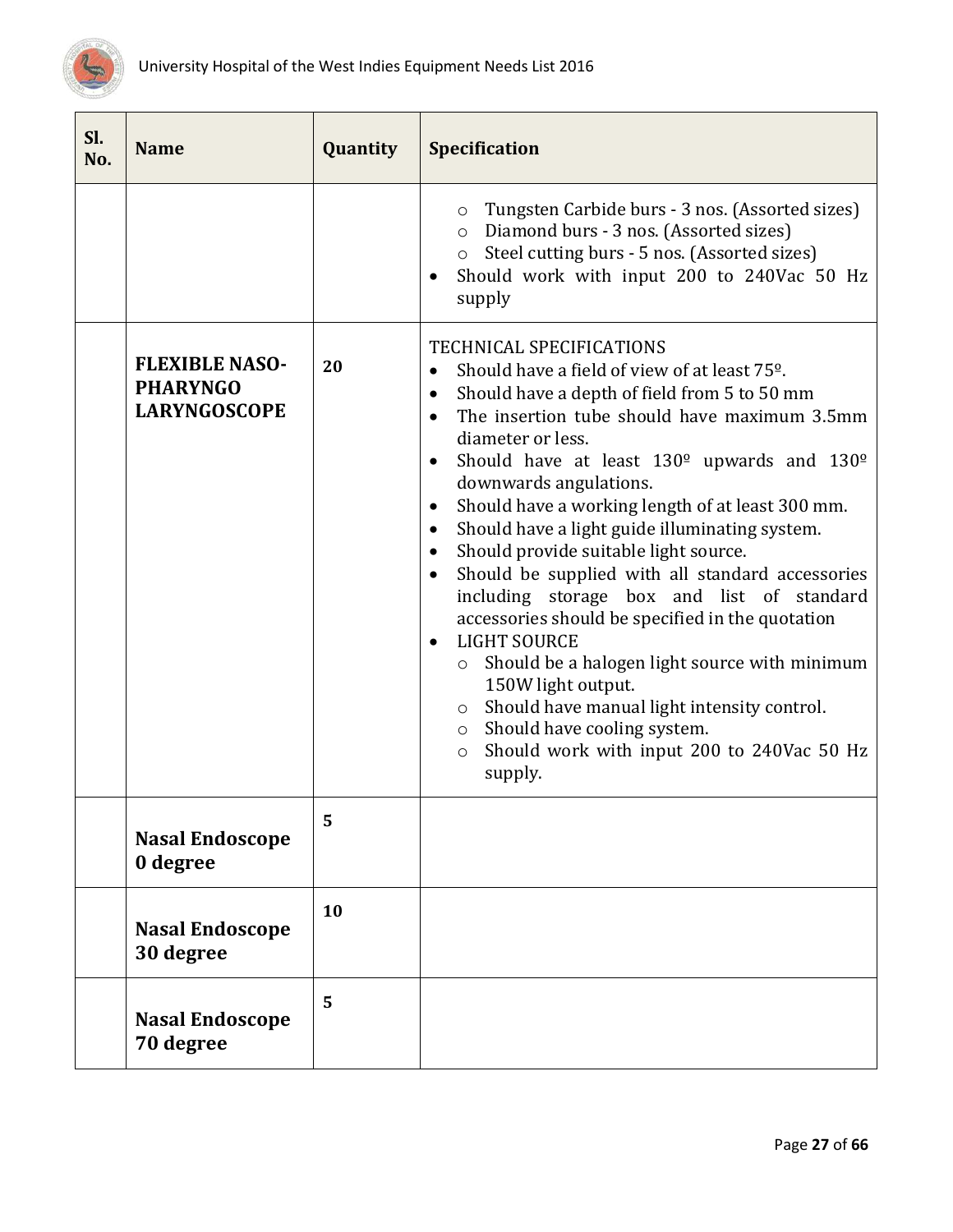

| SI.<br>No. | <b>Name</b>                                                                                                                            | Quantity | <b>Specification</b>                                                                                                                                                                                                                                                                                                                                                                                                                                                                                                                                                                                                                                                                                                                                                                                                                                                                                                                                                                                                                                                                                                                                                                                                                                                                                                                                                                                                                                                                                                   |
|------------|----------------------------------------------------------------------------------------------------------------------------------------|----------|------------------------------------------------------------------------------------------------------------------------------------------------------------------------------------------------------------------------------------------------------------------------------------------------------------------------------------------------------------------------------------------------------------------------------------------------------------------------------------------------------------------------------------------------------------------------------------------------------------------------------------------------------------------------------------------------------------------------------------------------------------------------------------------------------------------------------------------------------------------------------------------------------------------------------------------------------------------------------------------------------------------------------------------------------------------------------------------------------------------------------------------------------------------------------------------------------------------------------------------------------------------------------------------------------------------------------------------------------------------------------------------------------------------------------------------------------------------------------------------------------------------------|
|            | <b>VIDEO</b><br><b>GASTROSCOPE</b><br><b>COLONOSCOPE</b><br><b>WITH VIDEO</b><br><b>PROCESSOR</b><br><b>AND</b><br><b>LIGHT SOURCE</b> | 6        | <b>VIDEO GASTROSCOPE</b><br>$\bullet$<br>Should have a minimum field of view of<br>$140^{\circ}$ .<br>Should have a depth of field from 5 to<br>$\circ$<br>100mm.<br>The insertion tube should have maximum<br>$\circ$<br>9.8mm diameter.<br>Should have an instrument channel of at<br>$\circ$<br>least 2.8mm inner diameter.<br>Should have a minimum working length of<br>$\circ$<br>1015mm.<br>o Should have minimum 210/90 degrees<br>up/down angulations.<br>Should have minimum 100/90 degrees<br>$\circ$<br>right/left angulations.<br>Independent channels for delivering air and<br>$\circ$<br>water will be preferred.<br>Should be supplied with all standard<br>$\circ$<br>accessories including different types of<br>biopsy forceps each 2 nos., cleaning brushes<br>each 2 nos.<br>II VIDEO COLONOSCOPE<br>Should have a minimum field of view of<br>$\circ$<br>$140^{\circ}$ .<br>Should have a depth of field from 5 to<br>$\circ$<br>100mm.<br>The insertion tube should have maximum<br>$\circ$<br>12.8mm diameter.<br>Should have an instrument channel of at<br>$\circ$<br>least 3.2mm inner diameter.<br>Should have a minimum working length of<br>$\circ$<br>1600mm.<br>Should have minimum 180/180 degrees<br>$\circ$<br>up/down angulations.<br>Should have minimum 100/90 degrees<br>O<br>right/left angulations.<br>Independent channels for delivering air and<br>O<br>water will be preferred.<br>Should be supplied with all standard<br>O<br>accessories including different types of |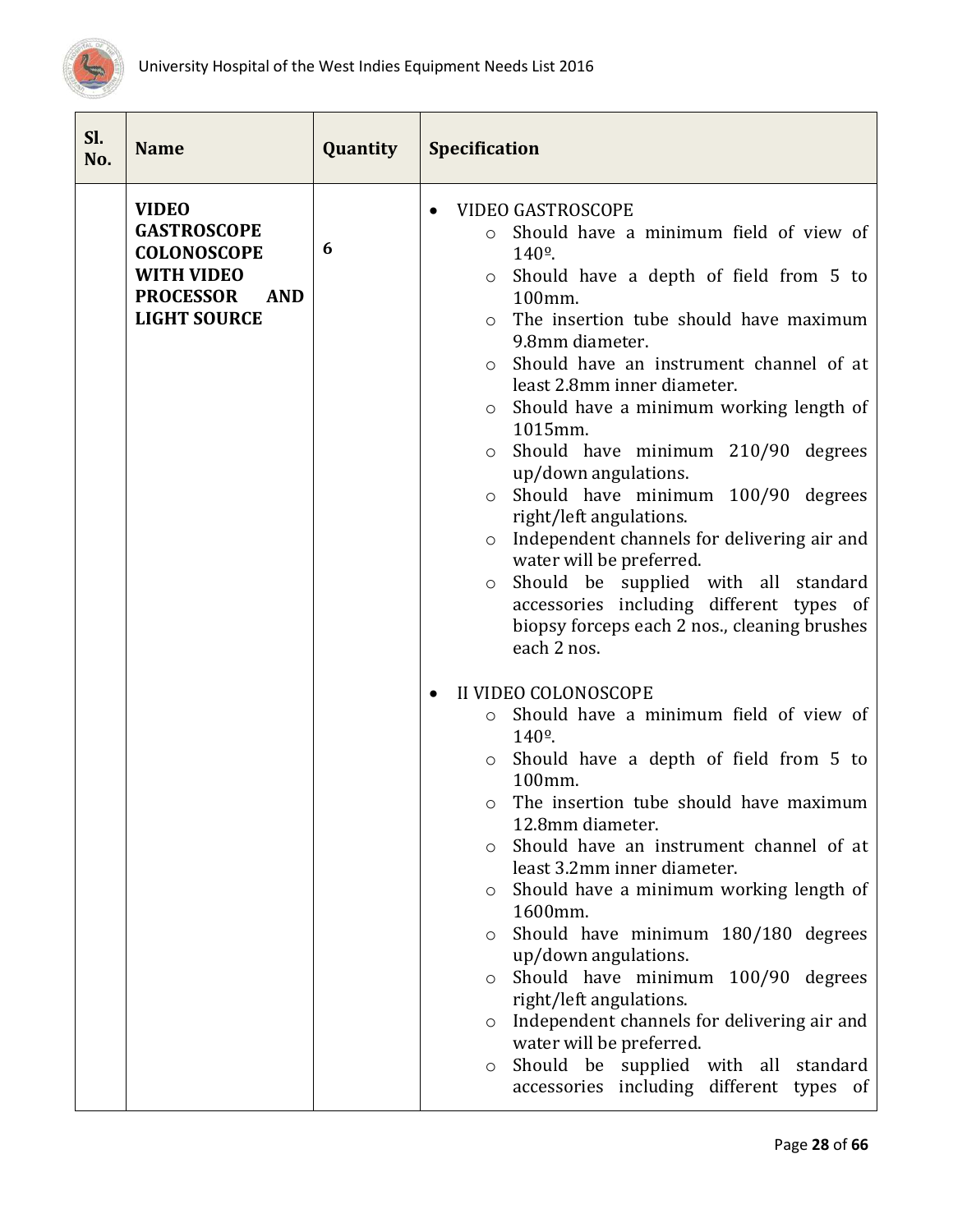

| Sl.<br>No. | <b>Name</b> | Quantity | <b>Specification</b>                                                                                                                                                                                                                                                                                                                                                                                                                                                                                                                                                                                                                                                                                                                                                                                                                                                                                                                                                                                                                                                                                                                                                                                                                                                                                                                                                                                                                                                   |
|------------|-------------|----------|------------------------------------------------------------------------------------------------------------------------------------------------------------------------------------------------------------------------------------------------------------------------------------------------------------------------------------------------------------------------------------------------------------------------------------------------------------------------------------------------------------------------------------------------------------------------------------------------------------------------------------------------------------------------------------------------------------------------------------------------------------------------------------------------------------------------------------------------------------------------------------------------------------------------------------------------------------------------------------------------------------------------------------------------------------------------------------------------------------------------------------------------------------------------------------------------------------------------------------------------------------------------------------------------------------------------------------------------------------------------------------------------------------------------------------------------------------------------|
|            |             |          | biopsy forceps each 2 nos., cleaning brushes<br>each 2 nos.<br><b>III VIDEO PROCESSOR AND LIGHT SOURCE</b><br>Should be a single chip camera.<br>$\circ$<br>Should have RGB, S-video, composite video<br>$\circ$<br>output and all these types of video cables<br>should be provided.<br>Should have white balance function.<br>$\circ$<br>Should have in-built 150W halogen light<br>$\circ$<br>source or xenon or metal halide.<br>Should have a stand-by lamp and should<br>$\circ$<br>glow in the event of failure of the primary<br>lamp.<br>Should have provision for air pump.<br>$\circ$<br>Should be compatible for both gastroscope<br>$\circ$<br>and colonoscope.<br>Should work with input 200 to 240Vac 50<br>$\circ$<br>Hz supply.<br><b>IV MONITOR</b><br>Should be a 14 inches LCD /TFT monitor.<br>O<br>Should have provision for accepting RGB, S-<br>$\circ$<br>video and composite video signal.<br>Should have minimum 1Kx1K resolution.<br>$\circ$<br>Should have wide viewing angle.<br>$\circ$<br>Should work with input 200 to 240Vac 50<br>$\circ$<br>Hz supply.<br>VI ADDITIONAL AND STANDARD ACCESSORIES<br><b>OFFERED</b><br>Electronic Water Leakage Tester-1 No<br>$\circ$<br>Standard Accessories of Video Gastroscope<br>$\circ$<br>including<br>Biopsy Standard type Fenestrated-1<br>ш<br>No.<br>Biopsy Forceps-Alligator Type with<br>RAT Tooth-1 no<br>Channel Cleaning Brush-2 no<br>Air Water Channel cleaning adapter-<br>1 no |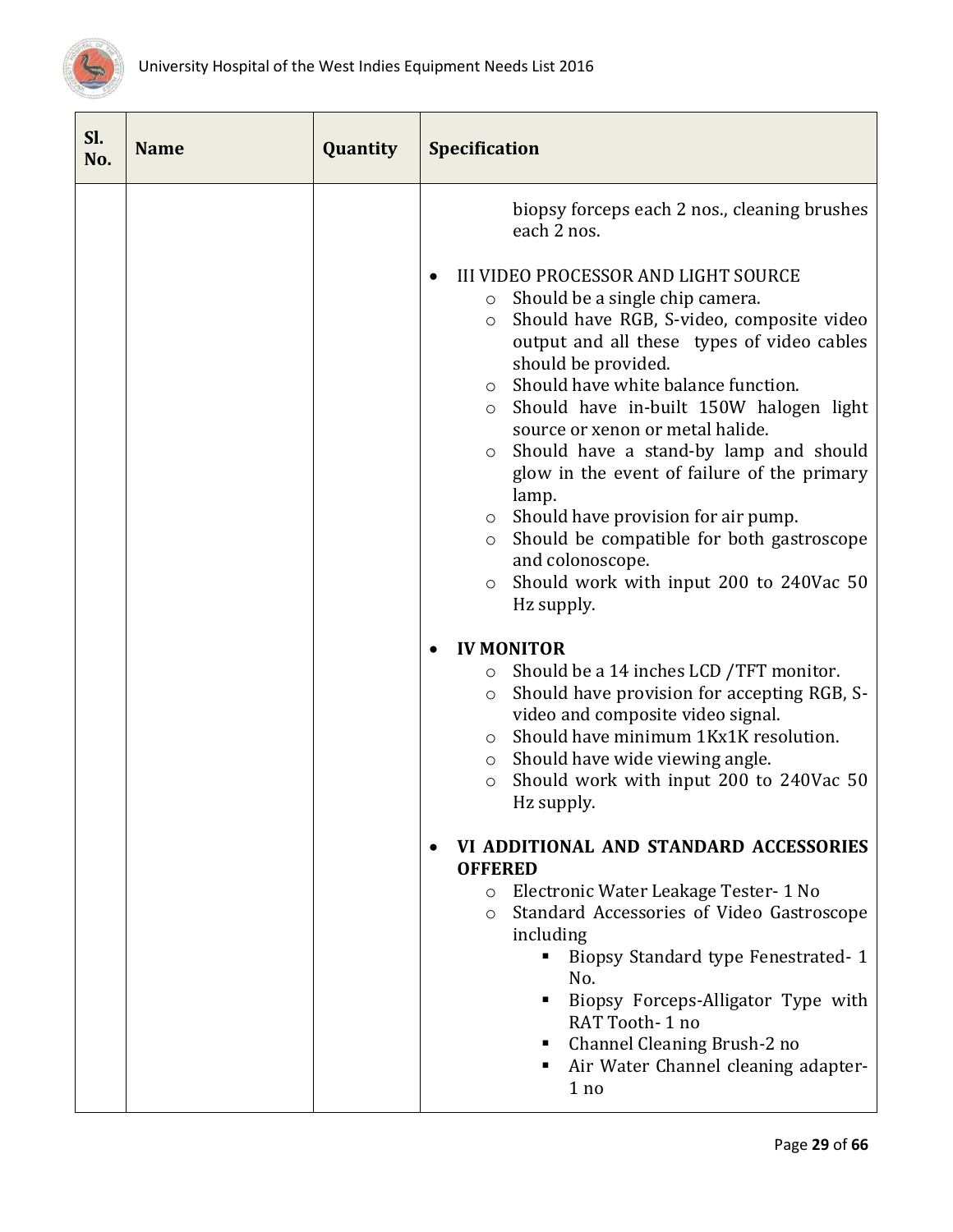

<span id="page-30-0"></span>

| Sl.<br>No. | <b>Name</b> | Quantity         | <b>Specification</b>                                                                                                                                                                                                                                                                                                                                                                                                                                                                                                                                                                                                                                                                                                           |
|------------|-------------|------------------|--------------------------------------------------------------------------------------------------------------------------------------------------------------------------------------------------------------------------------------------------------------------------------------------------------------------------------------------------------------------------------------------------------------------------------------------------------------------------------------------------------------------------------------------------------------------------------------------------------------------------------------------------------------------------------------------------------------------------------|
|            |             |                  | Biopsy Valve-2 no<br>Channel Plug-1 no<br>Channel Opening Cleaning Brush-2<br>no<br>Injection Tube-1 no<br>mouth piece-1 no<br>Suction cleaning adapter-1 no<br>Water resistant cap-1no<br>Standard Accessories of Video Colonoscope<br>$\circ$<br>including<br>Biopsy Forceps elongated cups with<br>ш<br>needle fenestrated-1 no<br>Biopsy Forceps-Alligator type with<br>RAT Tooth-1no<br>Air Water Channel Cleaning Adapter-<br>1 no<br>Biopsy Valve-2 no<br>Channel plug-1 no<br>п,<br>Channel Cleaning Brush-2 no<br>Channel Opening cleaning brush-2 no<br>Injection Tube-1 no<br>Suction Cleaning tube- 1no<br>Water resistant cap-1 no.                                                                               |
|            | Colposcope  | $\boldsymbol{4}$ | Should be a basic model with binocular tubes with<br>inter papillary adjustment and vertical stand.<br>Should have a working range with fine focus of<br>minimum 40mm.<br>Should have a 12.5x or 13.5x or 15x eye piece.<br>$\bullet$<br>Should have a standard objective of working<br>٠<br>distance between 250 to 300mm.<br>The vertical stand should have at least 4 wheels<br>$\bullet$<br>and at least 2 of them should have breaking facility.<br>The vertical joint should be rotatable and should<br>$\bullet$<br>have vertical height adjustment.<br>The head should be tiltable and should have<br>$\bullet$<br>positioning handle.<br>Should use a halogen light source with coaxial<br>$\bullet$<br>illumination. |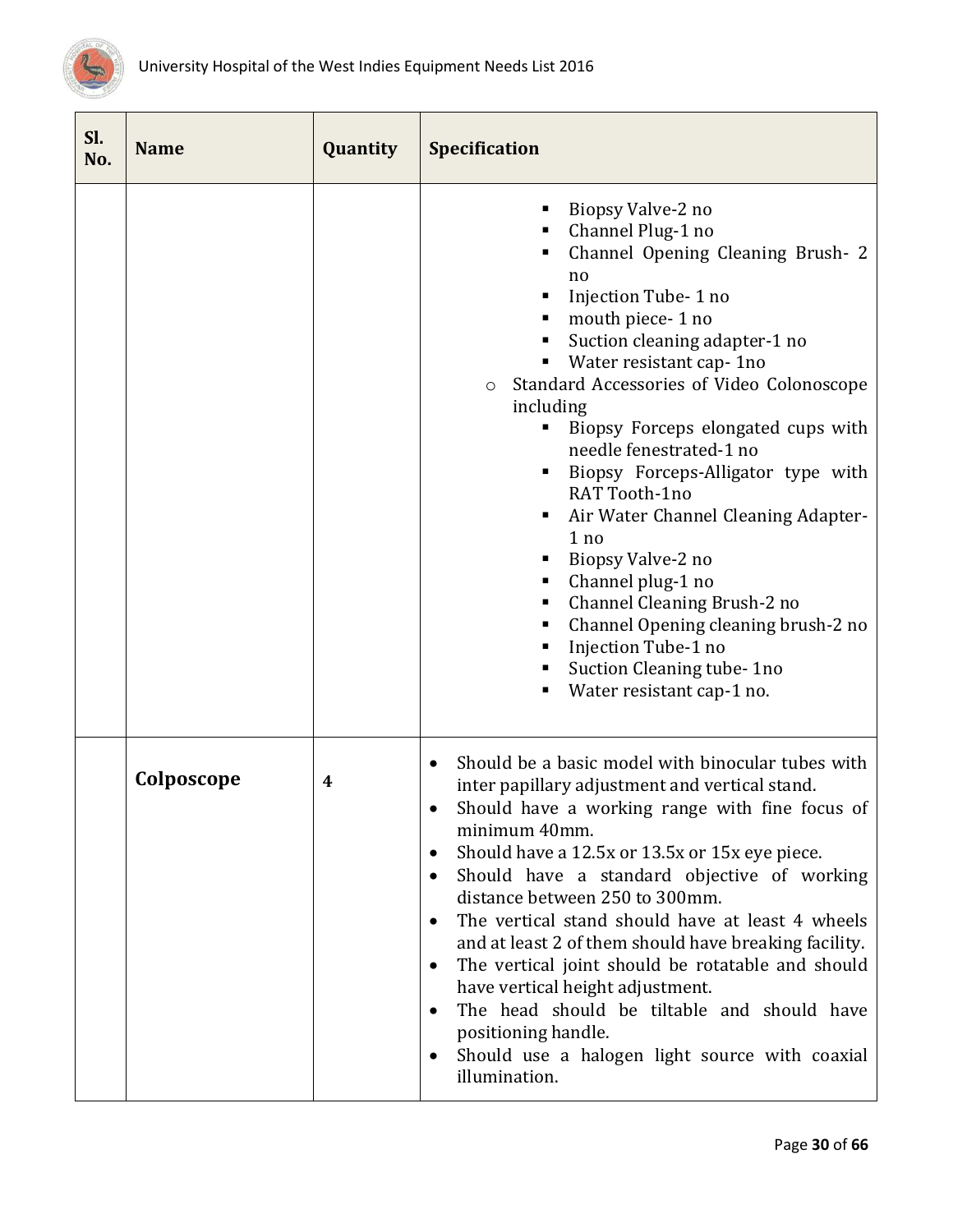

<span id="page-31-1"></span><span id="page-31-0"></span>

| Sl.<br>No. | <b>Name</b>                                                 | Quantity       | <b>Specification</b>                                                                                                                                                                                                                                                                                                                                                                                                                                                                                                                                                                                                                                                                                                                                                                                                                                                                                                |
|------------|-------------------------------------------------------------|----------------|---------------------------------------------------------------------------------------------------------------------------------------------------------------------------------------------------------------------------------------------------------------------------------------------------------------------------------------------------------------------------------------------------------------------------------------------------------------------------------------------------------------------------------------------------------------------------------------------------------------------------------------------------------------------------------------------------------------------------------------------------------------------------------------------------------------------------------------------------------------------------------------------------------------------|
|            |                                                             |                | Should work with input 200 to 240Vac 50 Hz<br>$\bullet$<br>supply.                                                                                                                                                                                                                                                                                                                                                                                                                                                                                                                                                                                                                                                                                                                                                                                                                                                  |
|            | <b>PhotoTherapy</b><br><b>Unit Single</b><br><b>Surface</b> | $\overline{2}$ | Phototherapy should be based on advanced CFL<br>٠<br>tube/LED technology<br>Should have a height adjustable mechanism,<br>$\bullet$<br>treatment distance to the range of 25 to 45 cms<br>should be possible.<br>CFL technology should have minimum 4 nos. of<br>$\bullet$<br>medical grade Blue<br>CFL lamps on source module. For LED technology<br>$\bullet$<br>the irradiance should cover the entire treatment<br>area.<br>Wave length of CFL lamps should be in the range of<br>$\bullet$<br>420 - 470 nm and irradiance level should be higher<br>than normal blue tube lights<br>Lamp source should be continuous tiltable to $\pm 90$<br>degree angle to cover the entire treatment area.<br>System should be height adjustable with built -in<br>$\bullet$<br>non resettable Timer<br>It should be compatible with any trolley<br>٠<br>Should work with input 200 to 240Vac 50 Hz<br>$\bullet$<br>supply. |
|            | PhotoTherapy<br><b>Unit Double</b><br><b>Surface</b>        | $\mathbf{2}$   | Phototherapy should be based on advanced CFL<br>tube/LED technology<br>Should have a height adjustable mechanism,<br>$\bullet$<br>treatment distance to the range of 25 to 45 cms<br>should be possible.<br>Wave length of CFL lamps should be in the range of<br>$\bullet$<br>420 - 470 nm and irradiance level should be higher<br>than normal blue tube lights.<br>The unit should provide a minimum of irradiance<br>$\bullet$<br>10Watts/m2.<br>Lamp source should be continuous tiltable to $\pm 90$<br>$\bullet$<br>degree angle to cover the entire treatment area.<br>System should be height adjustable with built-in<br>$\bullet$<br>non resettable timer                                                                                                                                                                                                                                                |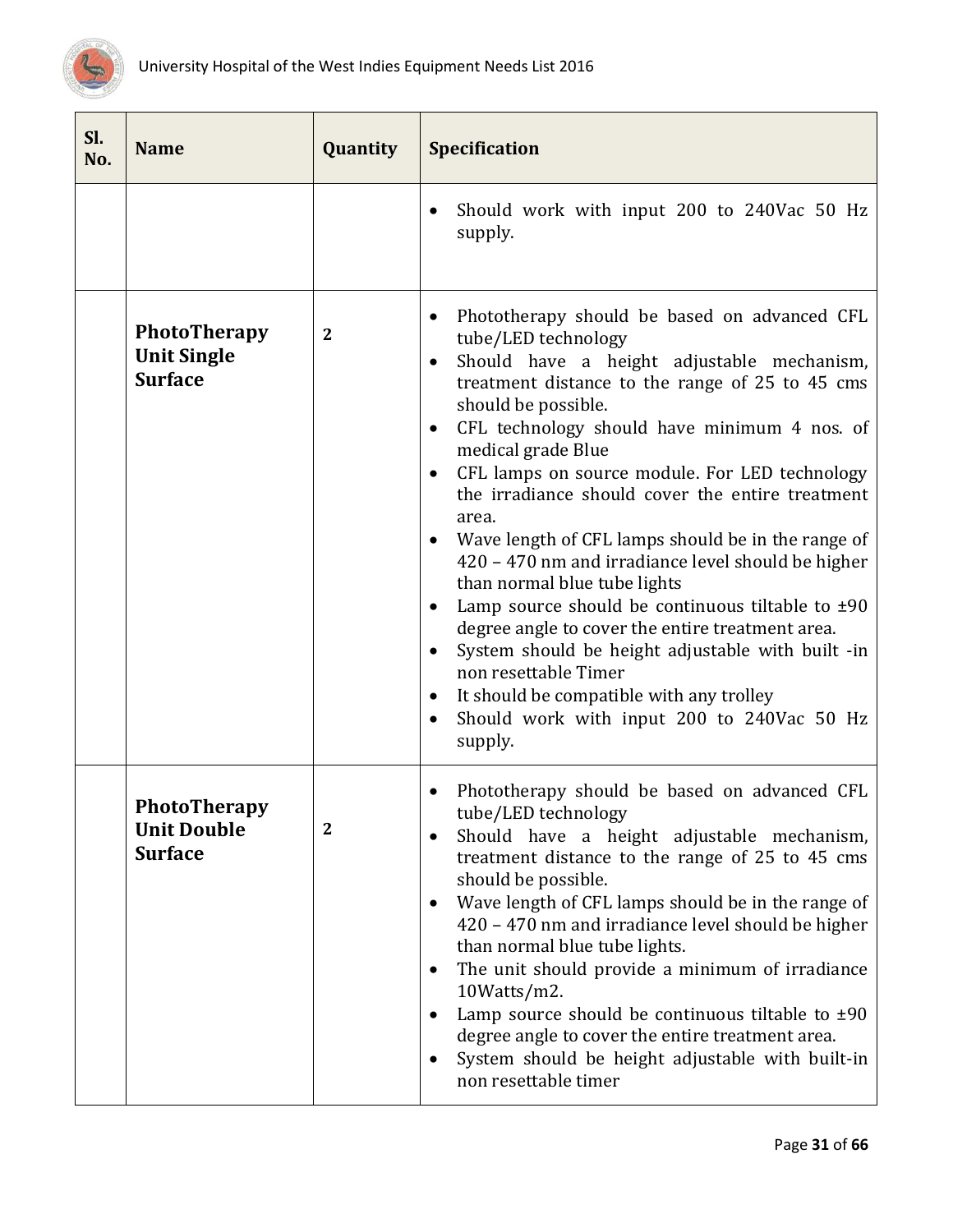

<span id="page-32-0"></span>

| Sl.<br>No. | <b>Name</b>                               | Quantity | <b>Specification</b>                                                                                                                                                                                                                                                                                                                                                                                                                                                                                                                                                                                                                                                                                                                                                                                                                                                                                                                                                                                                                                                                                                                                                                                                                                                                                                                                                                                                                                                                                                     |
|------------|-------------------------------------------|----------|--------------------------------------------------------------------------------------------------------------------------------------------------------------------------------------------------------------------------------------------------------------------------------------------------------------------------------------------------------------------------------------------------------------------------------------------------------------------------------------------------------------------------------------------------------------------------------------------------------------------------------------------------------------------------------------------------------------------------------------------------------------------------------------------------------------------------------------------------------------------------------------------------------------------------------------------------------------------------------------------------------------------------------------------------------------------------------------------------------------------------------------------------------------------------------------------------------------------------------------------------------------------------------------------------------------------------------------------------------------------------------------------------------------------------------------------------------------------------------------------------------------------------|
|            |                                           |          | Baby bed should be transparent with up / down tilt<br>$\bullet$<br>able facility<br>Should work with input 200 to 240Vac 50 Hz<br>supply.                                                                                                                                                                                                                                                                                                                                                                                                                                                                                                                                                                                                                                                                                                                                                                                                                                                                                                                                                                                                                                                                                                                                                                                                                                                                                                                                                                                |
|            | Neo-natal<br><b>Resuscitation</b><br>Unit | 12       | Should have microprocessor based heater control<br>٠<br>and manual modes of operation.<br>Should have both skin and air modes of operation.<br>$\bullet$<br>Should have user friendly touch sensitive control<br>$\bullet$<br>panel with large easy to read LED displays for air<br>and skin temperatures.<br>Should have Quartz Infrared Heater with parabolic<br>$\bullet$<br>reflector for uniform heat radiation<br>The unit should contain an in -built double surface<br>$\bullet$<br>phototherapyunit with acceptable distance for<br>effective treatment.<br>The heater unit should be protected by a suitable<br>$\bullet$<br>grill<br>The heater unit should be swiveling type and<br>$\bullet$<br>should be swiveled effortlessly.<br>The probes should be detachable type and should<br>٠<br>be interchangeable.<br>Should have memory back up to retrieve set data<br>$\bullet$<br>against power failure<br>Should have calibration free temperature sensors.<br>٠<br>The heater should automatically cut off at 38<br>degree Celsius irrespective of the set parameters<br>Should have a monitor stand and IV drip pole.<br>$\bullet$<br>Should have alarms with visual indicator for the<br>following<br>Temp high<br>$\circ$<br>Temp low<br>$\circ$<br>Probe failure<br>$\circ$<br>Power failure<br>$\circ$<br>Heater failure<br>$\circ$<br>Should have an examination light with ON/OFF<br>switch.<br>Should be provided with integrated baby bed<br>system with cassette tray compatible for taking X- |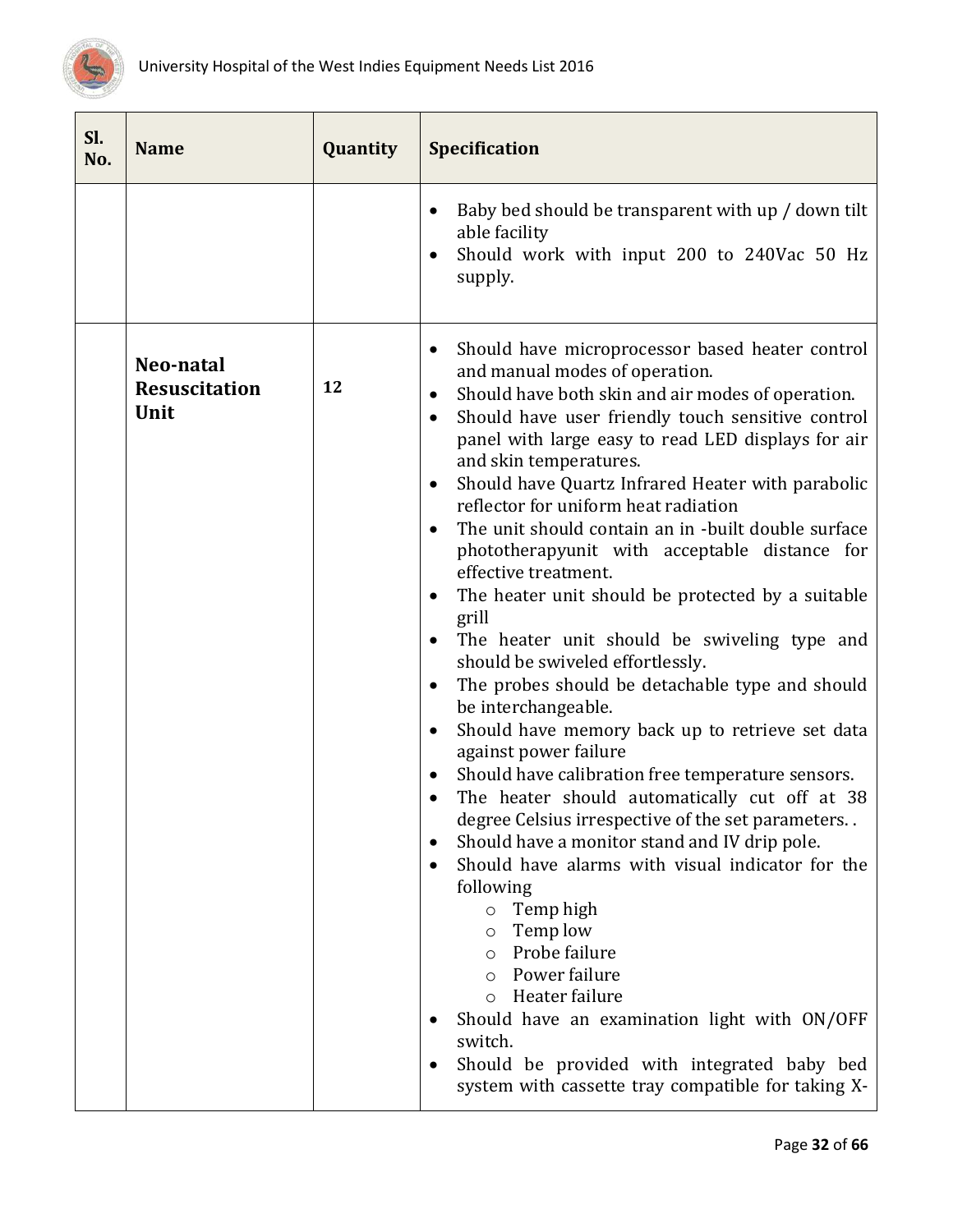

<span id="page-33-0"></span>

| Sl.<br>No. | <b>Name</b>        | Quantity | Specification                                                                                                                                                                                                                                                                                                                                                                                                                                                                                                                                                                                                                                                                                                                                                                                                                                                                                                                                                                                                                                                                                                        |
|------------|--------------------|----------|----------------------------------------------------------------------------------------------------------------------------------------------------------------------------------------------------------------------------------------------------------------------------------------------------------------------------------------------------------------------------------------------------------------------------------------------------------------------------------------------------------------------------------------------------------------------------------------------------------------------------------------------------------------------------------------------------------------------------------------------------------------------------------------------------------------------------------------------------------------------------------------------------------------------------------------------------------------------------------------------------------------------------------------------------------------------------------------------------------------------|
|            |                    |          | ray.<br>Should be provided with withdraw able bed with<br>head raising facility on both end.<br>Should have an in built suction unit with pressure<br>$\bullet$<br>control.<br>Should have an in built humidified oxygen outlet<br>$\bullet$<br>with flow meter control.<br>Should be supplied with suitable filled oxygen<br>$\bullet$<br>cylinder with cylinder holding facility at the rear<br>side.<br>Should have manual resuscitation unit with PEEP<br>$\bullet$<br>and airway pressure                                                                                                                                                                                                                                                                                                                                                                                                                                                                                                                                                                                                                       |
|            | <b>Warmer Baby</b> | 25       | Should have user friendly touch sensitive control<br>٠<br>panel with large easy to read LED displays for<br>actual and set temperatures.<br>The probes should be detachable type.<br>$\bullet$<br>Should have memory back up to retrieve set data<br>$\bullet$<br>against power failure<br>Should have calibration free temperature sensors.<br>$\bullet$<br>The heater should automatically cut off at 38<br>٠<br>degree Celsius irrespective of the set parameters.<br>Should have a monitor stand and IV drip pole.<br>٠<br>Should have alarms with visual indicators for the<br>$\bullet$<br>following<br>Temp high<br>Temp low<br>$\circ$<br>Probe failure<br>$\circ$<br>Power failure<br>Heater failure<br>$\Omega$<br>Should have an examination light with ON/OFF<br>switch.<br>Should be provided with integrated baby bed<br>system with cassette tray compatible for taking X-<br>ray.<br>Should be provided with withdraw able bed with<br>$\bullet$<br>head raising facility on both end.<br>Should be supported with easily removable side<br>flaps.<br>Should work with input 200 to 240Vac 50 Hz sup |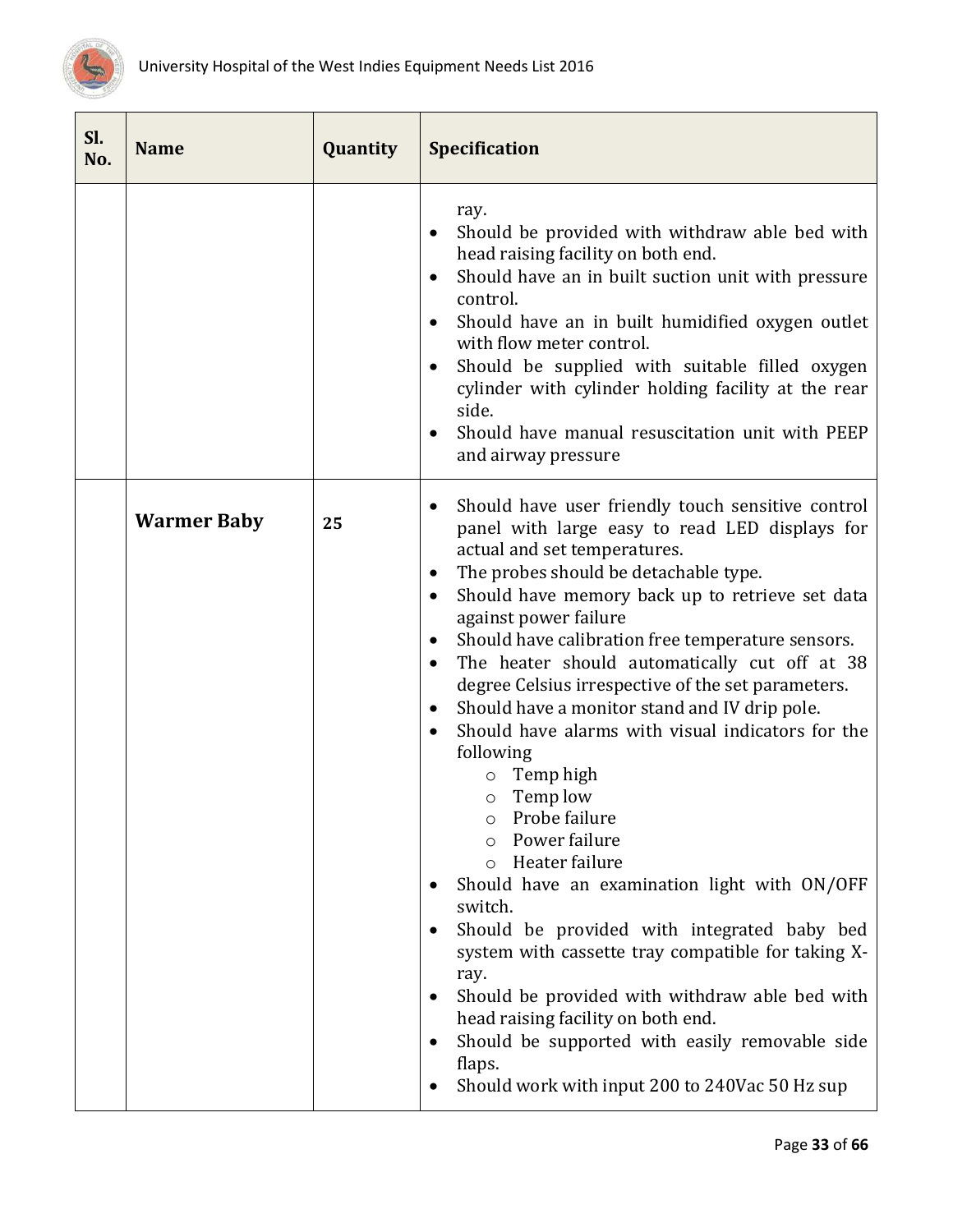

<span id="page-34-0"></span>

| Sl.<br>No. | <b>Name</b>                          | Quantity | Specification                                                                                                                                                                                                                                                                                                                                                                                                                                                                                                                                                                                                                                                                                                                                                                                                                                                                                                                                                                                                                                                                                                                                                                                                                                                                                                                                                                                                                                                                                                                                                                                                                                                                                                                                                                                                                                                     |
|------------|--------------------------------------|----------|-------------------------------------------------------------------------------------------------------------------------------------------------------------------------------------------------------------------------------------------------------------------------------------------------------------------------------------------------------------------------------------------------------------------------------------------------------------------------------------------------------------------------------------------------------------------------------------------------------------------------------------------------------------------------------------------------------------------------------------------------------------------------------------------------------------------------------------------------------------------------------------------------------------------------------------------------------------------------------------------------------------------------------------------------------------------------------------------------------------------------------------------------------------------------------------------------------------------------------------------------------------------------------------------------------------------------------------------------------------------------------------------------------------------------------------------------------------------------------------------------------------------------------------------------------------------------------------------------------------------------------------------------------------------------------------------------------------------------------------------------------------------------------------------------------------------------------------------------------------------|
|            | <b>NEONATAL</b><br><b>Ventilator</b> | 15       | Advanced microprocessor based continuous flow -<br>٠<br>pressure limited time cycled ventilator for very low<br>body weight infants (premature, newborn).<br>The neonatal ventilator should have the following<br>$\bullet$<br>ventilation modes: CMV, Assist Control, SIMV,<br>CPAP, and PSV. Volume<br>Guarantee should possible in Assist Control and<br>$\bullet$<br>SIMV or equivalent mode.<br>Should have settings for<br>$\bullet$<br>o Peak Inspiratory Pressure : 0 - 50 cmH2O<br>PEEP: 0 - 20 cmH2O<br>$\circ$<br>Fraction of inspired oxygen : 21 - 100%<br>$\circ$<br>Inspiratory Time : 0.1 - 3 sec<br>$\circ$<br>Expiratory Time: 0.2 - 25 sec<br>$\circ$<br>Inspiratory flow: 1 - 30Lpm<br>$\circ$<br>Base flow : $1 - 20$ lpm<br>$\circ$<br>Volume guarantee : 2 - 100ml<br>$\circ$<br>Respiratory Rate: 0 -200 bpm<br>$\circ$<br>Tidal volume range : 2 - 100 ml<br>O<br>Should have real time monitoring for:<br>$\circ$<br>Pressure - Peak, Plateau, Mean, PEEP<br>$\circ$<br>Expired Tidal Volume (Monitored), Expired<br>O<br>Minute Volume, leakage in %.<br>Frequency/Rate –<br>Set<br>(Inspiratory),<br>$\circ$<br>Spontaneous MV in %, total, I.E ratio<br>FiO2, Pressure and Flow wave forms and<br>$\circ$<br>loops<br>Lung Mechanics - Resistance, Compliance, Lung<br>Over distensionindex (C20/C) to avoid lung over<br>distenion, Time constant Tc, RVR<br>Should have an internal battery (maintenance free)<br>٠<br>/ supplied with online pure sine wave UPS of<br>sufficient capacity with minimum one hour<br>operating time for ventilator.<br>Should have automatic compliance and leak<br>٠<br>compensation for circuits and ET tubes.<br>Should have backup ventilation / apnea alarm in<br>$\bullet$<br>CPAP/PSV.<br>Should have expiratory valve for easy sterilisation.<br>٠<br>Should have automatic alarm settings. |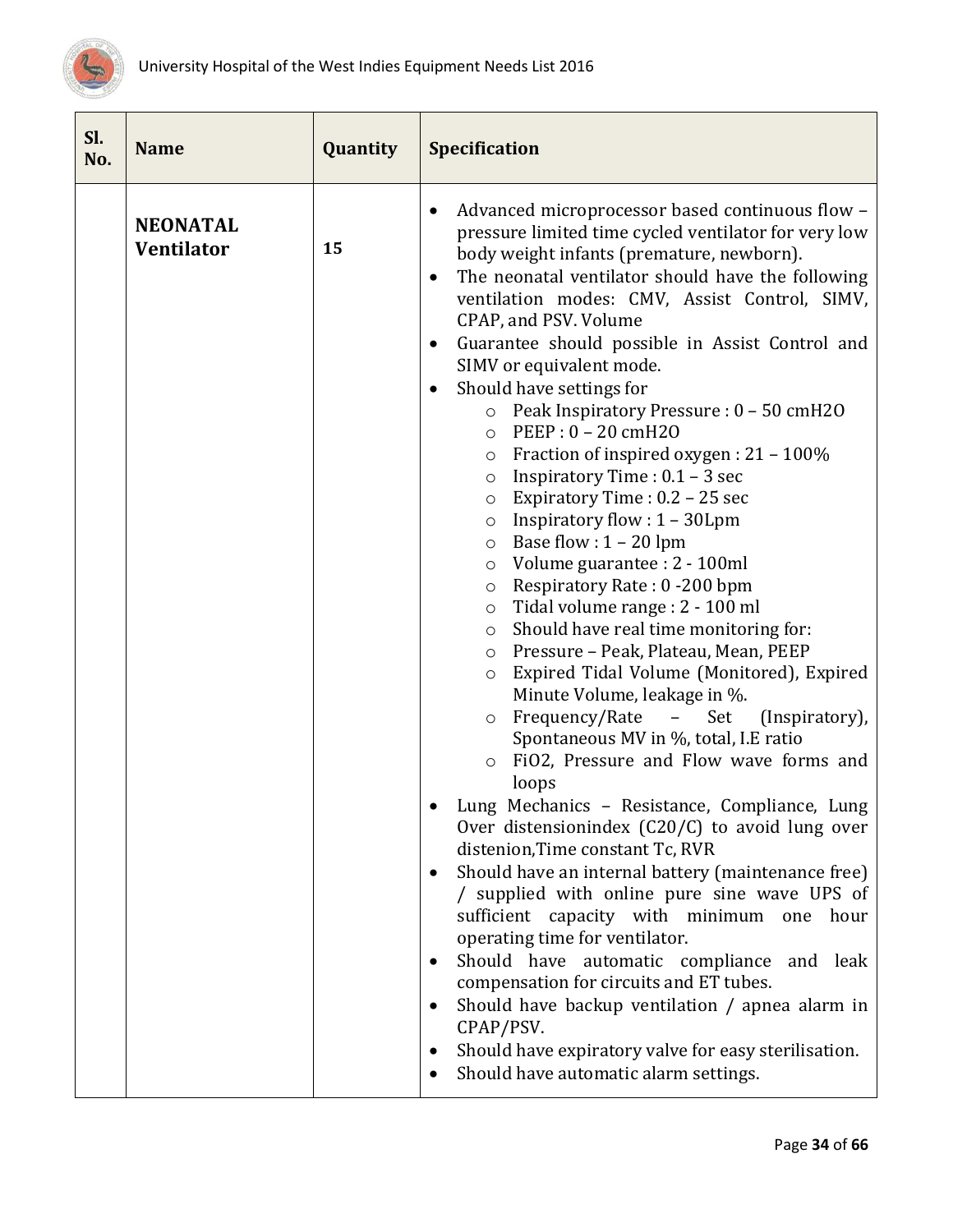

| Sl.<br>No. | <b>Name</b> | Quantity | <b>Specification</b>                                                                                                                                                                                                                                                                                                                                                                                                                                                                                                                                                                                                                                                                                                                                                                                                                                                                                                                                                                                                                                                                                                                                                                                                                                                                                                                                                                                                                                   |
|------------|-------------|----------|--------------------------------------------------------------------------------------------------------------------------------------------------------------------------------------------------------------------------------------------------------------------------------------------------------------------------------------------------------------------------------------------------------------------------------------------------------------------------------------------------------------------------------------------------------------------------------------------------------------------------------------------------------------------------------------------------------------------------------------------------------------------------------------------------------------------------------------------------------------------------------------------------------------------------------------------------------------------------------------------------------------------------------------------------------------------------------------------------------------------------------------------------------------------------------------------------------------------------------------------------------------------------------------------------------------------------------------------------------------------------------------------------------------------------------------------------------|
|            |             |          | MV alarm can be manually adjusted along with<br>٠<br>audio and visual alarms for:<br>High/low pressure<br>$\circ$<br>High/low Minute Volume/Tidal Volume<br>$\circ$<br>Apnoea alarm<br>$\circ$<br>d.Compressor failure<br>$\circ$<br><b>Failure of Sensor's</b><br>$\circ$<br>Tube obstruction<br>$\circ$<br>Power failure<br>$\circ$<br>Ventilator failure<br>$\circ$<br>Standard accessories (for each equipment)<br>٠<br>Modular corrosion free Original Trolley<br>$\bullet$<br>Silicon patient circuit with Y piece sensor for<br>neonates - 2 Set<br>Servo controlled humidifier with heated wire type<br>٠<br>and reusable chamber.<br>Temperature probe & adaptor - 2 nos<br>٠<br>Flow sensor - 2 no's<br><b>Inbuilt Nebuliser</b><br>٠<br>Original Hinged arm for rail (support for patient<br>circuit)<br>Test lung for each patient circuit. - 1 no<br>$\bullet$<br>Servo heated Humidifier with Temp Display-1no<br>$\bullet$<br>Hose for 02 connection<br>٠<br>Hose for compressed air<br>٠<br>Hose plug for O2 and air - 2 on each<br>٠<br>Oxygen conversion kit with 5m Hose - 1no<br>Nasal mask and prongs(three different size) -3<br>each<br>Expiratory Valve per ventilator - 2 nos<br>Should have a Gas delivery system by soundless<br>inbuilt<br>compressor / external integrated compressor with<br>the unit. In case of compressor failure it should also<br>be operable with compressed air/oxygen supply of<br>45 to 60 psi. |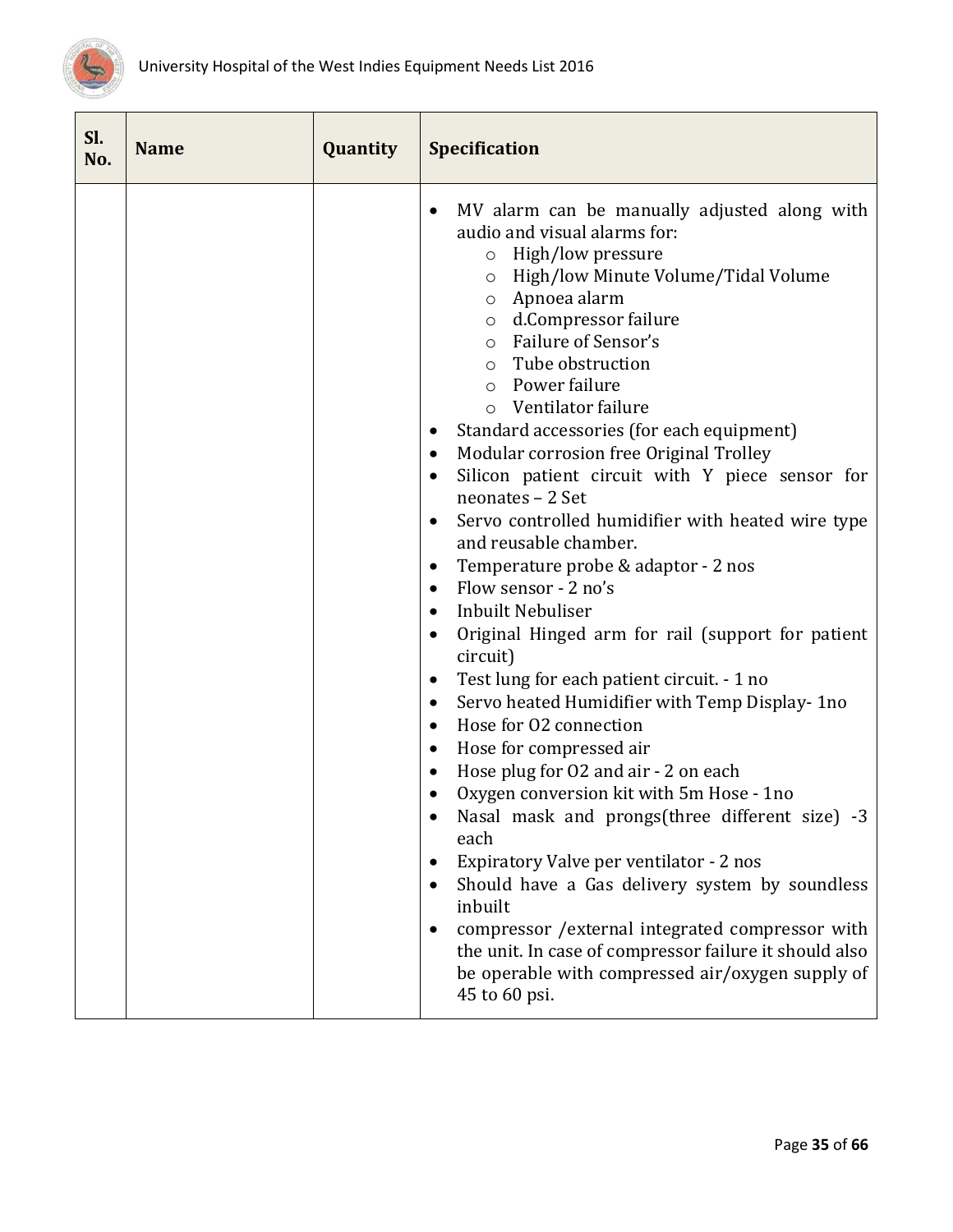

<span id="page-36-1"></span><span id="page-36-0"></span>

| SI.<br>No. | <b>Name</b>                                   | Quantity | Specification                                                                                                                                                                                                                                                                                                                                                                                                                                                                                                                                                                                                                                                                                                                                                                                                                                                                                                                                                                                                                                                                                                                                                                                                                                                                                                                                                                                    |
|------------|-----------------------------------------------|----------|--------------------------------------------------------------------------------------------------------------------------------------------------------------------------------------------------------------------------------------------------------------------------------------------------------------------------------------------------------------------------------------------------------------------------------------------------------------------------------------------------------------------------------------------------------------------------------------------------------------------------------------------------------------------------------------------------------------------------------------------------------------------------------------------------------------------------------------------------------------------------------------------------------------------------------------------------------------------------------------------------------------------------------------------------------------------------------------------------------------------------------------------------------------------------------------------------------------------------------------------------------------------------------------------------------------------------------------------------------------------------------------------------|
|            | <b>Suction Machine</b><br><b>Low Pressure</b> | 18       | Should operate on 50Hz 230 V mains.<br>٠<br>The bottle capacity should be between 100-120ml.<br>$\bullet$<br>Should have a vacuum meter and regulation valve.<br>$\bullet$<br>Should have a maximum vacuum of 120m bar and<br>$\bullet$<br>should be adjustable.<br>Bottle should have air tight lid.<br>$\bullet$<br>6. Should have an on/off switch.<br>$\bullet$                                                                                                                                                                                                                                                                                                                                                                                                                                                                                                                                                                                                                                                                                                                                                                                                                                                                                                                                                                                                                              |
|            | Heamodialysis<br><b>Machine</b>               | 12       | Facility for both Acetate and Bicarbonate Dialysis<br>٠<br>Facility for sodium profiling, ultra filtration<br>profiling, online clearance monitoring or equivalent<br>technology and Bicarbonate profiling.<br>Facility for bicarbonate dry concentrate.<br>$\bullet$<br>Automated disinfection and cleaning programs.<br>$\bullet$<br>Twin Microprocessors for safety monitoring and<br>operation of machine.<br>Facility for Rinse, Hot Rinse and Hot disinfection.<br>$\bullet$<br>Facility for upgradation in future.<br>٠<br>Facility for different dialysate flow range 0-300-<br>$\bullet$<br>500-800 ml/min.<br>Dialysate temperature 35-39 centigrade.<br>٠<br>Dialysate mixing ratio (default) 1:34<br>٠<br>Volumetric Ultra filtration<br>$\bullet$<br>Ultra filtration rate 0-4 litre /h with accuracy $\pm 1\%$<br>$\bullet$<br>Parameter display - ultra filtration goal, UF time,<br>UF rate and UF volume.<br>Facility for arterial, venous, trans memberane<br>pressure monitoring.<br>Arterial pressure monitoring range $(-300)$ to $+300$<br>mm Hg,<br>Accuracy ±10mm of Hg.<br>٠<br>Facility for Arterial blood pump flow range 50-600<br>$ml / min$ ,<br>Accuracy ±10%<br>$\bullet$<br>Heparin pump delivery range 0-10 ml/hr with<br>syringe size 20-<br>50ml.<br>٠<br>Facility for Air and blood leak detector.<br>Blood leak detector sensitivity less than or equal to |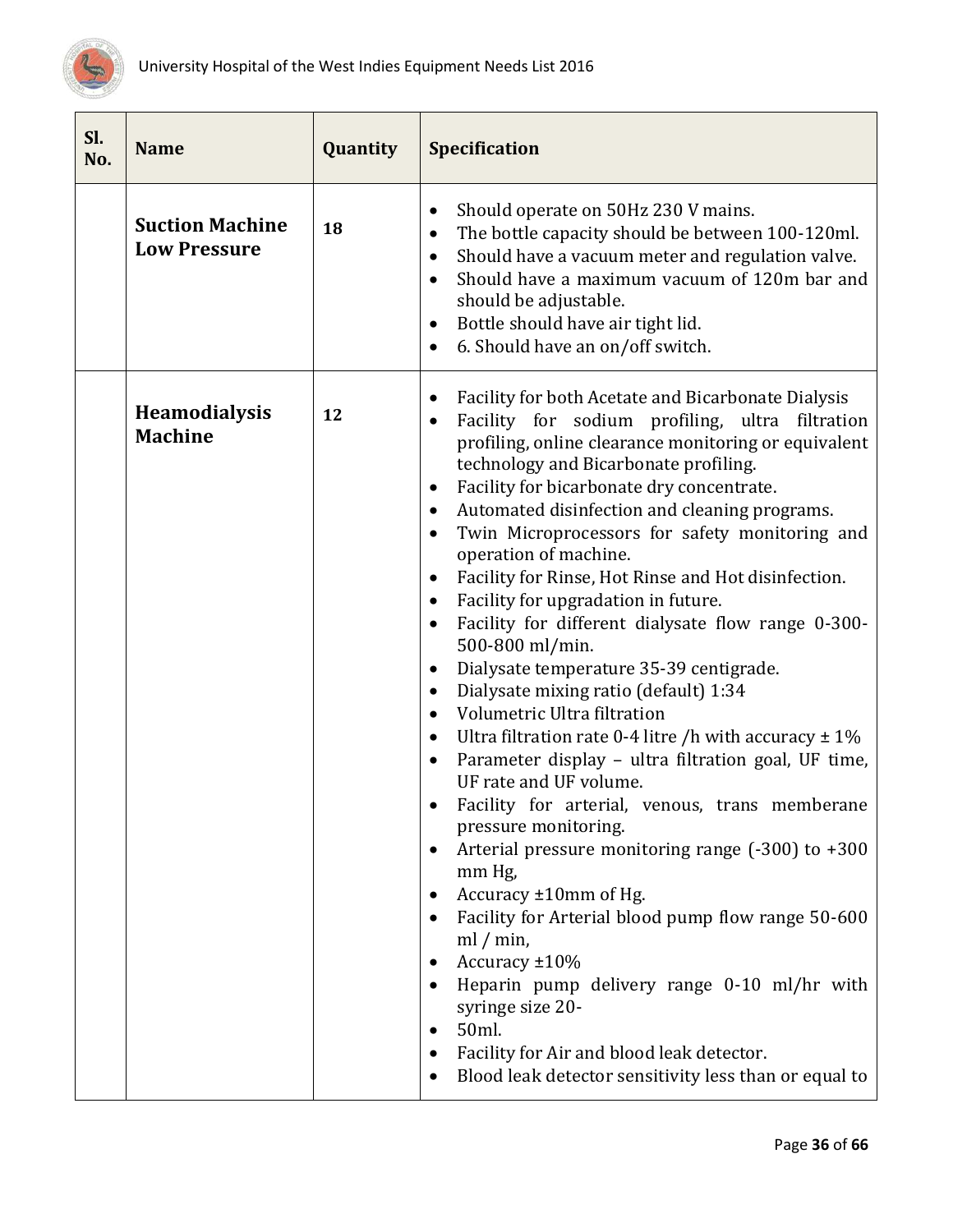

<span id="page-37-0"></span>

| Sl.<br>No. | <b>Name</b>                               | Quantity     | <b>Specification</b>                                                                                                                                                                                                                                                                                                                                                                                                                                                                                                                                                                                                                                                                                                                                                                                                                                                                                                                                                                                                                                                                                                                                                                                                                                             |
|------------|-------------------------------------------|--------------|------------------------------------------------------------------------------------------------------------------------------------------------------------------------------------------------------------------------------------------------------------------------------------------------------------------------------------------------------------------------------------------------------------------------------------------------------------------------------------------------------------------------------------------------------------------------------------------------------------------------------------------------------------------------------------------------------------------------------------------------------------------------------------------------------------------------------------------------------------------------------------------------------------------------------------------------------------------------------------------------------------------------------------------------------------------------------------------------------------------------------------------------------------------------------------------------------------------------------------------------------------------|
|            |                                           |              | $0.5$ ml / min.<br>Facility for dialysis fluid conductivity range 12.8 -<br>$\bullet$<br>15.7 mS / cm.<br>Heat disinfection 85% chemical disinfection at 85<br>$\bullet$<br>degree centigrade.<br>Water inlet pressure 1.5-6 Bar<br>$\bullet$<br>Water inlet temperature 5-30 degree centigrade.<br>٠<br>Networking of patient data, dialysis prescription<br>$\bullet$<br>and adequacy tocentral data base.<br>Should have battery backup for safety monitors<br>$\bullet$<br>and blood pump.<br>Should operate on mains 220-240Vac, 50 Hz single<br>٠<br>phase                                                                                                                                                                                                                                                                                                                                                                                                                                                                                                                                                                                                                                                                                                 |
|            | <b>RO</b> Water<br><b>Treatment Plant</b> | $\mathbf{1}$ | RO Plant-1000 ltrs.<br>$\bullet$<br>Sand Filter- Capacity - 2000 lph, Media - Sand /<br>$\bullet$<br>Pebbles, MOC -<br>FRP / Composite,<br>$\bullet$<br>Backwash : Automatic, Multiport valve : Timer<br>$\bullet$<br>based with 3 cycle backwash sequence,<br>Pressure gauge and fittings - 1 set.<br>٠<br>Activated Carbon Filter- Capacity: 2000 lph, Media<br>$\bullet$<br>: Carbon ID 900, MOC : FRP/ Composite, Make:<br>Pentair / equal, Backwash : Automatic, Multiport<br>valve : Timer based with 3 cycle backwash<br>sequence, Pressure gauge and settings : 1 set Water<br>softner -- Capacity : 2000 lph, Media : Ion<br>exchange resins ( ion exchange / thermax or<br>equivalent), Regeneration: Automatic,<br>Multiport valve : Timer based with 3 cycle<br>$\bullet$<br>backwash/regeneration sequence, Pressure gauge<br>and settings : 1 set<br>MEMBRANE ELEMENTS - Sufficient quantity and<br>$\bullet$<br>arrays to satisfy the output condition of 1000 LPH<br>at 50-75% rejection for the given water quality.<br>Antiscalent dosing system :<br>٠<br>Antiscalent dosing system : Capacity : 3 lph, MOC :<br>$\bullet$<br>PP, Dosing tank:<br>50 ltrs, Level switch and fittings - 1 set.<br>٠<br>UV Lamp with SS 304 Housing with quartz |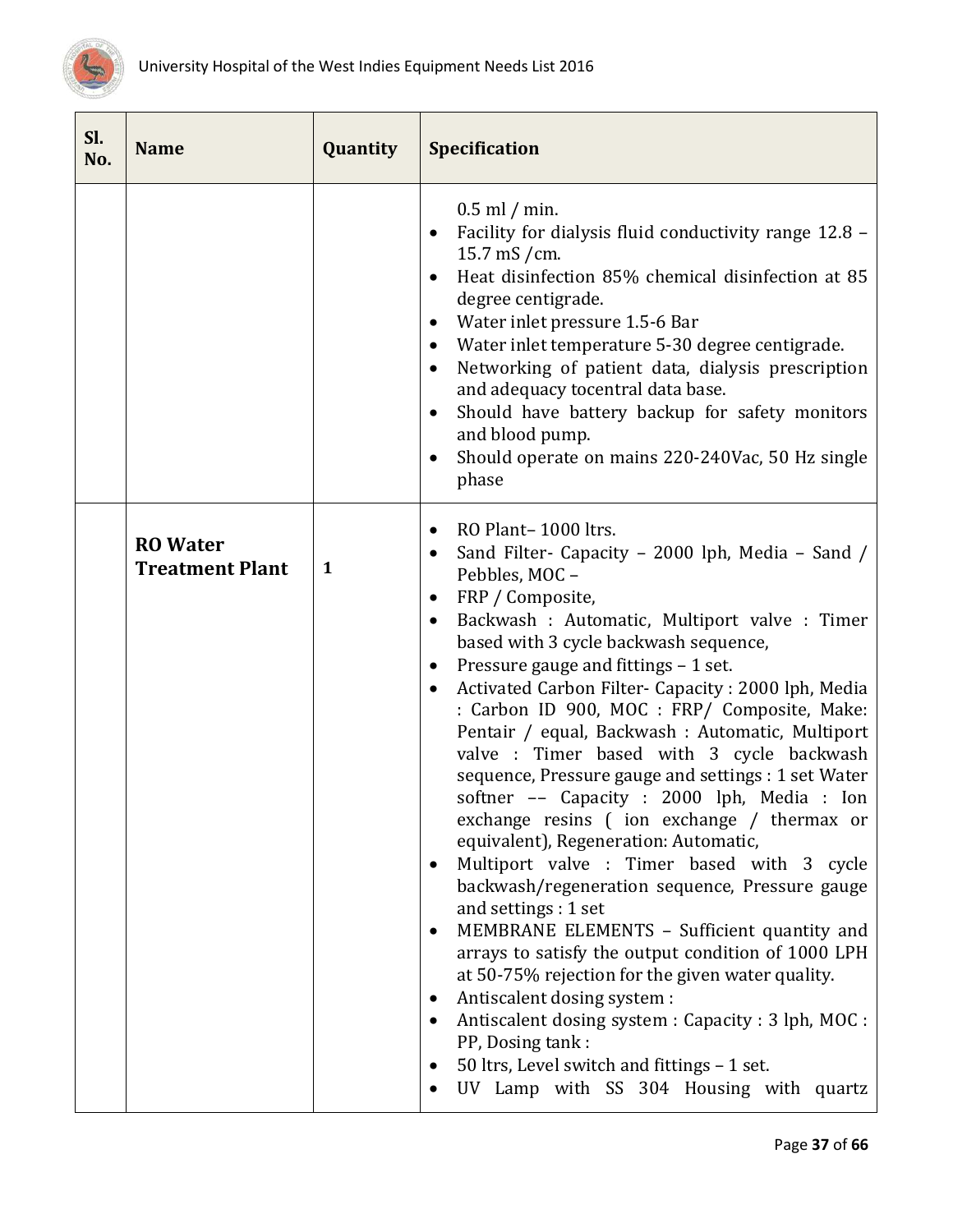

| Sl.<br>No. | <b>Name</b> | Quantity | <b>Specification</b>                                                                                                                                                                                                                                                                                                                                                                                                                                                                                                                                                                                                                                                                                                                                                                                                                                                                                                                                                                                                                                                                                                                                                                                                                                                                                                                                                                                                                                                                                                                                                                                                                                                                                                                                                                                                       |
|------------|-------------|----------|----------------------------------------------------------------------------------------------------------------------------------------------------------------------------------------------------------------------------------------------------------------------------------------------------------------------------------------------------------------------------------------------------------------------------------------------------------------------------------------------------------------------------------------------------------------------------------------------------------------------------------------------------------------------------------------------------------------------------------------------------------------------------------------------------------------------------------------------------------------------------------------------------------------------------------------------------------------------------------------------------------------------------------------------------------------------------------------------------------------------------------------------------------------------------------------------------------------------------------------------------------------------------------------------------------------------------------------------------------------------------------------------------------------------------------------------------------------------------------------------------------------------------------------------------------------------------------------------------------------------------------------------------------------------------------------------------------------------------------------------------------------------------------------------------------------------------|
|            |             |          | reflectors. Flow rate 1000 LPH<br><b>WATER STORAGE TANK</b><br>Raw water storage tank capacity 2000<br>$\circ$<br>Litres.<br>Softened water tank capacity 1000 Litres.<br>$\circ$<br>o RO Water storage tank - 2000 Litres.<br>PUMP.<br>$\bullet$<br>Raw water pump $-1$ HP $(1+1)$ – Crompton /<br>$\circ$<br>Grundfos or equivalent.<br>Softened water booster pump $-1$ HP $(1+1)$<br>$\circ$<br>- Crompton / Grundfos or equivalent.<br>SS RO Distribution Pump - 1 HP (1+1) -<br>$\circ$<br>Crompton / Grundfos or equivalent.<br><b>OTHERS</b><br>Should have 1 Micron pre-filter, 20 inch height<br>$\circ$<br>and 4" diameter.<br>Should have automatic inlet shut-off valve<br>$\circ$<br>Should have Permeate and Concentrate flow<br>$\circ$<br>meters.<br>Should<br>Digital<br>have<br>display of<br>critical<br>$\circ$<br>parameters through range of sensors.<br>Should have User friendly RO controller and<br>$\circ$<br>ensure automatic trouble free operations.<br>RO controller should have automatic and<br>$\circ$<br>manual mode.<br>Should have automated pre treatment for RO.<br>$\circ$<br>Should have Salt rejection around 96 - 98%.<br>$\circ$<br>i.RO recovery range shall be 50-75%<br>$\circ$<br>Permeate Rate : $1.0(4.5)$ m3/h<br>$(gpm)$ ,<br>O<br>Concentrate Rate: 1-0.3 (4.5-1.5) m3/h (gpm)<br>Should have P.E flexible tubing used to collect<br>O<br>permeate into RO tank.<br>Should have Thermal motor protection.<br>O<br>Should have Pre-filter, post filter, primary and<br>O<br>final pressure gauges.<br>Should have Flow control centre including<br>O<br>concentrate and recycle valves.<br>Should have Auto flush valve in reject line.<br>$\circ$<br>Should have Low inlet pressure switch before<br>O<br><b>HPP</b><br>3 way Solenoid valve in feed before HPP<br>O |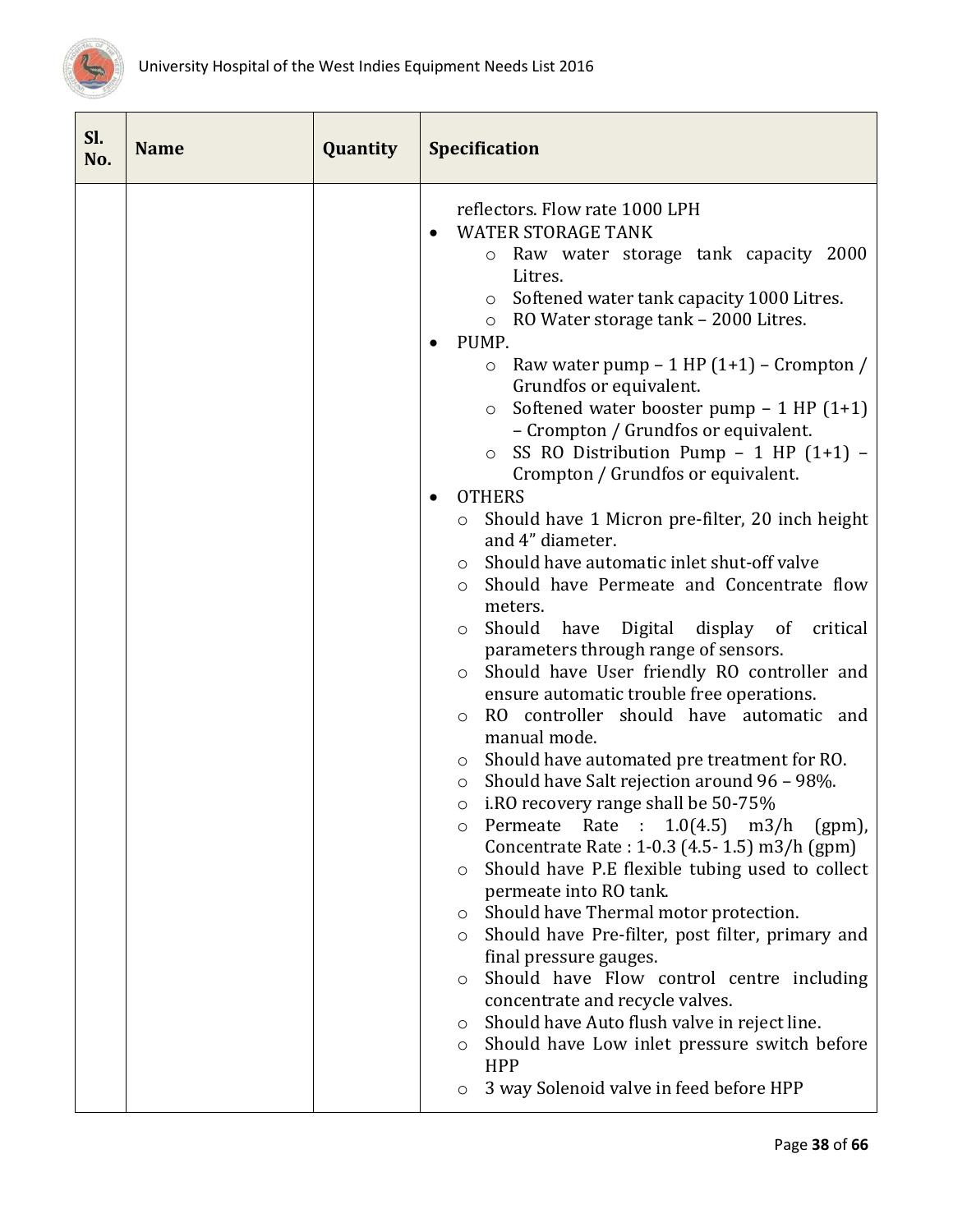

| Sl.<br>No. | <b>Name</b> | Quantity | <b>Specification</b>                                                                                                                                                                                                                                                                                                                                                                                                                                                                                                                                                                                                                                                                                                                                                                                                                                                                                                                                                                                                                                                                                                                                                                                                                                                                                                                                                                                                                                                                                                                                                                                                                                                                                                                                                                                              |
|------------|-------------|----------|-------------------------------------------------------------------------------------------------------------------------------------------------------------------------------------------------------------------------------------------------------------------------------------------------------------------------------------------------------------------------------------------------------------------------------------------------------------------------------------------------------------------------------------------------------------------------------------------------------------------------------------------------------------------------------------------------------------------------------------------------------------------------------------------------------------------------------------------------------------------------------------------------------------------------------------------------------------------------------------------------------------------------------------------------------------------------------------------------------------------------------------------------------------------------------------------------------------------------------------------------------------------------------------------------------------------------------------------------------------------------------------------------------------------------------------------------------------------------------------------------------------------------------------------------------------------------------------------------------------------------------------------------------------------------------------------------------------------------------------------------------------------------------------------------------------------|
|            |             |          | Inlet shutoff solenoid valve in smaller system<br>$\circ$<br>250 to 1000lph.<br>Glycerin filled SS pressure gauges at feed / high<br>$\circ$<br>pressure / reject lines.<br>Panel mounted Rotameter in reject / re-<br>circulate and permeate lines.<br>Ball check valve in recirculation line, Spring<br>$\circ$<br>check valve in permeate line & Conductivity<br>meter in permeate line & Globe / needle valves<br>in re-circulate and reject lines.<br>Should have 5 micron cartridge filters big blue<br>$\circ$<br>in feed line.<br>Should have Digital conductivity meter with<br>$\circ$<br>programmable relay<br>Should have Alarms for Low Inlet pressure &<br>$\circ$<br>Motor starter overload.<br>Frame shall be made of Stainless Steel.<br>$\circ$<br>Membrane housing shall be made of Stainless<br>$\circ$<br>Steel.<br>Inlet plumbing shall be Sch 80 PVC.<br>$\circ$<br>High pressure plumbing shall be Reinforced<br>$\circ$<br>rubber hose.<br>Permeate / concentrate tubing shall be<br>$\circ$<br>Polyethylen / NSF approved wet parts.<br>PEX Piping with SS push pull connectors.<br>$\circ$<br>Should operate on mains 400-420Vac, 50 Hz<br>$\circ$<br>three phase power supply.<br>All wetted parts should be INERT, SS or<br>$\circ$<br>compatible to<br>Haemodialysis procedure.<br>$\circ$<br>Control enclosures should be NEMA 1 & Motor<br>$\circ$<br>starters should be<br>NEMA 4 X<br>$\circ$<br>The outlet of the RO system must conform to<br>$\circ$<br>AAMI standards both in terms of chemical<br>contamination and bacterial contamination.<br>The endotoxin limit for the RO water is 1 Eu/ml<br>$\circ$<br>and the limit of bacterial growth shall be not<br>more than 200 CFU/ml. Copy of Certificate /<br>test report should be produced along with the<br>quotation. |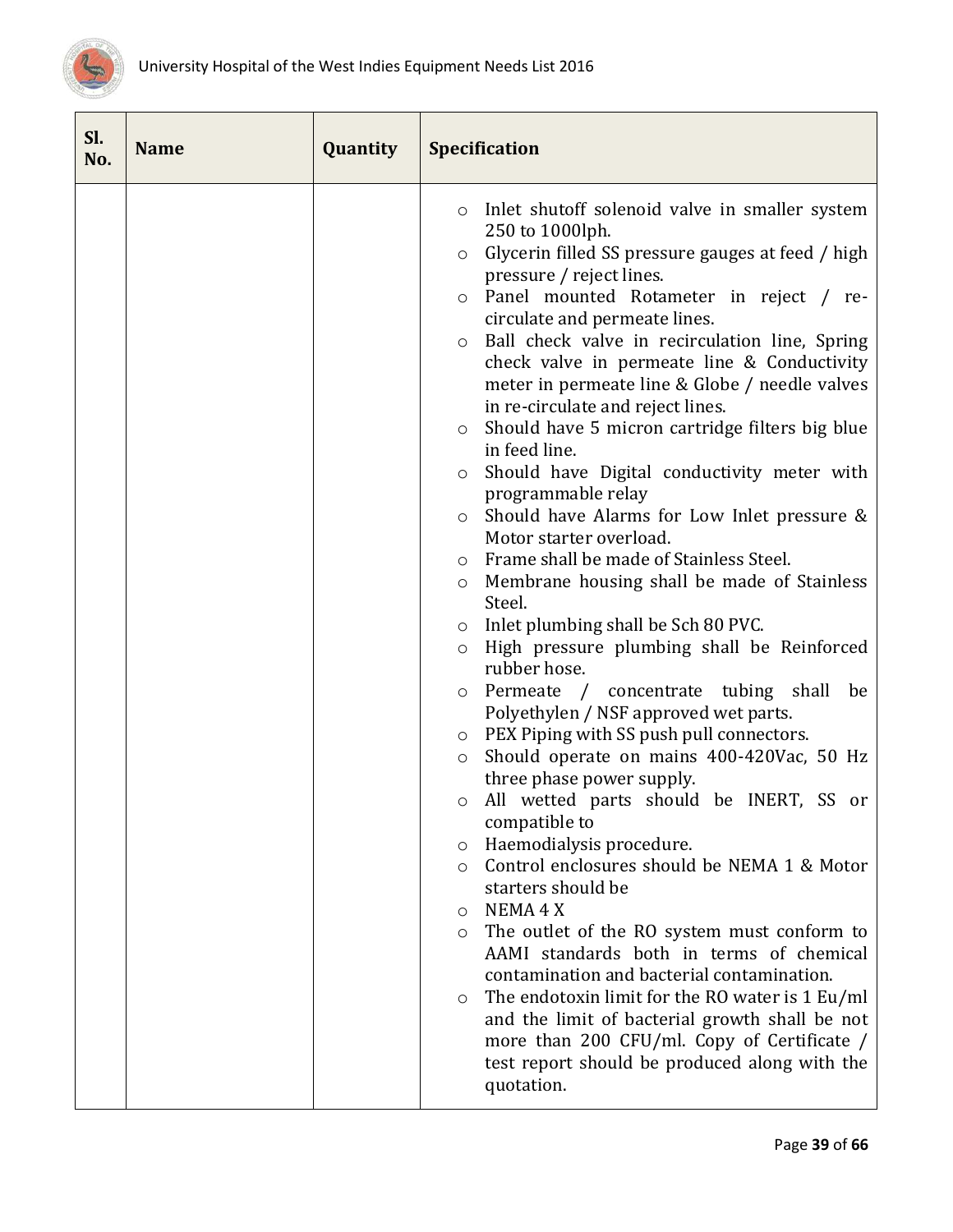

<span id="page-40-0"></span>

| Sl.<br>No. | <b>Name</b>         | Quantity | <b>Specification</b>                                                                                                                                                                                                                                                                                                                                                                                                                                                                                                                                                                                                                                                                                                                                                                                                                                                                                                                                                                                                                                                                                                                                                                                                                                                                                                                                                                                                                                                             |
|------------|---------------------|----------|----------------------------------------------------------------------------------------------------------------------------------------------------------------------------------------------------------------------------------------------------------------------------------------------------------------------------------------------------------------------------------------------------------------------------------------------------------------------------------------------------------------------------------------------------------------------------------------------------------------------------------------------------------------------------------------------------------------------------------------------------------------------------------------------------------------------------------------------------------------------------------------------------------------------------------------------------------------------------------------------------------------------------------------------------------------------------------------------------------------------------------------------------------------------------------------------------------------------------------------------------------------------------------------------------------------------------------------------------------------------------------------------------------------------------------------------------------------------------------|
|            | <b>Mobile X-Ray</b> | 4        | <b>X-RAY GENERATOR</b><br>$\bullet$<br>Type: High frequency 2.5 KW<br>$\circ$<br>Max KV: 100<br>$\circ$<br>Max $mA:60$<br>$\circ$<br>X-RAY TUBE<br>$\circ$<br>Type : Stationary anode<br>O<br>○ Focal spot : 1.4 x 1.4 mm<br><b>RADIOGRAPHY</b><br>KV range : 40 – 100<br>$\circ$<br>o mA range : $20$ to $60$<br><b>CONTROL PANEL</b><br>display of all<br>radiographic<br>Digital<br>O<br>parameters<br>Electronic timer with range of $0.02$ to $5$ sec<br>$\circ$<br>o Automatic tube over load protection.<br>MECHANICAL SPECIFICATIONS<br>$\bullet$<br>Counter balanced<br>$\circ$<br>Articulated tube arm<br>O<br>Easy to move and handle<br>O<br>$\circ$ Light beam diaphragm collimator.<br>Extendable hand switch with cable for x-ray<br>O<br>exposure.<br>o Integrated cassette box<br><b>FEATURES</b><br>$\bullet$<br>The quoted model and tube should be AERB<br>$\circ$<br>type approved for usage up to<br>60 <sub>m</sub> A.<br>$\circ$<br>Relevant copies of the certificate should be<br>O<br>attached with the quotation.<br>Should be mounted on heavy duty casters.<br>$\circ$<br><b>STANDARD ACCESSORIES</b><br>Light weight lead apron 0.5mm lead<br>O<br>equivalence with thyroid guard - 1no.<br>Light weight latest model cassettes with<br>$\circ$<br>high speed<br>screen 15x12-1 no, 12x10-1 no, 10x8-1<br>O<br>no.<br>Channel type hanger each size 3 nos.<br>O<br>Lead markers R, L, 0-9 and A-Z each 2 sets.<br>O<br>Cassette storage box.<br>O |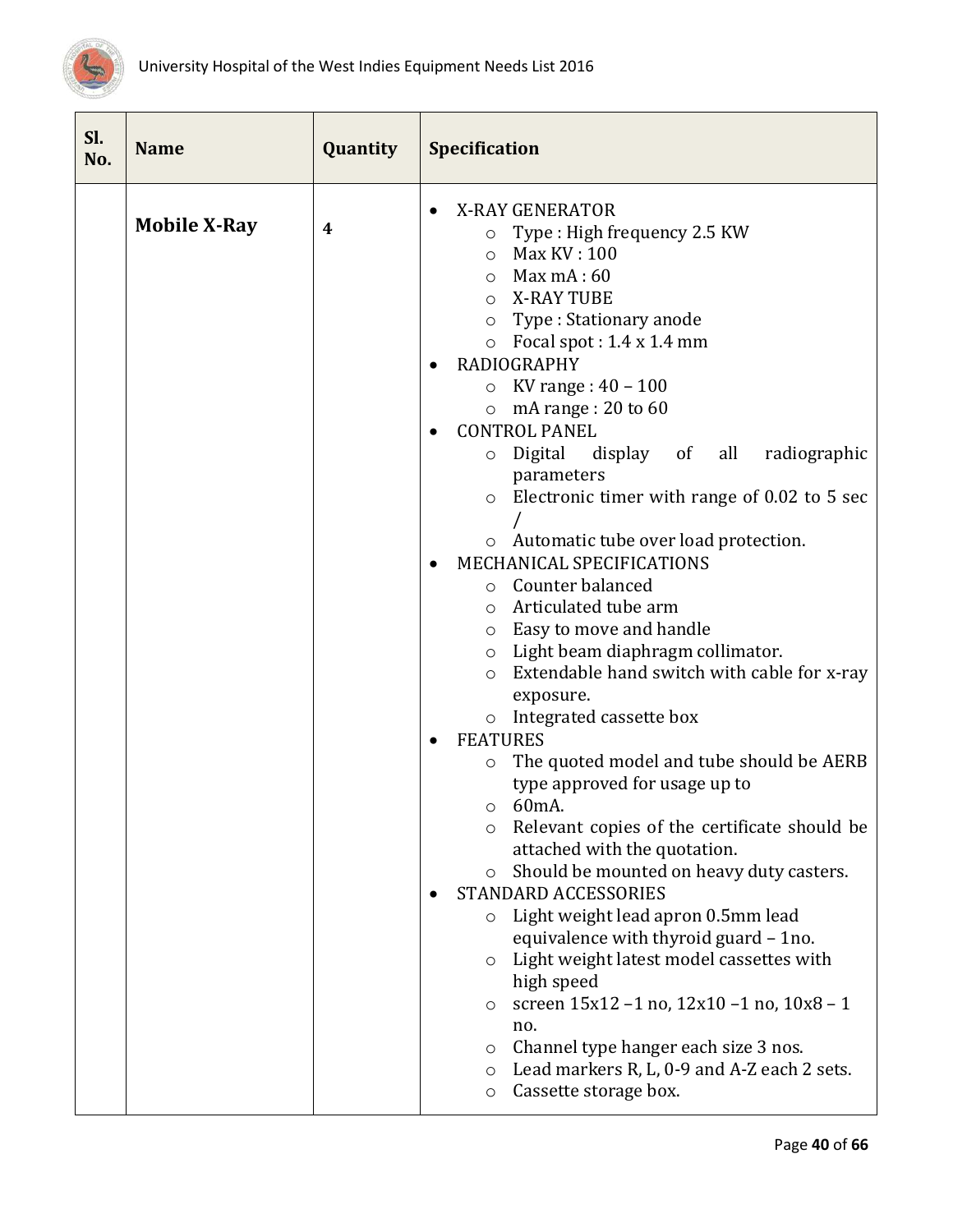

<span id="page-41-0"></span>

| Sl.<br>No. | <b>Name</b>                                        | Quantity | <b>Specification</b>                                                                                                                                                                                                                                                                                                                                                                                                                                                                                                                                                                                                                                                                                                                                                                                                                                                                                                                                                                                                                                                                                                                                                                                                                                                                                                                                                                                                                                                                                                                                              |
|------------|----------------------------------------------------|----------|-------------------------------------------------------------------------------------------------------------------------------------------------------------------------------------------------------------------------------------------------------------------------------------------------------------------------------------------------------------------------------------------------------------------------------------------------------------------------------------------------------------------------------------------------------------------------------------------------------------------------------------------------------------------------------------------------------------------------------------------------------------------------------------------------------------------------------------------------------------------------------------------------------------------------------------------------------------------------------------------------------------------------------------------------------------------------------------------------------------------------------------------------------------------------------------------------------------------------------------------------------------------------------------------------------------------------------------------------------------------------------------------------------------------------------------------------------------------------------------------------------------------------------------------------------------------|
|            | <b>X-Ray Machine</b><br><b>With Table</b><br>300mA | 3        | <b>I XRAY GENERATOR</b><br>Type : Full wave rectified<br>$\circ$<br>Max KVp: 125<br>$\circ$<br>Max mA: 300<br>$\circ$<br>o Should have 300 mA at 100KVp.<br><b>II X-RAY TUBE</b><br>Type: Rotating anode<br>O<br>o Focal spot: Dual 1.2x1.2mm and 2 x 2mm<br>Anode heat capacity: 115KHU<br>$\circ$<br>o Anode speed: 2800 RPM at 50 Hz.<br><b>III RADIOGRAPHY</b><br>KV range: 40 - 125<br>O<br>mA range: Small focus - 80 to 160 mA<br>$\circ$<br>o Large focus-160 to 300 mA<br><b>IV CONTROL PANEL</b><br>Digital display of all<br>radiographic<br>O<br>parameters<br>o Major and minor KVp control.<br>$\circ$ Electronic timer with range of 0.02 to 5 sec<br>in at least 24 steps.<br>o Automatic tube over load protection.<br>Line voltage compensator for coarse and<br>$\circ$<br>fine adjustment.<br>V. MECHANICAL SPECIFICATIONS<br>Floor to ceiling tube stand<br>O<br>Fully counter balanced<br>$\circ$<br><b>Easy to move and handle</b><br>Light beam diaphragm collimator.<br>$\circ$<br>One pair of high voltage cables at least 6<br>meters long.<br>Tube head should be rotated 360 deg.<br>$\circ$<br>Extendable hand switch with cable for x-ray<br>$\circ$<br>exposure.<br><b>VI TABLE SPECIFICATION</b><br>The table should be horizontal type<br>$\circ$<br>Table top should be radiolucent with<br>$\circ$<br>negligible x-ray absorption,<br>stain free, break resistant and water proof.<br>$\circ$<br>Bucky should be movable grid type.<br>$\circ$<br>Grid should be aluminum interspaced with<br>$\circ$<br>minimum ratio of 6:1 |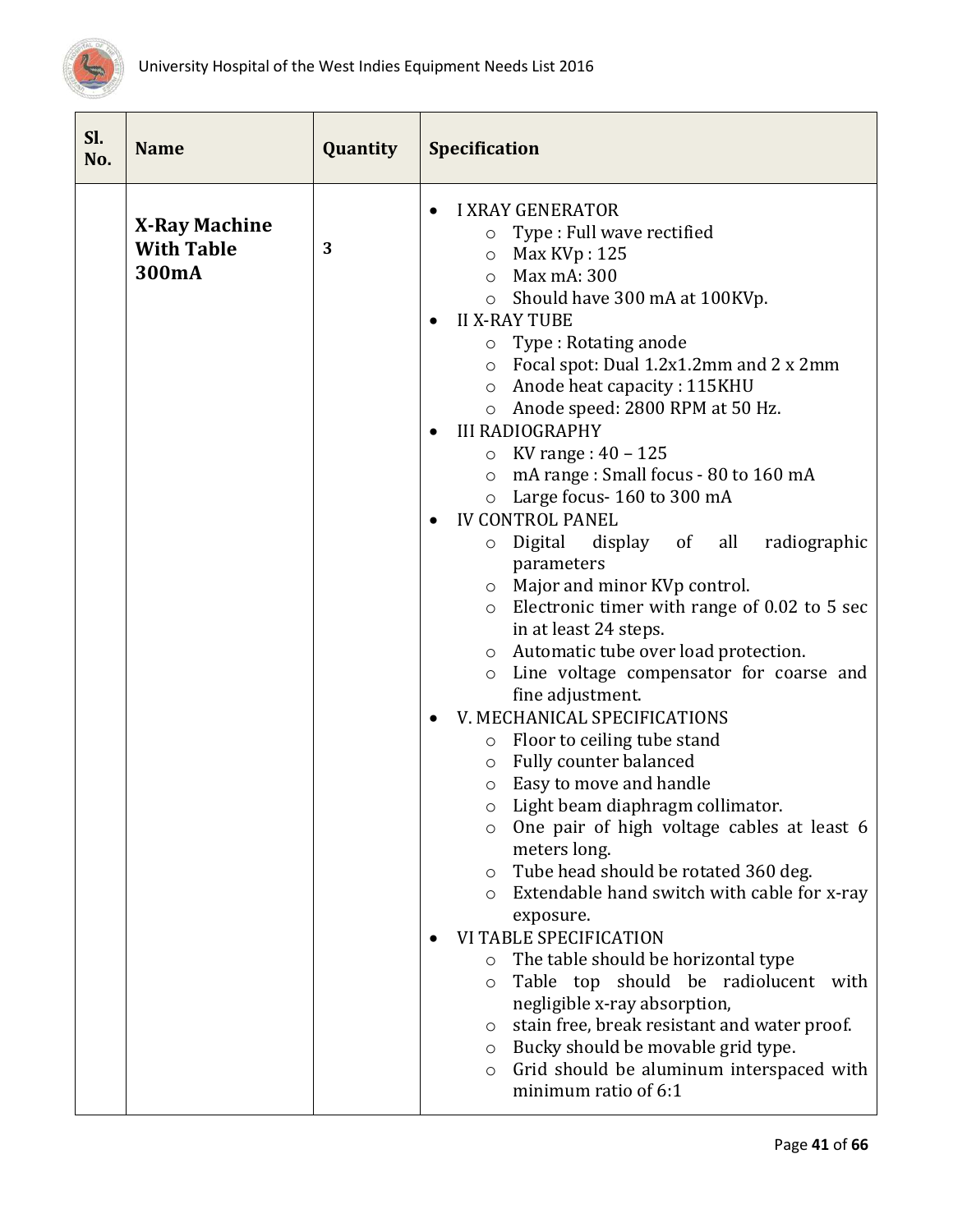

<span id="page-42-0"></span>

| Sl.<br>No. | <b>Name</b>       | Quantity | <b>Specification</b>                                                                                                                                                                                                                                                                                                                                                                                                                                                                                                                                                                                                                                                                                                                                                                                                                                                                                                                                                                                                                                                                                                                                                                    |
|------------|-------------------|----------|-----------------------------------------------------------------------------------------------------------------------------------------------------------------------------------------------------------------------------------------------------------------------------------------------------------------------------------------------------------------------------------------------------------------------------------------------------------------------------------------------------------------------------------------------------------------------------------------------------------------------------------------------------------------------------------------------------------------------------------------------------------------------------------------------------------------------------------------------------------------------------------------------------------------------------------------------------------------------------------------------------------------------------------------------------------------------------------------------------------------------------------------------------------------------------------------|
|            |                   |          | and 60 lines/inches.<br>$\circ$<br>Bucky should travel the entire length of the<br>$\circ$<br>table.<br>Cassette tray should be of Stainless Steel,<br>$\circ$<br>auto centering of cassette<br>with cassette lock and should be capable to<br>$\circ$<br>accommodate 14"x17"<br>Compression band, hand grip, foot rest and<br>$\circ$<br>foot step should be<br>provided.<br>$\circ$<br><b>VII FEATURES</b><br>The quoted model and tube should be AERB<br>O<br>type approved for<br>usage up to 300mA. Relevant copies of the<br>$\circ$<br>certificate should be attached with the bid.<br><b>VIII. STANDARD ACCESSORIES</b><br>Three fold X-ray protection barrier.<br>O<br>Lead apron 0.5mm lead equivalence with<br>$\circ$<br>thyroid guard $-1$ no.<br>Should be supplied with chest stand and<br>$\circ$<br>cone for skull x-rays.<br>IX. POWER SUPPLY REQUIREMENTS<br>380 to 440Vac, Three phase, 50/60 Hz.<br>$\circ$<br>X. SPECIFICATION OF LEAD APRON.<br>Should be AERB approved.<br>$\circ$<br>Should be light weight 1mm lead equivalent.<br>$\circ$<br>Should be hook and loop type (Velcro).<br>$\circ$<br>Should be supplied along with thyroid<br>$\circ$<br>guard. |
|            | <b>CT Scanner</b> | 4        | I OPERATIONAL REQUIREMENTS<br>The system must have 16 rows of detectors,<br>$\circ$<br>capable of acquiring 16 slices per rotation.<br>DICOM Ready with true isotropic volume<br>acquisition and sub millimeter resolution.<br><b>II GANTRY</b><br>Aperture: 70 cms or more<br>$\circ$<br>FOV: 50 cms or more<br>$\Omega$<br>Tilt: $+/- 27$ degree.<br>$\circ$<br><b>III X - RAY GENERATOR:</b>                                                                                                                                                                                                                                                                                                                                                                                                                                                                                                                                                                                                                                                                                                                                                                                         |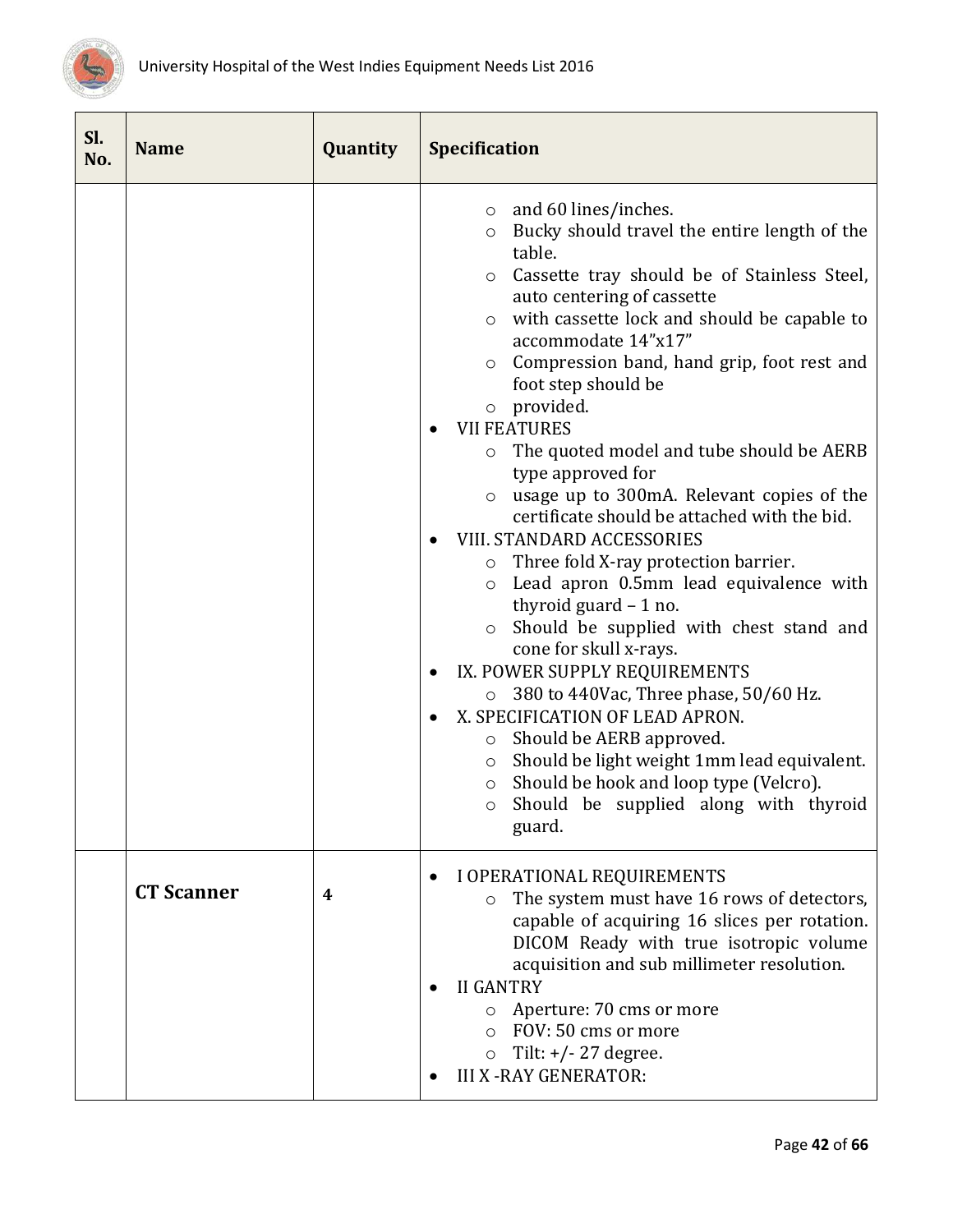

| Sl.<br>No. | <b>Name</b> | Quantity | <b>Specification</b>                                                                                                                                                                                                                                                                                                                                                                                                                                                                                                                                                                                                                                                                                                                                                                                                                                                                                                                                                                                                                                                                                                                                                                                                                                                                                                                                                                                                                                                                                                                                                                                                     |
|------------|-------------|----------|--------------------------------------------------------------------------------------------------------------------------------------------------------------------------------------------------------------------------------------------------------------------------------------------------------------------------------------------------------------------------------------------------------------------------------------------------------------------------------------------------------------------------------------------------------------------------------------------------------------------------------------------------------------------------------------------------------------------------------------------------------------------------------------------------------------------------------------------------------------------------------------------------------------------------------------------------------------------------------------------------------------------------------------------------------------------------------------------------------------------------------------------------------------------------------------------------------------------------------------------------------------------------------------------------------------------------------------------------------------------------------------------------------------------------------------------------------------------------------------------------------------------------------------------------------------------------------------------------------------------------|
|            |             |          | High Frequency type<br>$\circ$<br>o Power output: 50 kW or higher<br><b>IV X - RAY TUBE</b><br>Tube Voltage: 80 -140 kV or more.<br>$\circ$<br>Anode Heat Storage Capacity- 5 MHU<br>$\circ$<br>Anode Heat Dissipation: minimum 800<br>$\circ$<br>KHU/minute or with latest<br>o technology<br><b>V PATIENT TABLE</b><br>Load carrying capacity 180Kg with 1 mm<br>$\circ$<br>positioning accuracy<br>o Horizontal Table speed at least 100 mm/sec<br>Metal free scannable range of 150 cm or<br>$\circ$<br>more<br>Facility of positioning aid for horizontal<br>$\circ$<br>Isocentric positioning of the patient.<br>Carbon Fibre Table Top<br>$\circ$<br>VI SPIRAL CT<br>$\bullet$<br>Scan Time should be less than 0.5 seconds<br>$\circ$<br>for full 360 degree rotation<br>Min slice thickness should be less than<br>$\circ$<br>$0.625$ mm<br>Slice increment.- specify scan and selectable<br>O<br>slice thickness<br>Pitch Factor (volume pitch): variable<br>$\circ$<br>between 0.5 or more and should be user<br>selectable or automated. Specify all possible<br>pitch selections.<br>Single Continuous spiral scan time should be<br>at least 60 sec or more.<br>Bolus Triggered or bolus chase Spiral<br>acquisition should be possible.<br>VII REAL TIME CT FLUOROSCOPY:<br>REAL TIME CT FLUOROSCOPY is converted<br>as an option At 6 to 8 frames per second<br>with foot switch control in the gantry and<br>19" color TFT/LCD monitor.<br>VIII IMAGE QUALITY:<br>Low contrast<br>resolution -specify<br>low<br>$\circ$<br>contrast resolution with 20cm<br>CATPHAN phantom. Specify surface dose,<br>O |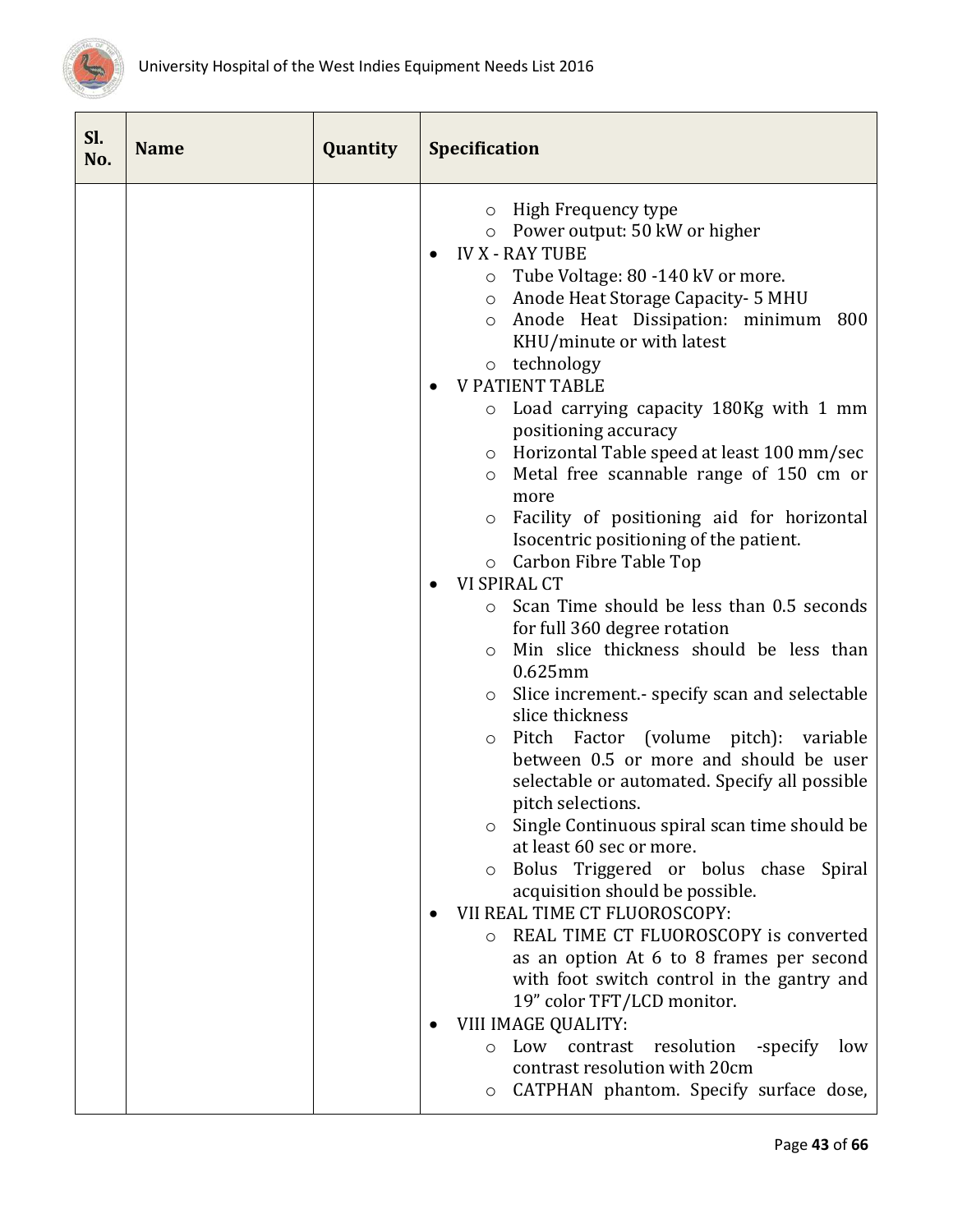

| Sl.<br>No. | <b>Name</b> | Quantity | <b>Specification</b>                                                                                                                                                                                                                                                                                                                                                                                                                                                                                                                                                                                                                                                                                                                                                                                                                                                                                                                                                                                                                                                                                                                                                                                                                                                                                                                                                                                                                                                                                                                                                                                                                                                                                                              |
|------------|-------------|----------|-----------------------------------------------------------------------------------------------------------------------------------------------------------------------------------------------------------------------------------------------------------------------------------------------------------------------------------------------------------------------------------------------------------------------------------------------------------------------------------------------------------------------------------------------------------------------------------------------------------------------------------------------------------------------------------------------------------------------------------------------------------------------------------------------------------------------------------------------------------------------------------------------------------------------------------------------------------------------------------------------------------------------------------------------------------------------------------------------------------------------------------------------------------------------------------------------------------------------------------------------------------------------------------------------------------------------------------------------------------------------------------------------------------------------------------------------------------------------------------------------------------------------------------------------------------------------------------------------------------------------------------------------------------------------------------------------------------------------------------|
|            |             |          | mAs, slice thickness and<br>HU used.<br>$\circ$<br>High contrast resolution should be at least<br>$\circ$<br>15 lp/cm for axial and spiral scan at $0\%$<br>MTF with full FOV<br>IX DATA ACQUISITION SYSTEM:<br>٠<br>Detector - Capable of acquiring 16 slices per<br>$\circ$<br>360 degree of rotation<br>Minimum 16 rows of solid state or rare<br>$\circ$<br>earth detectors are required<br>Inbuilt paediatric protocols<br>$\circ$<br>X IMAGE RECONSTRUCTION:<br>$\bullet$<br>Real Time reconstruction speed: specify.<br>$\circ$<br>Reconstruction Matrix:512X512<br>$\circ$<br>Scan Time and length: Specify<br>$\circ$<br>Reconstructed slice thickness up to 10mm<br>$\circ$<br>freely selectable<br>XI MONITORS:<br>2 nos of high resolution, TFT/LCD monitors<br>$\circ$<br>of 19" or more<br>XII OPERATOR CONSOLE:<br>Should perform Registration, scheduling,<br>$\circ$<br>protocol selection, volume rendering,<br>Volume measurements, Multiplanar<br>Reconstruction, and standard evaluation<br>$\circ$<br>application and all available post processing<br>functions without the help of the satellite<br>workstation.<br>Raw data storage with at least 250 GB Hard<br>$\circ$<br>disc having image storing capacity of<br>2,00,000 or more in 512x512 format<br>XIII WORKSTATION<br>Shall be a latest processor and with an<br>$\circ$<br>independent Hard disc storage capacity of 1<br>TB or more, capable of simultaneous<br>viewing of all post processing functions and<br>filming independently without the help of<br>main console. Memory of the workstation<br>should be independent of the console.<br>Two way data transfer between the<br>$\circ$<br>operator console & the satellite workstation |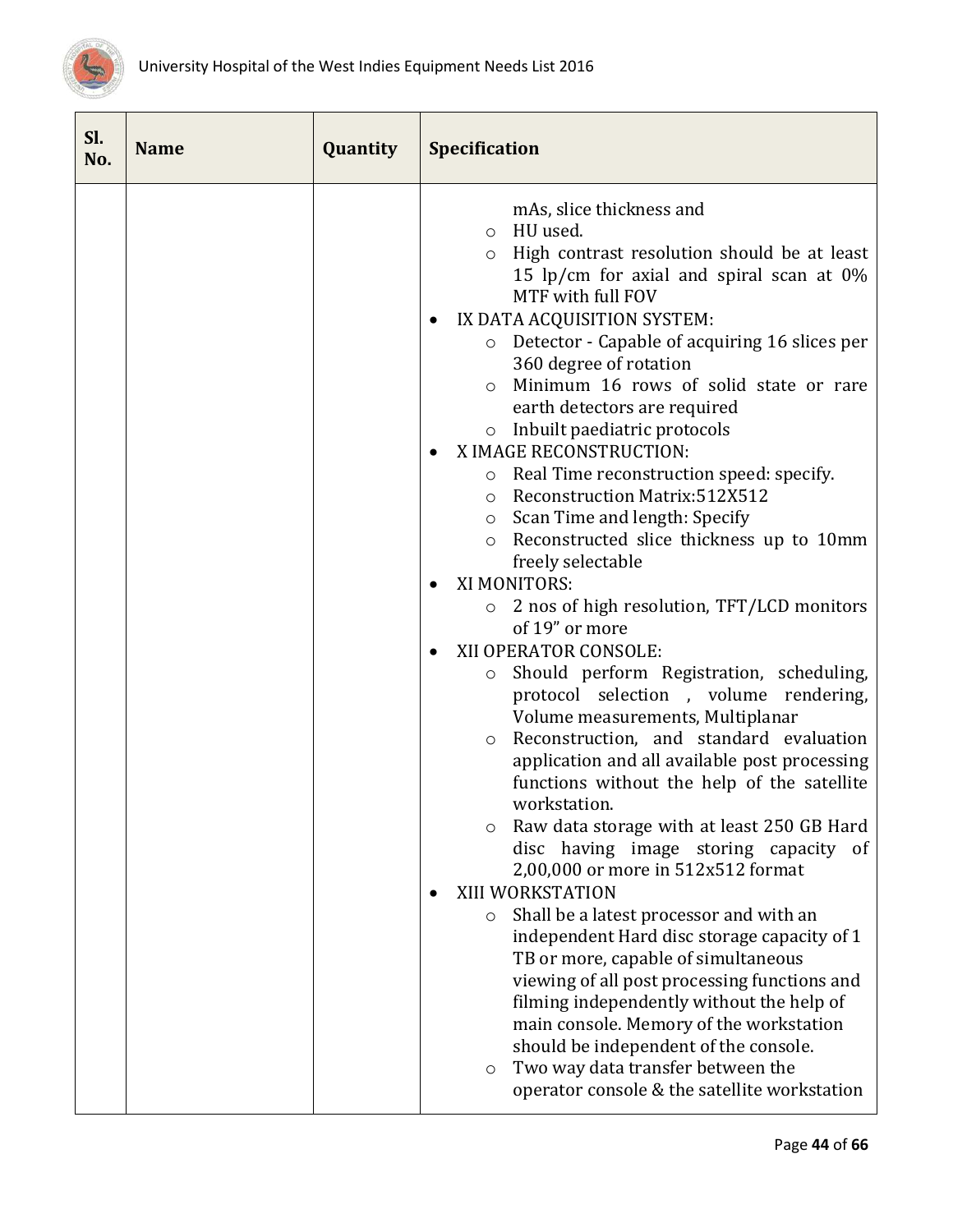

| SI.<br>No. | <b>Name</b> | Quantity | <b>Specification</b>                                                                                                                                                                                                                                                                                                                                                                                                                                                                                                                                                                                                                                                                                                                                                                                                                                                                                                                                                                                                                                                                                                                                                                                                                                                                                                                                                                                                                                                                                                                                                                                                                                                                                           |
|------------|-------------|----------|----------------------------------------------------------------------------------------------------------------------------------------------------------------------------------------------------------------------------------------------------------------------------------------------------------------------------------------------------------------------------------------------------------------------------------------------------------------------------------------------------------------------------------------------------------------------------------------------------------------------------------------------------------------------------------------------------------------------------------------------------------------------------------------------------------------------------------------------------------------------------------------------------------------------------------------------------------------------------------------------------------------------------------------------------------------------------------------------------------------------------------------------------------------------------------------------------------------------------------------------------------------------------------------------------------------------------------------------------------------------------------------------------------------------------------------------------------------------------------------------------------------------------------------------------------------------------------------------------------------------------------------------------------------------------------------------------------------|
|            |             |          | should be standard.<br>XIV WORKSTATION FEATURES:<br>Post processing software: Software for<br>$\circ$<br>Perfusion<br>CT <sup>1</sup><br>for<br>brain<br>and<br>body<br>applications, CT Angio, VRT, Max IP & Min<br>IP, SSD, Image<br>Fusion, Vessel Segmentation & Virtual<br>$\circ$<br>Endoscopy to<br>provided<br>be<br>in<br>the<br>workstation<br>Interactive & Automatic Cine display should<br>$\circ$<br>be available.<br>XV IMAGE EVALUATION TOOLS:<br>Parallel evaluation of multiple ROI in circle,<br>$\circ$<br>irregular and polygonal forms.<br>Statistical Evaluation for area/ volume, S.D,<br>$\circ$<br>Mean/Max and Histograms.<br>Distance & angle measurement, freely<br>$\circ$<br>selectable positioning of Coordinate system,<br>grid and image annotation.<br>XVI POST PROCESSING TOOLS<br>2-D, including image zoom and pan, image<br>$\circ$<br>manipulations, including averaging, reversal<br>of grey-scale values, and mirroring; image<br>functions,<br>including<br>filter<br>advanced<br>smoothing algorithm and advanced bone<br>correction<br>Real-time<br>multi-planar<br>reconstruction<br>$\circ$<br>(MPR) of secondary views, with viewing<br>perspectives in all planes including curved &<br>orthogonal<br>MPR.<br>$\circ$<br>CT angiography, MIP, Min IP, SSD, VRT and<br>$\circ$<br>other advanced 3D applications and color<br>coding for different tissues.<br>Spatial alignment and visualization of two<br>$\circ$<br>different data sets of one patient generated<br>on different modalities or with different<br>acquisition times should be displayed on the<br>workstation<br>Volume measurements.<br>O<br>Fusion of morphological data obtained on<br>O |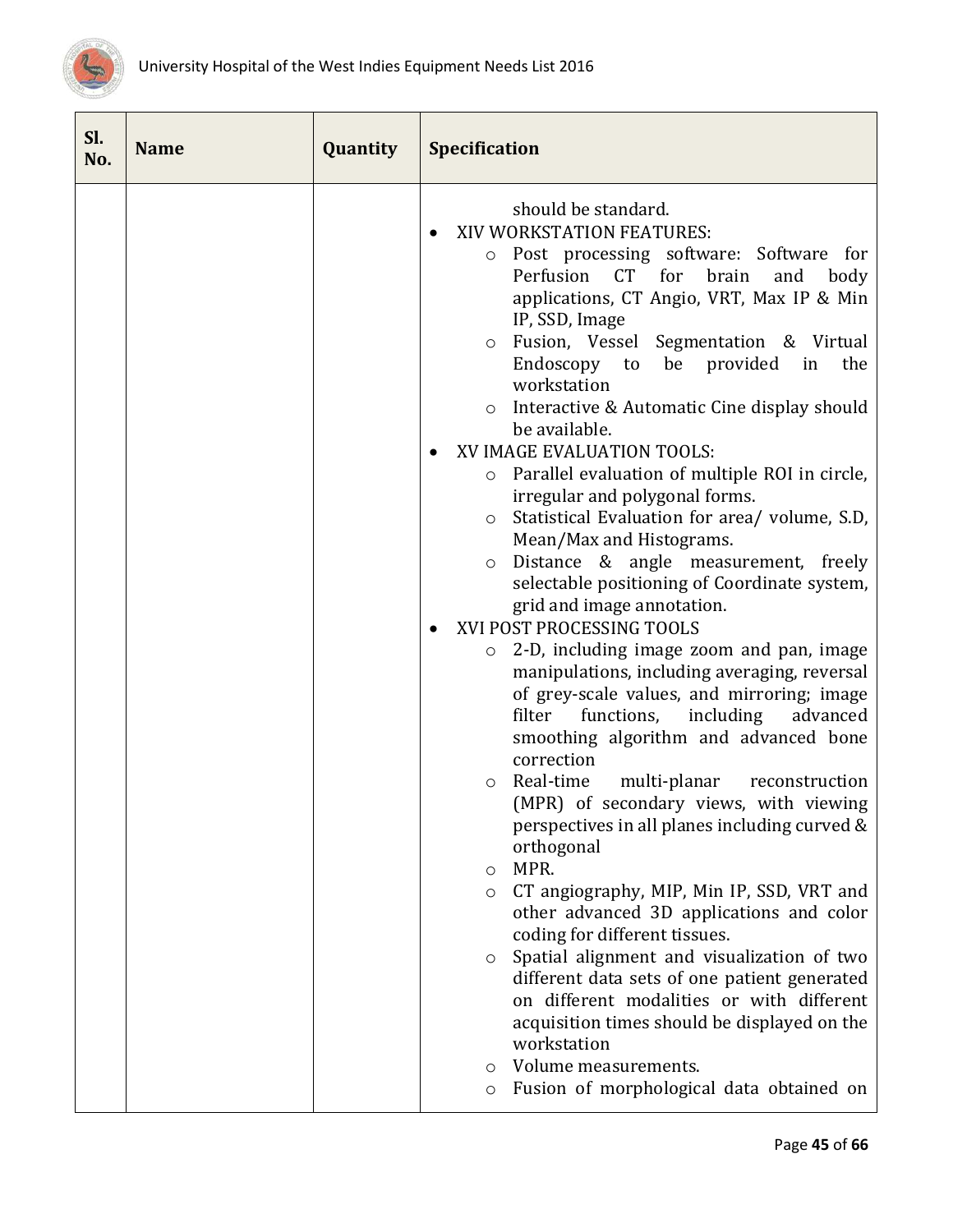

| Sl.<br>No. | <b>Name</b> | Quantity | <b>Specification</b>                                                                                                                                                                                                                                                                                                                                                                                                                                                                                                                                                                                                                                                                                                                                                                                                                                                                                                                                                                                                                                                                                                                                                                                                                                                                                                                                                                                                                                                                                                                                                                                                                                          |
|------------|-------------|----------|---------------------------------------------------------------------------------------------------------------------------------------------------------------------------------------------------------------------------------------------------------------------------------------------------------------------------------------------------------------------------------------------------------------------------------------------------------------------------------------------------------------------------------------------------------------------------------------------------------------------------------------------------------------------------------------------------------------------------------------------------------------------------------------------------------------------------------------------------------------------------------------------------------------------------------------------------------------------------------------------------------------------------------------------------------------------------------------------------------------------------------------------------------------------------------------------------------------------------------------------------------------------------------------------------------------------------------------------------------------------------------------------------------------------------------------------------------------------------------------------------------------------------------------------------------------------------------------------------------------------------------------------------------------|
|            |             |          | CT and MR<br>XVII PATIENT COMMUNICATION SYSTEM:<br>An integrated intercom and Automated<br>$\circ$<br>Patient Instruction System (API) should be<br>provided<br><b>XVIII DRY IMAGER</b><br>Resolution: 16 bits/ 500 dpi or more with<br>$\circ$<br>minimum three ports.<br>Support Multiple Film Sizes: one of which<br>$\circ$<br>must be 17"x14"<br>DICOM Compatible (Attach conformance<br>$\circ$<br>statement).<br>XIX ARCHIVAL<br>Filming parallel to other activities, including<br>O<br>independent scanning, documentation<br>and<br>post-processing and configurable image text.<br>Archiving: CD/DVD/ blueray writer should be<br>$\circ$<br>provided for archival.<br>Option of viewing these discs on any PC without<br>$\circ$<br>DICOM viewer should be available.<br>Software for Remote Diagnostics Service over a<br>$\circ$<br>telephone line<br>System must be PACS interface ready without<br>$\circ$<br>any new hardware or software.<br>XX DUAL HEAD PRESSURE INJECTOR<br>$\bullet$<br>Dual head pressure injector of reputed make<br>$\circ$<br>with 200 Nos. of 200 ml disposable sterile<br>syringes sets should be provided.<br>SYSTEM CONFIGURATION ACCESSORIES,<br>XXI<br><b>SPARES AND</b><br><b>CONSUMABLES</b><br>Standard Patient positioning accessories<br>$\circ$<br>and restraining devices - 02 sets<br>Light weight vinyl Lead Aprons of 0.5 mm<br>$\circ$<br>lead equivalence- 5 Nos<br>Lead Glass 100cm X 150 cm of 2mm Lead<br>$\circ$<br>equivalence<br>Full system UPS of suitable capacity for 30<br>$\circ$<br>minutes backup<br>Warranty should be inclusive of all spares<br>$\circ$<br>including X-ray tube. |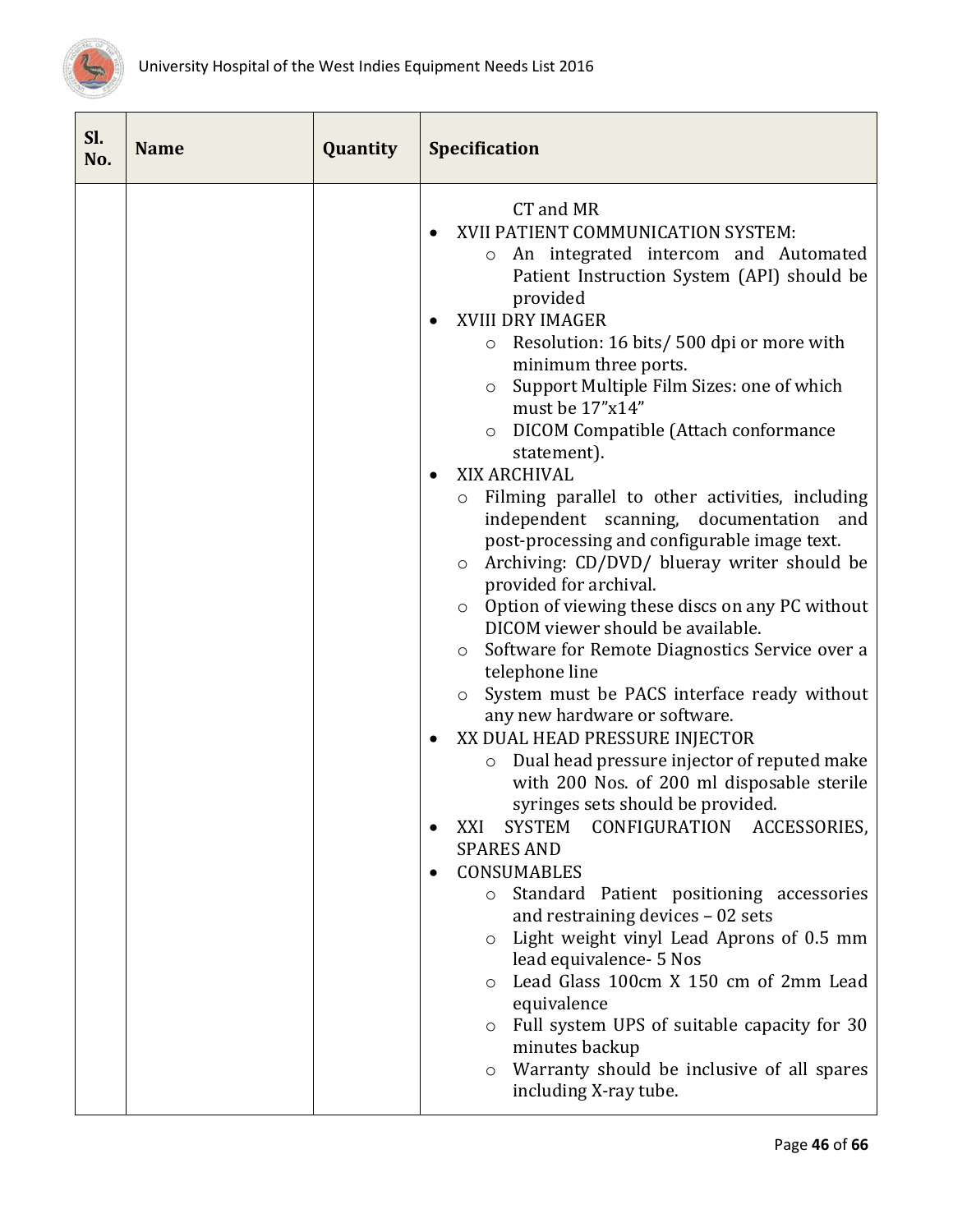

| Sl.<br>No. | <b>Name</b> | Quantity | <b>Specification</b>                                                                                                                                                                                                                                                                                                                                                                                                                                                                                                                                                                                                                                                                                                                                                                                                                                                                                                                                                                                                                                                                                                                                                                                                                                                                                                                                                                                                                                                                                                                                                                                                                                       |
|------------|-------------|----------|------------------------------------------------------------------------------------------------------------------------------------------------------------------------------------------------------------------------------------------------------------------------------------------------------------------------------------------------------------------------------------------------------------------------------------------------------------------------------------------------------------------------------------------------------------------------------------------------------------------------------------------------------------------------------------------------------------------------------------------------------------------------------------------------------------------------------------------------------------------------------------------------------------------------------------------------------------------------------------------------------------------------------------------------------------------------------------------------------------------------------------------------------------------------------------------------------------------------------------------------------------------------------------------------------------------------------------------------------------------------------------------------------------------------------------------------------------------------------------------------------------------------------------------------------------------------------------------------------------------------------------------------------------|
|            |             |          | One Personal Computer with laser printer of<br>$\circ$<br>latest configuration.<br>View boxes - LED type of 14"X17" 3 film<br>$\circ$<br>type - 3 sets<br>XXII OTHERS<br>The offer should be accompanied by original<br>O<br>product data sheet/brochure of the product<br>and AERB type approval certificate or valid<br>No Objection<br>Certificate (NOC) for the model offered<br>$\circ$<br>should be submitted along with the<br>quotation. In case of NOC valid type<br>approval certificate has<br>to be submitted prior to submission of<br>$\circ$<br>invoice for payments.<br>XXIII SCOPE FOR TURNKEY WORK FOR MODEL A<br>$\bullet$<br>& B<br>Minor civil works to remodel the existing<br>$\circ$<br>room.<br>Fixing of the lead glass on the wall.<br>O<br>Tile / Vinyl flooring on the gantry and<br>$\circ$<br>console room.<br>Interior finishing works with false ceiling.<br>$\circ$<br>5. Dadoing work till false ceiling in the<br>$\circ$<br>console and gantry room<br>and Installation<br>Supply<br>of the<br>Air<br>$\circ$<br>Conditioning units of suitable tonnage on<br>the gantry and console room.<br>Necessary cabling work, lightings, switches<br>$\circ$<br>sockets<br>electrical<br>and<br>various<br>and<br>distribution paneling works inside the CT<br>Room<br>Lead lining on the doors and frames as per<br>$\circ$<br>AERB requirments.<br>Obtaining DRS approval (necessary drawing<br>$\circ$<br>by the supplier) by liasioning with hospital<br>authorities.<br>Obtaining electrical inspectorates approval<br>$\circ$<br>(necessary drawing by<br>the supplier) by liasioning with hospital<br>O<br>authorities |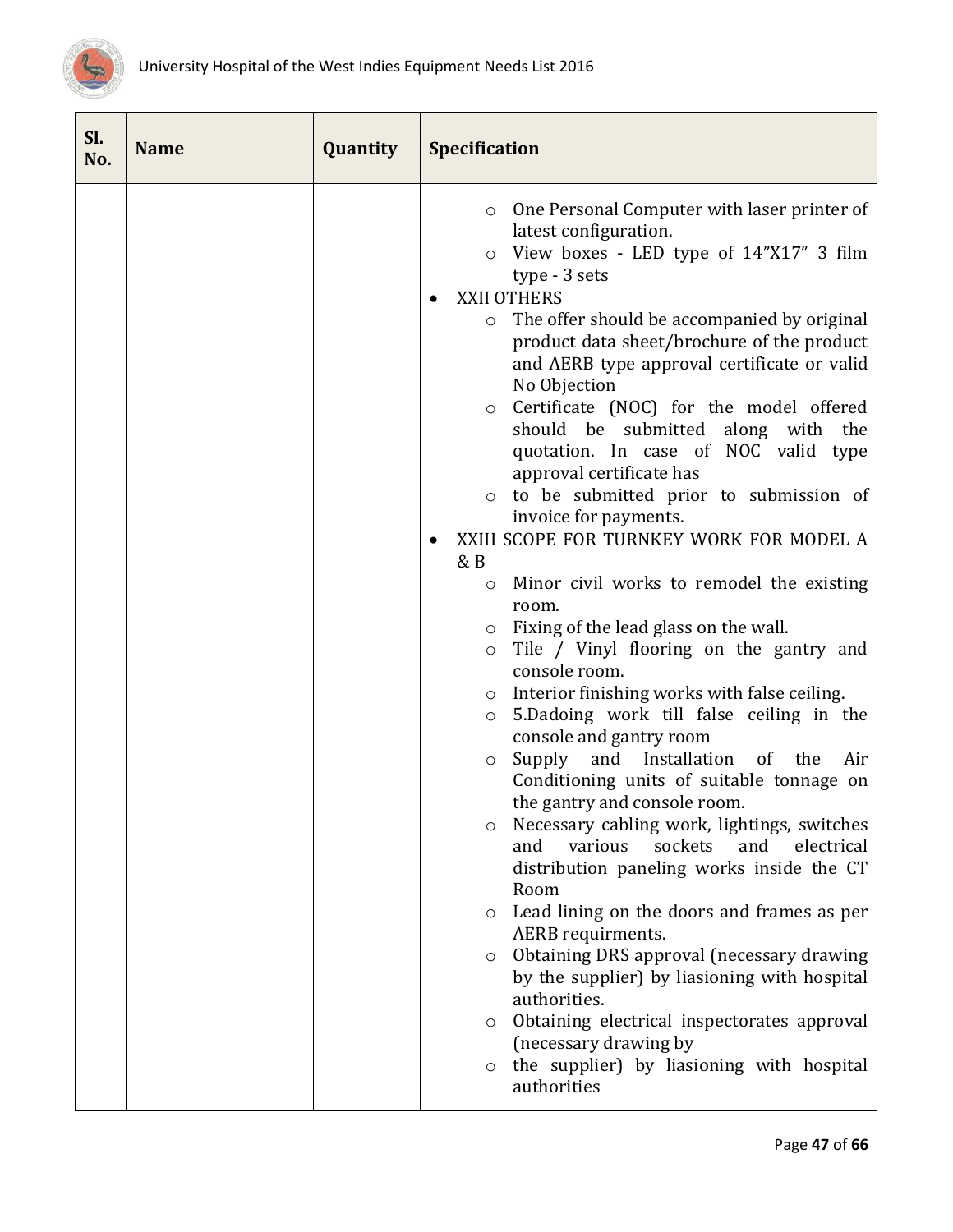

<span id="page-48-0"></span>

| SI.<br>No. | <b>Name</b>                              | Quantity         | Specification                                                                                                                                                                                                                                                                                                                                                                                                                                                                                                                                                                                                                                                                                                                                                                                                                                                                                                                                                                                                                                                                                                           |
|------------|------------------------------------------|------------------|-------------------------------------------------------------------------------------------------------------------------------------------------------------------------------------------------------------------------------------------------------------------------------------------------------------------------------------------------------------------------------------------------------------------------------------------------------------------------------------------------------------------------------------------------------------------------------------------------------------------------------------------------------------------------------------------------------------------------------------------------------------------------------------------------------------------------------------------------------------------------------------------------------------------------------------------------------------------------------------------------------------------------------------------------------------------------------------------------------------------------|
|            |                                          |                  | <b>OTHERS</b><br>The cost of turnkey work should be<br>$\circ$<br>specified separately as optional.<br>The rates offered will not be considered for<br>$\circ$<br>price evaluation.                                                                                                                                                                                                                                                                                                                                                                                                                                                                                                                                                                                                                                                                                                                                                                                                                                                                                                                                     |
|            | Computed<br>Radiography<br><b>System</b> | $\boldsymbol{2}$ | CR system configuration shall include:<br>Imaging plates (IP)<br>Image reader system<br><b>CR</b> workstations<br><b>Remote ID and Preview stations</b><br>Accessories and consumables<br>Laser Imager<br><b>CR Compatible imaging plates</b><br>Following sizes are required -<br>35cm x 43 cm - 4<br>35cm x 35 cm - 2<br>24cm x 30 cm - 2<br>18cm x 24 cm - 1<br>15cm x 30 cm<br>Image reader shall meet the Functional requirements :<br>Various image - processing protocols available for the<br>respective<br>regions of body<br>IP processing rate should be 60 plates / hour.<br>Mechanism for Re-routing the newly acquired images<br>to the<br>preconfigured CR work station.<br>Capability of retrieving (Service Intervention) at least<br>last 10 scanned<br>images, as part of contingency plan.<br>Capability for quick check of the image and exam data<br>of at least the<br>last 4 Imaging Plates scanned at the X-ray room.<br>Protocol for verifying the connectivity status of<br>configured image<br>destinations.<br>Spatial resolution of the digital image shall preferably<br>be 2k x 2k x 12 |
|            |                                          |                  | bits for optional resolution.                                                                                                                                                                                                                                                                                                                                                                                                                                                                                                                                                                                                                                                                                                                                                                                                                                                                                                                                                                                                                                                                                           |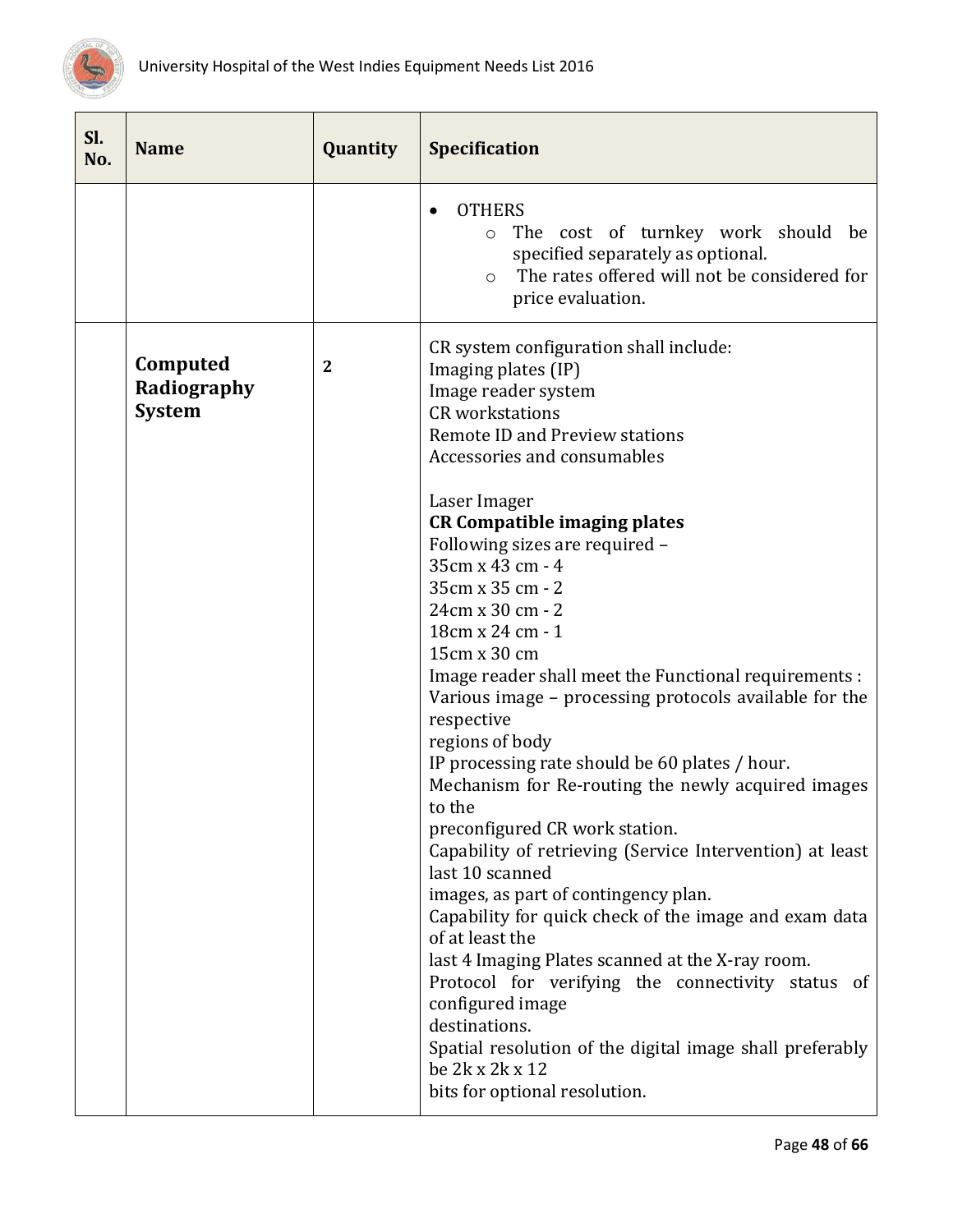

| SI.<br>No. | <b>Name</b> | Quantity | <b>Specification</b>                                                                                                                                                                                                                                                                                                                                                                                                                                                                                                                                                                                                                                                                                                                                                                                                                                                                                                                                                                                                                                                                                                                                                                                                                                                                                                                                                                                                                                                                                                                          |
|------------|-------------|----------|-----------------------------------------------------------------------------------------------------------------------------------------------------------------------------------------------------------------------------------------------------------------------------------------------------------------------------------------------------------------------------------------------------------------------------------------------------------------------------------------------------------------------------------------------------------------------------------------------------------------------------------------------------------------------------------------------------------------------------------------------------------------------------------------------------------------------------------------------------------------------------------------------------------------------------------------------------------------------------------------------------------------------------------------------------------------------------------------------------------------------------------------------------------------------------------------------------------------------------------------------------------------------------------------------------------------------------------------------------------------------------------------------------------------------------------------------------------------------------------------------------------------------------------------------|
|            |             |          | <b>Identification and Preview</b><br><b>System Functional Requirements:</b><br>a) Capability of interfacing to HL7, Proprietary, DICOM<br>Work list or<br>user defined Windows/Linux based interface protocols<br>to HIS/RIS.<br>b) Please specify whether you have tested interfacing<br>with HL7 -<br>DICOM Bridge.<br>c) Mechanism for retrieving Demographics of at least<br>last 10 patients<br>identified on a particular Identification Terminal.<br>d) Customizable Graphic User Interface (GUI) in<br><b>Identification</b> station<br>with facility of selecting DICOM print & storage<br>destination.<br>e) Indication of Over Exposure on the preview module.<br>f) Mechanism for User release from Preview terminal<br>in case of Autorouting<br>Images to Pre-defined DICOM Destinations.<br>g) Customizable Graphic User Interface (GUI) for<br>Preview terminal.<br>h) Solution for storing patient demographic data for<br>multiple exams in<br>RIS/non RIS environment.<br>i) It should be possible to put a custom configurable<br>data field in the<br>demographic information of the patient linked with<br>the image.<br>Software<br>System should include the following<br>Software<br>applications:<br>Please list all the optional software(s) which are<br>available with you for<br>enhancing the workflow and service in the Digital<br>Radiology<br>environment for the following.<br><b>Advanced Processing Software</b><br><b>Application Software</b><br><b>Connecting Software</b><br>Visual Output Software |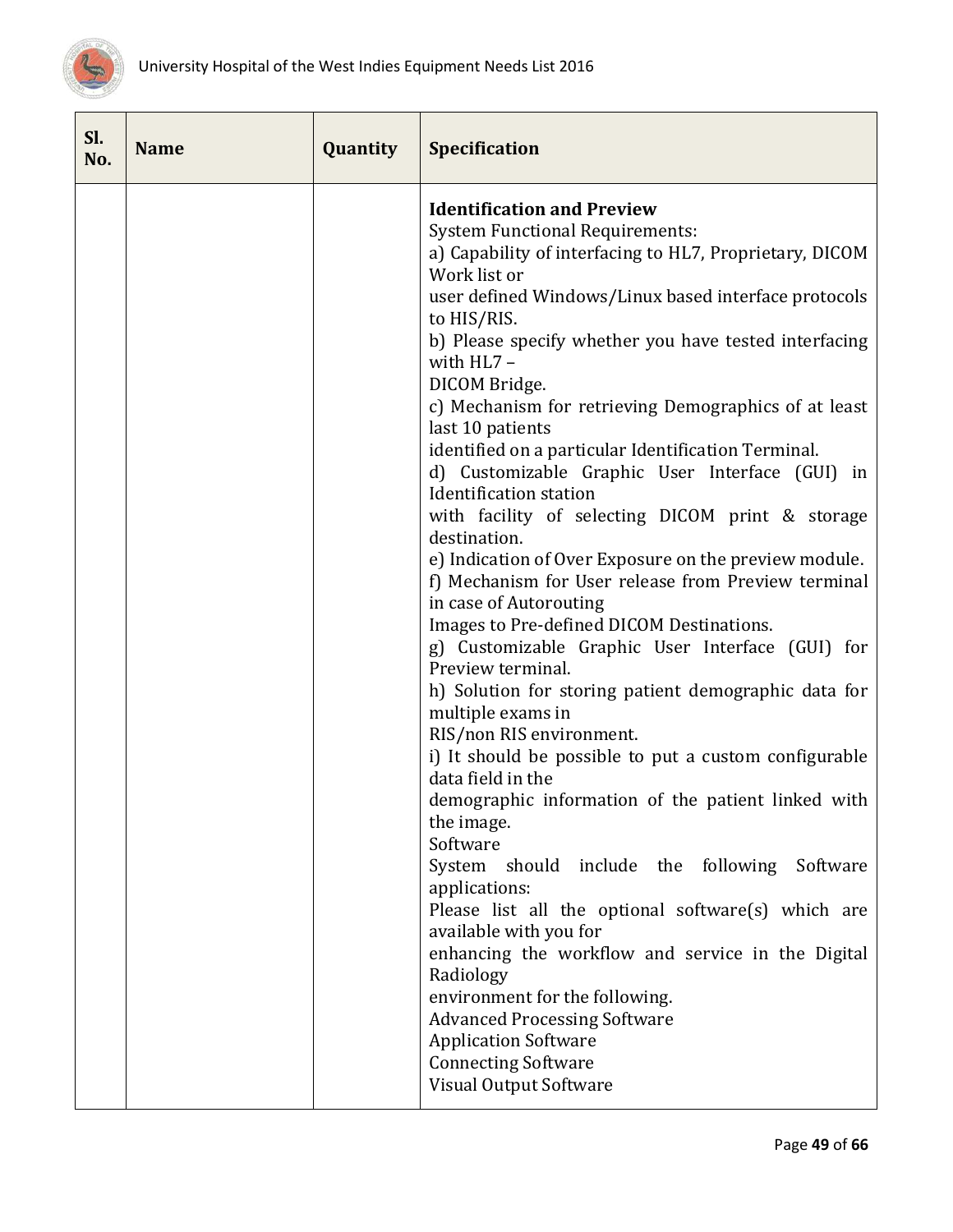

| SI.<br>No. | <b>Name</b> | Quantity | <b>Specification</b>                                                                                                                                                                                                                                                                                                                                                                                                                                                                                                                                                                                                                                                                                                                                                                                                                                                                                                                                                                                                                                                                                                                                                                                                                                                                                                                                                                                                                                                                                                                    |
|------------|-------------|----------|-----------------------------------------------------------------------------------------------------------------------------------------------------------------------------------------------------------------------------------------------------------------------------------------------------------------------------------------------------------------------------------------------------------------------------------------------------------------------------------------------------------------------------------------------------------------------------------------------------------------------------------------------------------------------------------------------------------------------------------------------------------------------------------------------------------------------------------------------------------------------------------------------------------------------------------------------------------------------------------------------------------------------------------------------------------------------------------------------------------------------------------------------------------------------------------------------------------------------------------------------------------------------------------------------------------------------------------------------------------------------------------------------------------------------------------------------------------------------------------------------------------------------------------------|
|            |             |          | <b>Quality Monitoring Software.</b><br>The system should include the following<br>SW<br>applications as standard:<br>Full Leg/Full spine image processing.<br>Quality control software<br>Software, which enables to see in the preview terminal<br>the deviation<br>from normal exposure and with the details of the<br>deviation on the CR<br>workstation.<br>Software masking of the collimation areas.<br>Special attention should be placed on pediatric<br>applications.<br>Software for storing images on any DICOM 3 (or newer<br>versions)<br>compliant stations.<br>Software for printing on any DICOM printer<br><b>CR Workstation</b><br>System configuration requirements:<br>Accept images from CR Reader without any loss of data<br>Capable of Archiving & Printing selected images to a<br>standard<br>DICOM destination.<br>Storing images in the local disk for pre-defined period.<br>Mechanism for accepting New images when the local<br>disk is full<br>Should include 21" antiglare flicker free TFT/LCD color<br>monitor<br>Should include 21" Monochrome antiglare flicker free<br><b>Medical Grade</b><br>TFT/LCD Monitor with at least 2k x 2k resolution.<br>CD/DVD Burner<br>80 GB or more on board storage<br><b>System Functional requirements:</b><br>Support DICOM work list or user defined Windows<br>based interface to<br>HIS/RIS.<br>Mechanism for retrieving Demographics of atleast last<br>10 patient<br>identified on that Terminal.<br>Customizable Graphic User Interface with facility of |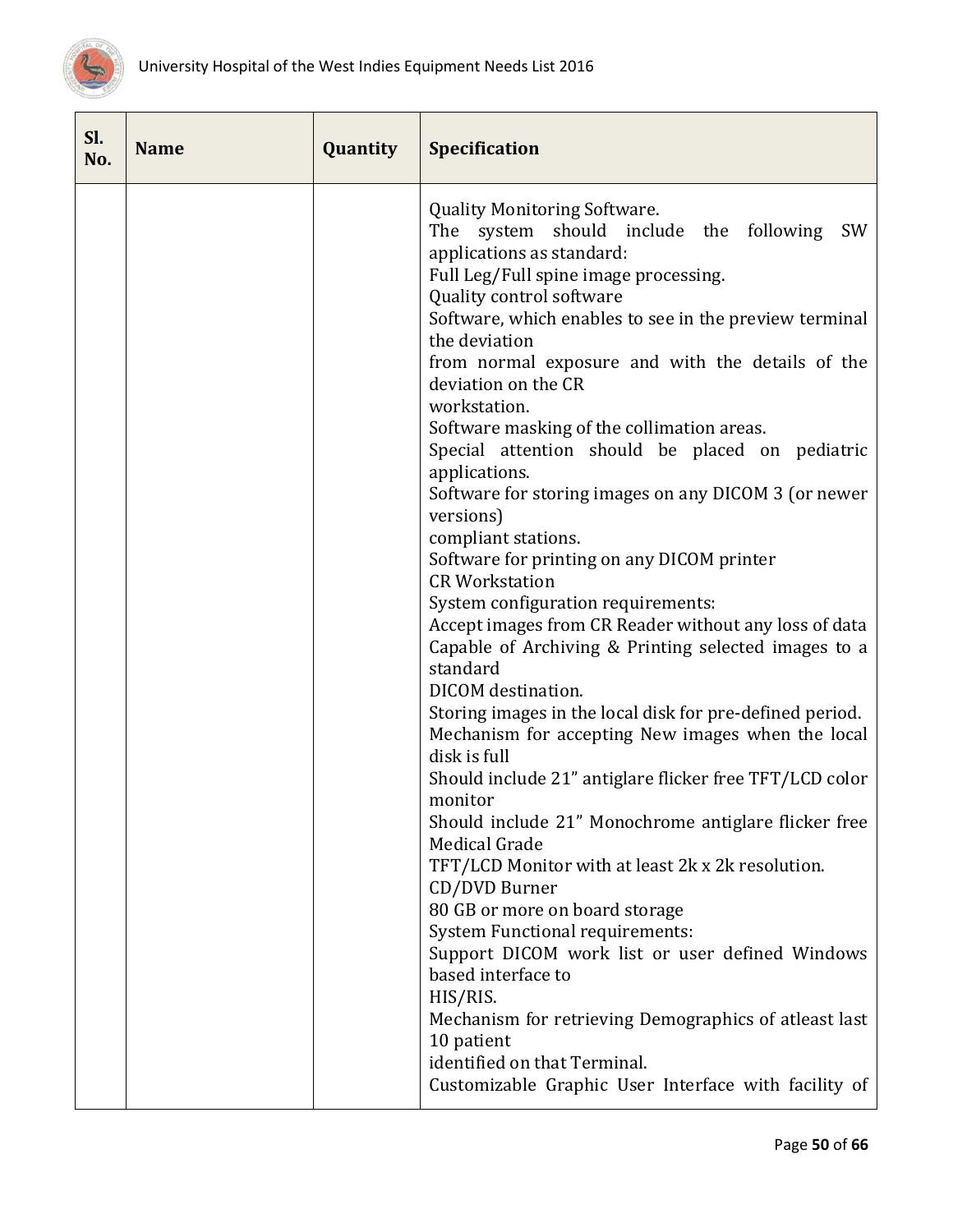

| Sl.<br>No. | <b>Name</b> | Quantity | <b>Specification</b>                                                                                                                                                                                                                                                                                                                                                                                                                                                                                                                                                                                                                                                                                                                                                                                                                                                                                                                                                                                                                                                                                                                                                                                                                                                                                                                                                                                                                                                                                                                                 |
|------------|-------------|----------|------------------------------------------------------------------------------------------------------------------------------------------------------------------------------------------------------------------------------------------------------------------------------------------------------------------------------------------------------------------------------------------------------------------------------------------------------------------------------------------------------------------------------------------------------------------------------------------------------------------------------------------------------------------------------------------------------------------------------------------------------------------------------------------------------------------------------------------------------------------------------------------------------------------------------------------------------------------------------------------------------------------------------------------------------------------------------------------------------------------------------------------------------------------------------------------------------------------------------------------------------------------------------------------------------------------------------------------------------------------------------------------------------------------------------------------------------------------------------------------------------------------------------------------------------|
|            |             |          | selecting DICOM<br>print & storage destination.<br>Indication of Over Exposure on the preview module<br>Mechanism for User release in case of Auto-routing<br><b>Images to Predefined</b><br><b>DICOM Destinations.</b><br>Functional requirement for CR workstations:<br>Built in routine for using predefined image processing<br>parameters for<br>image quality enhancement.<br>Mechanism for storing the Patient image based on<br>name, date, exam,<br>etc.<br>Capability of storing user defined image processing<br>parameters.<br>Capability of overwriting predefined image parameter<br>with userdefined<br>parameters & storing these two images separately.<br>Correcting typographically in Patient Demographic<br>module, in case<br>the RIS connection was down and annually data entry<br>was done.<br>Capability of changing W/1, Flipping, Rotating,<br>Zooming, Collimating<br>Annotating incoming image.<br>Auto-routing incoming image to predefined DICOM<br>Store (SCP<br>storage) or Print Destination (SCP Print Destination)<br>Mechanism for printing Multiple Images in one film,<br>with the<br>possibility of slide and True Size printing.<br>Capability of storing to CD<br>Systems should be able to converse with other DICOM<br>systems - such<br>as MR work station / CT workstation.<br><b>Laser Imager System Configuration requirements:</b><br><b>Print Images CR</b><br><b>Workstation</b><br>Capable of Printing Images in DICOM 3.9 format<br>Mechanism to print images 14x17, 11x14, 8x10 film<br>sizes |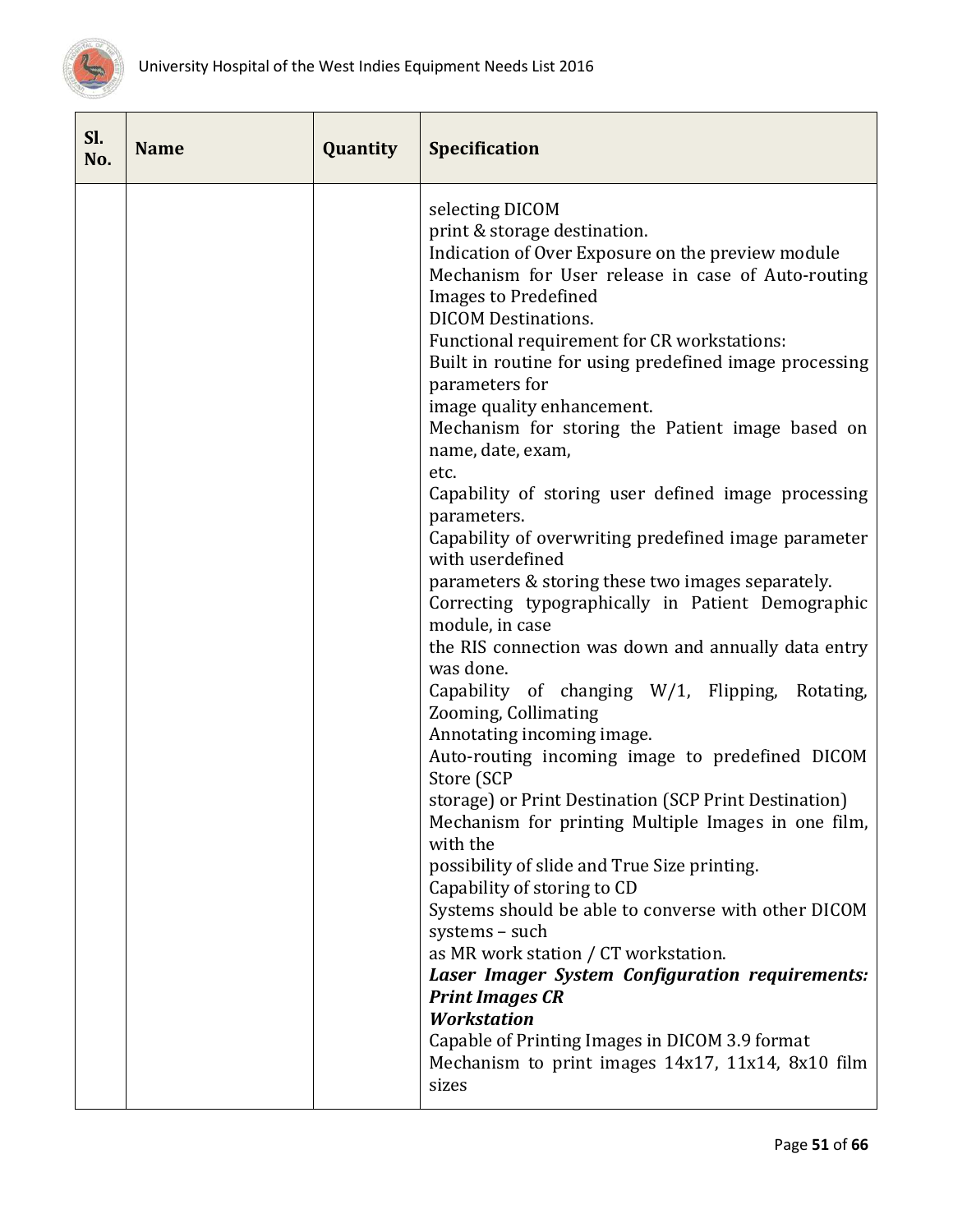

<span id="page-52-0"></span>

| Sl.<br>No. | <b>Name</b>                              | Quantity     | <b>Specification</b>                                                                                                                                                                                                                                                                                                                                                                                                                                                                                                                                                                                                                                                                                                                                                                                                                                                                                                                                                                                                                                                                                                                                                                                                                                                                                                                                                                                                                                                                                                      |
|------------|------------------------------------------|--------------|---------------------------------------------------------------------------------------------------------------------------------------------------------------------------------------------------------------------------------------------------------------------------------------------------------------------------------------------------------------------------------------------------------------------------------------------------------------------------------------------------------------------------------------------------------------------------------------------------------------------------------------------------------------------------------------------------------------------------------------------------------------------------------------------------------------------------------------------------------------------------------------------------------------------------------------------------------------------------------------------------------------------------------------------------------------------------------------------------------------------------------------------------------------------------------------------------------------------------------------------------------------------------------------------------------------------------------------------------------------------------------------------------------------------------------------------------------------------------------------------------------------------------|
|            |                                          |              | simultaneously.<br>Resolution should be 500 dpi or more.<br>Capable of handling mammography plates                                                                                                                                                                                                                                                                                                                                                                                                                                                                                                                                                                                                                                                                                                                                                                                                                                                                                                                                                                                                                                                                                                                                                                                                                                                                                                                                                                                                                        |
|            | <b>C-Arm Image</b><br><b>Intensifier</b> | $\mathbf{1}$ | Motorized vertical travel - 50 cm or more<br>٠<br>Pivotal rotation - $12.5^{\circ}$ or more<br>$\bullet$<br>Orbital rotation $90^0$ – $30^0$ or belter<br>$\bullet$<br>Radius of C-arm - adequate to encircle O.T. table<br>$\bullet$<br>and bulky patient<br>Adequate free space between plate and x-ray tube<br>٠<br>$-$ app. 75 $cm$<br>or more<br>$\bullet$<br>Rotation of C-arm - 80 cm or less<br>$\bullet$<br>Option of biplanar imaging<br>$\bullet$<br>Visualization of at least five vertebrae at a time<br>C-arm should have facility of locking movement<br>$\bullet$<br>with easy to<br>turn handle on control unit. Rear wheel must be<br>$\bullet$<br>freely movable<br>for easy to control unit.<br>$\bullet$<br>Image Intensifier - Minimum 9"<br>$\bullet$<br>TV Camera -<br>Ultra compact CCD camera with high no of<br>$\circ$<br>pixel and video band with two flicker free<br>TV monitor with facility to rotate the image<br>continuously.<br>Radiography should be possible on a<br>$\circ$<br>cassette to be fitted in a holder for 10" x 12"<br>cassette. The complete with one such folder<br>and 1 no. cassettes including high speed<br>intensifying screens.<br><b>X-Ray Generator -</b><br>Fluoroscopy - output - 40 - 120 KV<br>$\circ$<br>MA Output – Minimum up to 8 mA or letter<br>$\circ$<br>Snapshot - Minimum up to 12.0 mA or<br>$\circ$<br>better<br><b>Image Memory -</b><br>Adequate on hard disc should have facility<br>$\circ$<br>to insert patient name through key board. |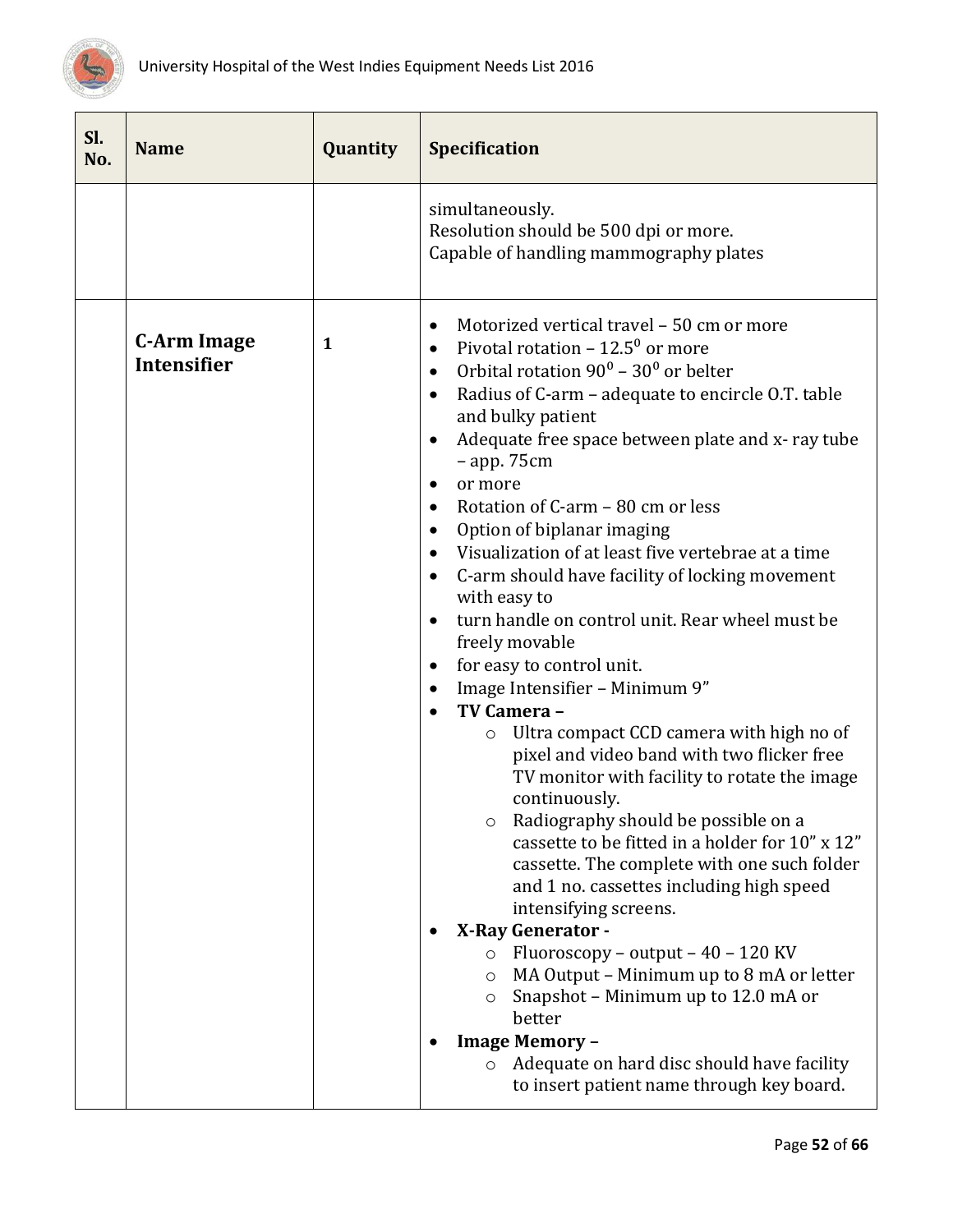

<span id="page-53-1"></span><span id="page-53-0"></span>

| Sl.<br>No. | <b>Name</b>                   | Quantity | <b>Specification</b>                                                                                                                                                                                                                                                                                                                                                                                                                                                                                                                                                                                                                                                                                                                                                                                                                                                                                                                                                                                                                                                                                                                                                                                                                                 |
|------------|-------------------------------|----------|------------------------------------------------------------------------------------------------------------------------------------------------------------------------------------------------------------------------------------------------------------------------------------------------------------------------------------------------------------------------------------------------------------------------------------------------------------------------------------------------------------------------------------------------------------------------------------------------------------------------------------------------------------------------------------------------------------------------------------------------------------------------------------------------------------------------------------------------------------------------------------------------------------------------------------------------------------------------------------------------------------------------------------------------------------------------------------------------------------------------------------------------------------------------------------------------------------------------------------------------------|
|            |                               |          | Unit should be capable to function/store in<br>$\circ$<br>ambient temperature of $0^0$ - 50 <sup>0</sup> and relative<br>humidity of 20-90 %.<br>Power input to be 220-240 VAC, 50 Hz with<br>$\circ$<br>Indian plug.                                                                                                                                                                                                                                                                                                                                                                                                                                                                                                                                                                                                                                                                                                                                                                                                                                                                                                                                                                                                                                |
|            | <b>Hematology</b><br>Analyser | 3        | Should be a fully automated, three part differential<br>$\bullet$<br>hematology analyzer.<br>Should measure minimum 16 parameters like<br>٠<br>WBC, HGB, RBC,<br>PLT, HCT, MCV, RDW%, MPV, MCHC%, RDW, PDW<br>$\bullet$<br>and histogram for WBC, RBC, PLT.<br>Should have throughput of 50 or more<br>$\bullet$<br>samples/hour.<br>Should be suitable for whole blood (up to 50µl) and<br>$\bullet$<br>pre-dilutedsamples (less than 25µl).<br>Should have LCD display to show all parameters<br>$\bullet$<br>and histogram.<br>Should be supplied with inbuilt/external printer<br>$\bullet$<br>with necessary accessories.<br>Should have automatic calibration and a minimum<br>$\bullet$<br>of 6 in built quality control programs.<br>Should have facility for giving accurate results in<br>$\bullet$<br>case of low platelet count or megathrombocytes.<br>Hemoglobin measurement should be done using<br>$\bullet$<br>non-cyanide reagents.<br>Should provide reagents, cleaners, rinsers, lysers<br>and consumables (which ever applicable) required<br>to perform 2000 tests shall be provided along with<br>each machine.<br>Should have patient report storing facility.<br>٠<br>Should work with input 200 to 240Vac 50 Hz<br>supply. |
|            | Colorimeter                   | 1        | 400 to 700nm Wave Length<br>٠<br>Filters - Glass and Interference Filters 420, 470,<br>$\bullet$<br>520, 620 and 660nm, 546nm.<br>Provision to add optional interference Filters 400<br>٠<br>to 700                                                                                                                                                                                                                                                                                                                                                                                                                                                                                                                                                                                                                                                                                                                                                                                                                                                                                                                                                                                                                                                  |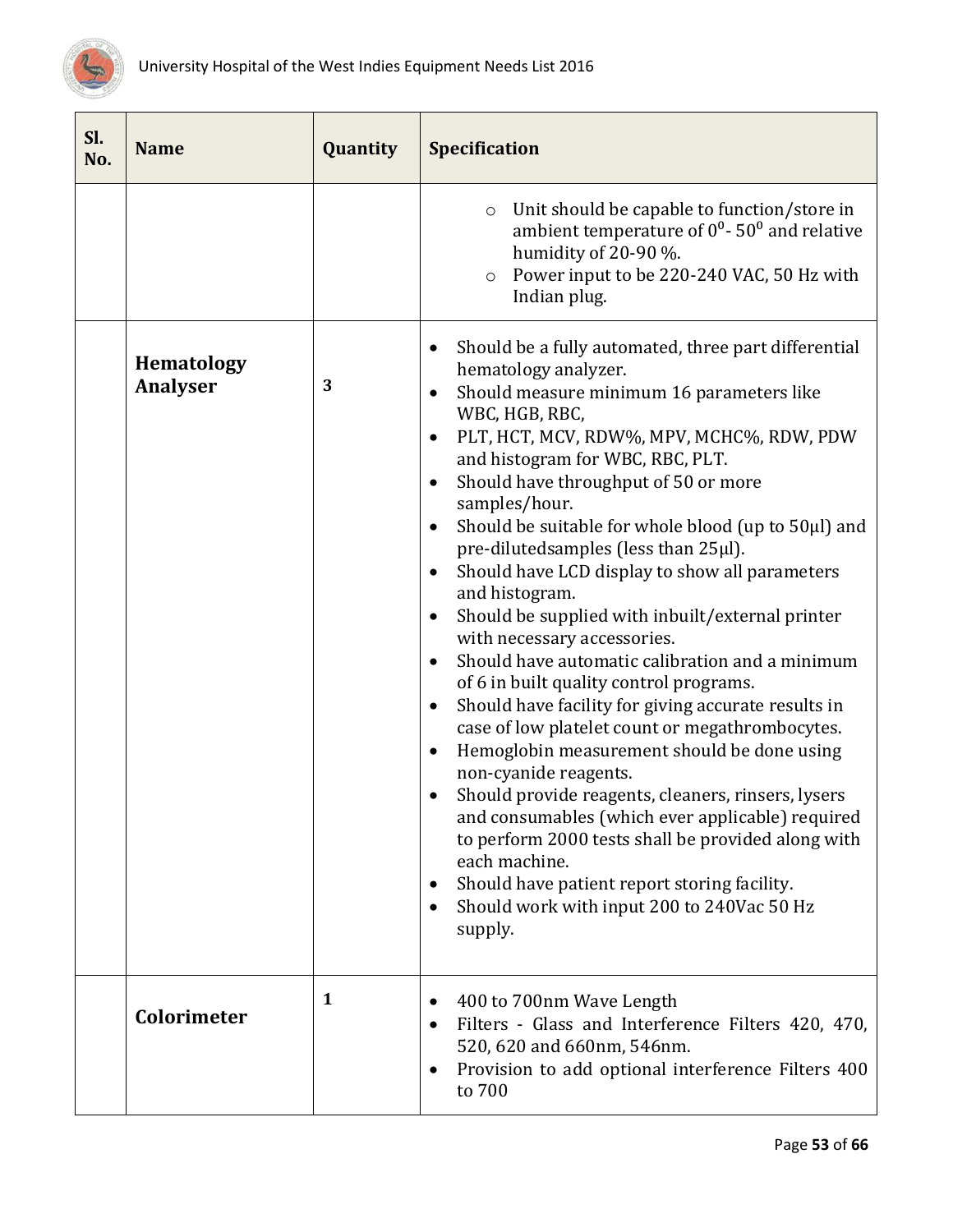

<span id="page-54-1"></span><span id="page-54-0"></span>

| Sl.<br>No. | <b>Name</b>                  | Quantity | Specification                                                                                                                                                                                                                                                                                                                                                                                                                                                                                                                                                                      |
|------------|------------------------------|----------|------------------------------------------------------------------------------------------------------------------------------------------------------------------------------------------------------------------------------------------------------------------------------------------------------------------------------------------------------------------------------------------------------------------------------------------------------------------------------------------------------------------------------------------------------------------------------------|
|            |                              |          | Display - Digital - 0% T to 100% T and OD mode<br>٠<br>Reading Volume - 1ml<br>Optional direct reading of concentration up to 0.1<br>unit<br>Linearity and Digital Display of Standards, Drift 1%<br>$\bullet$<br>in 1 Hour<br>Accuracy 1% (0.010D)                                                                                                                                                                                                                                                                                                                                |
|            | Electrolyte<br>Analyzer      | 5        | It should measure Electrolytes like Na+, K+, Cl-,<br>$Ca2+$<br>Should be user friendly<br>Operating through buttons in the instrument<br>Should have speed of 60 samples/hr for<br>serum, plasma, urine sample<br>Should have facility to minimize the cost per<br>sample<br>Should have minimum 100 sample storage<br>datas<br>Should have inbuilt sample counter<br>Should store data for 'qc values                                                                                                                                                                             |
|            | Semi Auto<br><b>Analyser</b> | 5        | Should be microprocessor controlled general<br>purpose bi-chromatic photometer system with<br>at least 6 filters ranging from 340 to 630nm.<br>Light source: Tungsten/halogen or higher<br>grade with one additional bulb.<br>Should have end point, kinetic and two point<br>kinetic measurement modes.<br>Should have flow cell measuring device.<br>Should have inbuilt printer.<br>Should have a measurement range from 0.001<br>to 2.300 Abs.<br>Should have a test program memory of 50 or<br>more.<br>Aspiration should be based on<br>Bellow/Peristaltic Pump/Vacuum pump. |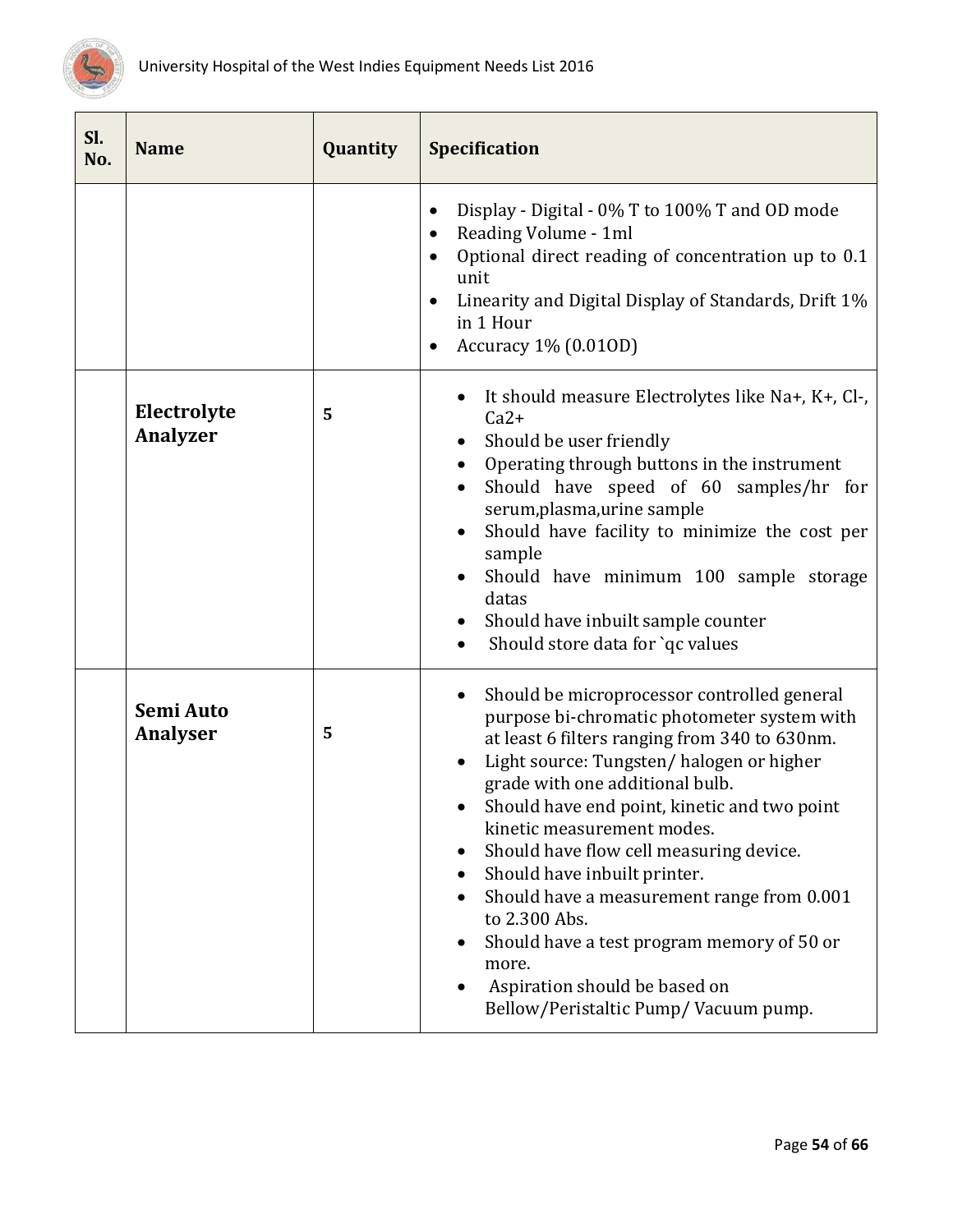

<span id="page-55-2"></span><span id="page-55-1"></span><span id="page-55-0"></span>

| SI.<br>No. | <b>Name</b>                                                                                                            | <b>Quantity</b> | <b>Specification</b>                                                                                                                                                                                                                                                                                                                                                                                                                                                                                                                                                                                                                                                                                  |
|------------|------------------------------------------------------------------------------------------------------------------------|-----------------|-------------------------------------------------------------------------------------------------------------------------------------------------------------------------------------------------------------------------------------------------------------------------------------------------------------------------------------------------------------------------------------------------------------------------------------------------------------------------------------------------------------------------------------------------------------------------------------------------------------------------------------------------------------------------------------------------------|
|            | <b>Blood Gas</b><br>Analyzer                                                                                           | 5               | It should measure Blood Gas (full parameters)<br>in its addition to measure Electrolytes like Na+,<br>K+, Cl-, pH, pO2, pCO2 and Haematocrit.<br>Calculated parameters: TCO2, HCO3, Base<br>$\bullet$<br>Excess A-aDO2, Buffer Base etc.<br>Should display all results in print out.<br>Should have input parameters of patient<br>Temperature, Hemoglobin<br>FIO2, patient ID Etc.<br>• 5 Should have a sample temperature control of<br>37 degree centigrade.<br>It should have inbuilt printer.<br>Analysis time should not be more than 90<br>seconds.<br>System should be supplied complete with all<br>standard accessories, electrodes & start up kits.<br>Power input: 220 VAC + 10%, 50 Hz   |
|            | Laminar airflow<br>workstation -<br><b>Horizontal</b><br><b>Laminar airflow</b><br>table top model<br>with accessories | 5               | Working area 3 ft x 2 ft x 2 ft<br>$\bullet$<br>Size of HEPA filter 3 ft x 2 ft x 6 in<br>$\bullet$<br>Satin finish Stainless Steel work surface<br>$\bullet$<br>Transparent UV resistant front door with double<br>$\bullet$<br>folding<br>Built in UV germicidal light<br>$\bullet$<br>- HEPA filter and pre filter spares to be provided                                                                                                                                                                                                                                                                                                                                                           |
|            | <b>Autoref</b><br><b>Keratometer</b>                                                                                   | $\mathbf{2}$    | Should have Refractometry and Keratometry in the<br>$\bullet$<br>system.<br>Should have continuous K/R, REF, KER modes.<br>$\bullet$<br>Should have refractive measurement sphere from -25 to<br>$\bullet$<br>+22D in steps of 0.12/0.25D.<br>Should have refractive measurement cylinder from -10<br>$\bullet$<br>to +10D in steps of $0.12/0.25D$ .<br>Should have refractive measurement axis angle from 1<br>$\bullet$<br>to 180 <sup>o</sup> in steps of $1o$<br>Should have at least 0, 12 and 13.5 vertex distance.<br>$\bullet$<br>Should measure a minimum pupil diameter of 2.5mm.<br>$\bullet$<br>Should have maximum pupil distance measurement of<br>$\bullet$<br>85 mm in steps of 1mm. |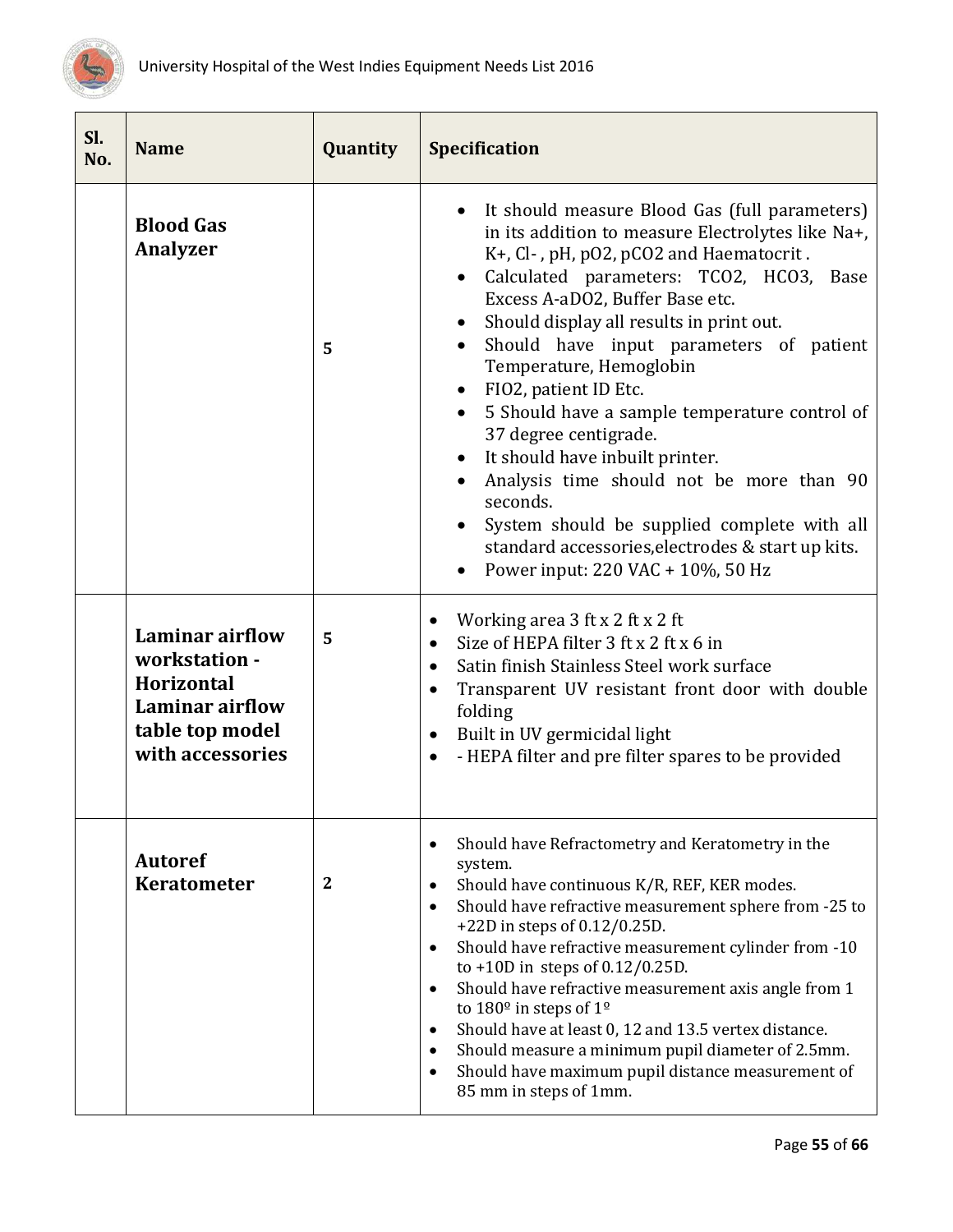

<span id="page-56-2"></span><span id="page-56-1"></span><span id="page-56-0"></span>

| Sl.<br>No. | <b>Name</b>                             | Quantity                | <b>Specification</b>                                                                                                                                                                                                                                                                                                                                                                                                                                                                                                                                                                                                                                             |
|------------|-----------------------------------------|-------------------------|------------------------------------------------------------------------------------------------------------------------------------------------------------------------------------------------------------------------------------------------------------------------------------------------------------------------------------------------------------------------------------------------------------------------------------------------------------------------------------------------------------------------------------------------------------------------------------------------------------------------------------------------------------------|
|            |                                         |                         | Should have at least 5 inches display.<br>$\bullet$<br>Should have vertically adjustable chin rest of at least<br>$\bullet$<br>±25mm.<br>Should have radius of curvature measurements from 5<br>$\bullet$<br>to 10 mm in the increments of 0.01mm.<br>Should have corneal power measurement from 34.0 to<br>$\bullet$<br>67.5D in the increments of 0.12/0.25D<br>Should have corneal Astigmatism measurement from -<br>$\bullet$<br>10 D to +10D in the increments of 0.12/0.25D<br>Should be supplied with printer.<br>$\bullet$<br>Should be supplied with motorized table.<br>$\bullet$<br>Should operate on 200 to 240 Vac, 50Hz input supply.<br>$\bullet$ |
|            | <b>Bipolar Cautery</b><br><b>Opthal</b> | $\overline{\mathbf{4}}$ | Should have provision to connect wide range of bipolar<br>$\bullet$<br>forceps and hemostatic erasers to facilitate most<br>ophthalmic surgical procedures.<br>Should have foot control.<br>$\bullet$<br>Should be supplied with two sets of reusable,<br>$\bullet$<br>autoclavable cord for bipolar forceps and hemostatic<br>erasers.<br>Should be supplied with one standard ophthalmic<br>$\bullet$<br>bipolar forceps.<br>Should be supplied with 2 bipolar erasor with 18 G tip.<br>$\bullet$<br>Should work with input 200 to 240Vac 50 Hz supply.<br>$\bullet$                                                                                           |
|            | <b>Direct</b><br>Ophthalmoscope         | 6                       | Should be rechargeable battery with Charger / mains<br>$\bullet$<br>operated.<br>Should have halogen / LED light source<br>$\bullet$<br>Should have red-free filters<br>$\bullet$<br>Should have small and large spot sizes, fixation targets,<br>$\bullet$<br>slit aperture, hemi-spot and cobalt blue filter<br>Should have wheel control with lens powers ranging<br>$\bullet$<br>from $+20D$ to -<br>35D in single diopter steps up to 10D and 5D steps<br>$\bullet$<br>above that.<br>Should have dust free optics and a spherical optical<br>$\bullet$<br>system                                                                                           |
|            | <b>Indirect</b><br>Opthalmoscope        | 6                       | Should have a adjustable, light weight, soft cushioning<br>$\bullet$<br>metallic head band with non slip contoured<br>ophthalmoscope.<br>Should have small pupil feature.<br>٠                                                                                                                                                                                                                                                                                                                                                                                                                                                                                   |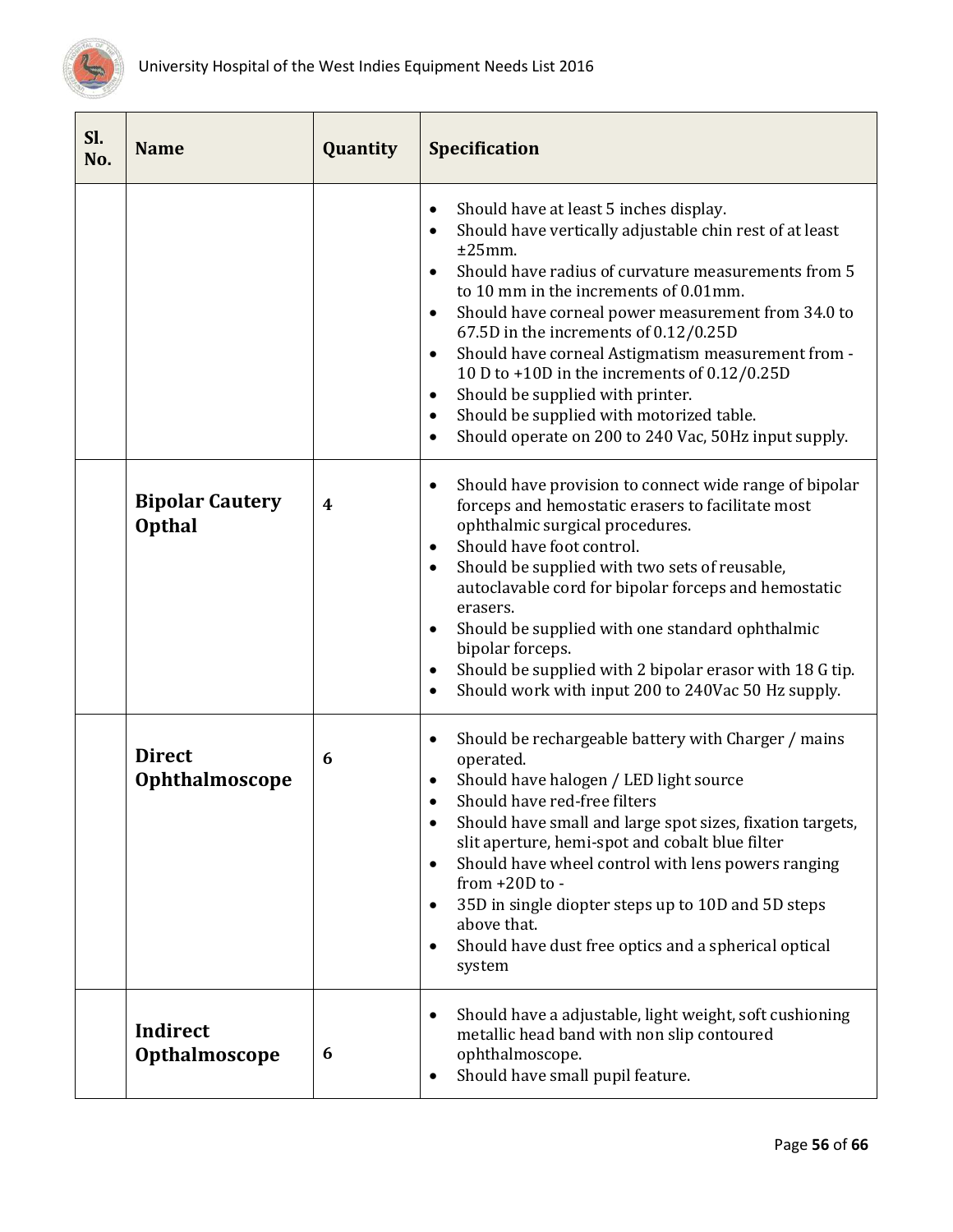

<span id="page-57-1"></span><span id="page-57-0"></span>

| SI.<br>No. | <b>Name</b>                                  | Quantity         | <b>Specification</b>                                                                                                                                                                                                                                                                                                                                                                                                                                                                                                                                                                                                                                                                                                                                                                                                                                                                                                                                               |
|------------|----------------------------------------------|------------------|--------------------------------------------------------------------------------------------------------------------------------------------------------------------------------------------------------------------------------------------------------------------------------------------------------------------------------------------------------------------------------------------------------------------------------------------------------------------------------------------------------------------------------------------------------------------------------------------------------------------------------------------------------------------------------------------------------------------------------------------------------------------------------------------------------------------------------------------------------------------------------------------------------------------------------------------------------------------|
|            |                                              |                  | Should have a Halogen/Xenon/LED light source.<br>٠<br>Should have cobalt blue and green filters.<br>$\bullet$<br>Should have adjustable interpupillary distance.<br>$\bullet$<br>Should have synchronized adjustment of convergence<br>parallax.                                                                                                                                                                                                                                                                                                                                                                                                                                                                                                                                                                                                                                                                                                                   |
|            | <b>Operating</b><br>Microscope<br>Ophthalmic | $\boldsymbol{4}$ | Should have apochromatic optics<br>$\bullet$<br>Should have 5 step magnification<br>$\bullet$<br>Should have working distance of objective lens F =<br>$\bullet$<br>200mm<br>Eye piece should be minimum 10x or 12.5x wide<br>$\bullet$<br>Should have XY coupling<br>$\bullet$<br>Should have red flex switching in/out facility<br>$\bullet$<br>Should have 45 degree binocular with converging<br>$\bullet$<br>optics.<br>Should have total magnification from at least 4.5x to 22x<br>$\bullet$<br>Should have field of view from at least 15mm to 50mm<br>$\bullet$<br>Should have cold light coaxial illumination by fiber optic<br>$\bullet$<br>light guide<br>Should have heat absorbing and UV filters.<br>$\bullet$<br>Should be operated in 200-240 Vac 50/60 Hz input<br>$\bullet$<br>supply.                                                                                                                                                          |
|            | <b>Phaco machine</b>                         | $\mathbf{2}$     | Should be a phaco system within built vitrectomy and<br>٠<br>diathermy units.<br>Should have a peristaltic, low pulsation aspiration<br>$\bullet$<br>pump / Venturi system with appropriately rated<br>compressor.<br>Should have a gravity fed irrigation system.<br>Should have aspiration flow rate from 1cc/min to<br>$\bullet$<br>$40cc/min$ .<br>Should have a vacuum range from 5 to 500 mmHg.<br>٠<br>The reflux should be continuous flow from irrigation<br>$\bullet$<br>source.<br>Should have fluid and air vents.<br>$\bullet$<br>Should use linear and non-linear ultrasound power with<br>$\bullet$<br>40Khz power band width.<br>Should have continuous, pulse, micro pulse, and burst<br>$\bullet$<br>ultrasound modes.<br>The Irrigation/Aspiration should have linear flow rate<br>$\bullet$<br>and vacuum control.<br>Should have pneumatic / electric driven victrectomy<br>$\bullet$<br>cutter with cutrate 1 to 1000 cuts/minute or better. |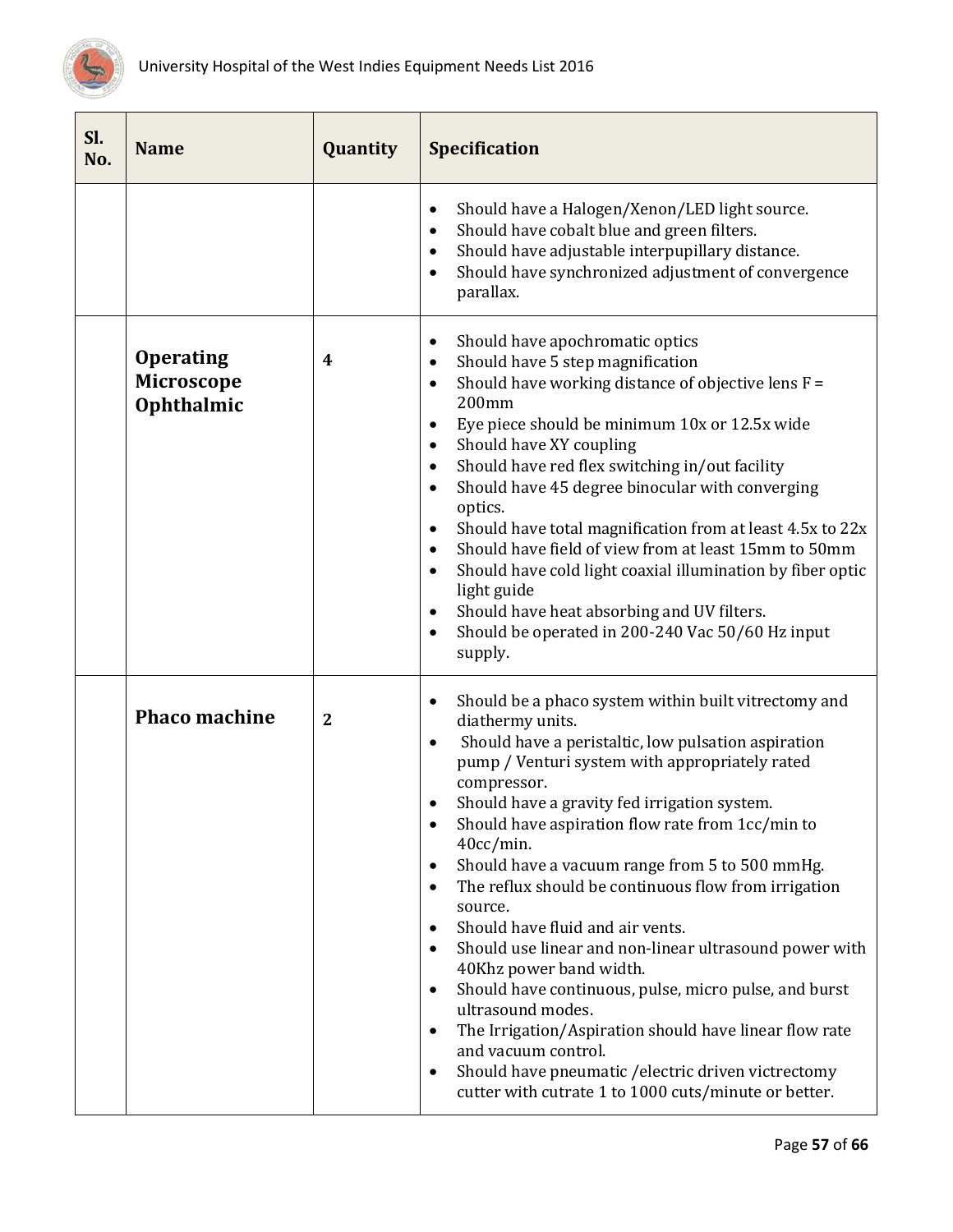

<span id="page-58-2"></span><span id="page-58-1"></span><span id="page-58-0"></span>

| SI.<br>No. | <b>Name</b>                                             | Quantity                | <b>Specification</b>                                                                                                                                                                                                                                                                                                                                                                                                                                                                                                                                                                                                                                                               |
|------------|---------------------------------------------------------|-------------------------|------------------------------------------------------------------------------------------------------------------------------------------------------------------------------------------------------------------------------------------------------------------------------------------------------------------------------------------------------------------------------------------------------------------------------------------------------------------------------------------------------------------------------------------------------------------------------------------------------------------------------------------------------------------------------------|
|            |                                                         |                         | Should use Bi-polar wet field for coagulation.<br>$\bullet$<br>Should have at least 4 programmable user presets.<br>$\bullet$<br>Should have a linear foot switch to control phaco power<br>$\bullet$<br>and vacuum<br>Should operate from 200 to 240Vac, 50 Hz input supply.<br>$\bullet$                                                                                                                                                                                                                                                                                                                                                                                         |
|            | Opthamic<br><b>Operation Table</b><br><b>Motorized</b>  | $\overline{2}$          | Should be motorised table with ophthalmic head piece<br>$\bullet$<br>and adjustable wrist support.<br>Should have operated on foot-pedal control for up and<br>$\bullet$<br>down movements.<br>Should provide with antibacterial, dis-infectable<br>$\bullet$<br>mattress.<br>Locks to stabilize when in use with high quality rust-<br>$\bullet$<br>proof castors.<br>Should have table top movements essential for<br>$\bullet$<br>ophthalmic surgery.<br>The table should have trendelenburg and reverse<br>$\bullet$<br>rendelenburg movement                                                                                                                                  |
|            | <b>Surgeon's Chair</b><br>Hydraulic<br><b>Operating</b> | $\overline{\mathbf{4}}$ | Should have motorized/ hydraulic up and down<br>$\bullet$<br>movement.<br>Should have foot operated lever control.<br>$\bullet$<br>Should have an adjustable back support.<br>$\bullet$<br>Should have arm support<br>$\bullet$                                                                                                                                                                                                                                                                                                                                                                                                                                                    |
|            | <b>Streak</b><br>Retinoscope                            | 7                       | Should have an external focusing sleeve which is easy to<br>$\bullet$<br>grip and manipulate<br>Should have crossed-linear polarizing filter.<br>Should allow one-hand operation for streak focus and<br>360 <sup>°</sup> streak rotation.<br>Should be interchangeable to plane mirror and concave<br>$\bullet$<br>mirror mode by sleeve movement<br>Should have halogen / LED light source<br>$\bullet$<br>Should have 100% dust proof housing and multi-coated<br>$\bullet$<br>optics.<br>Should have brow rest for spectacle wearer<br>$\bullet$<br>Should be rechargeable battery with Charger / mains<br>$\bullet$<br>operated.<br>Should have a carrying case.<br>$\bullet$ |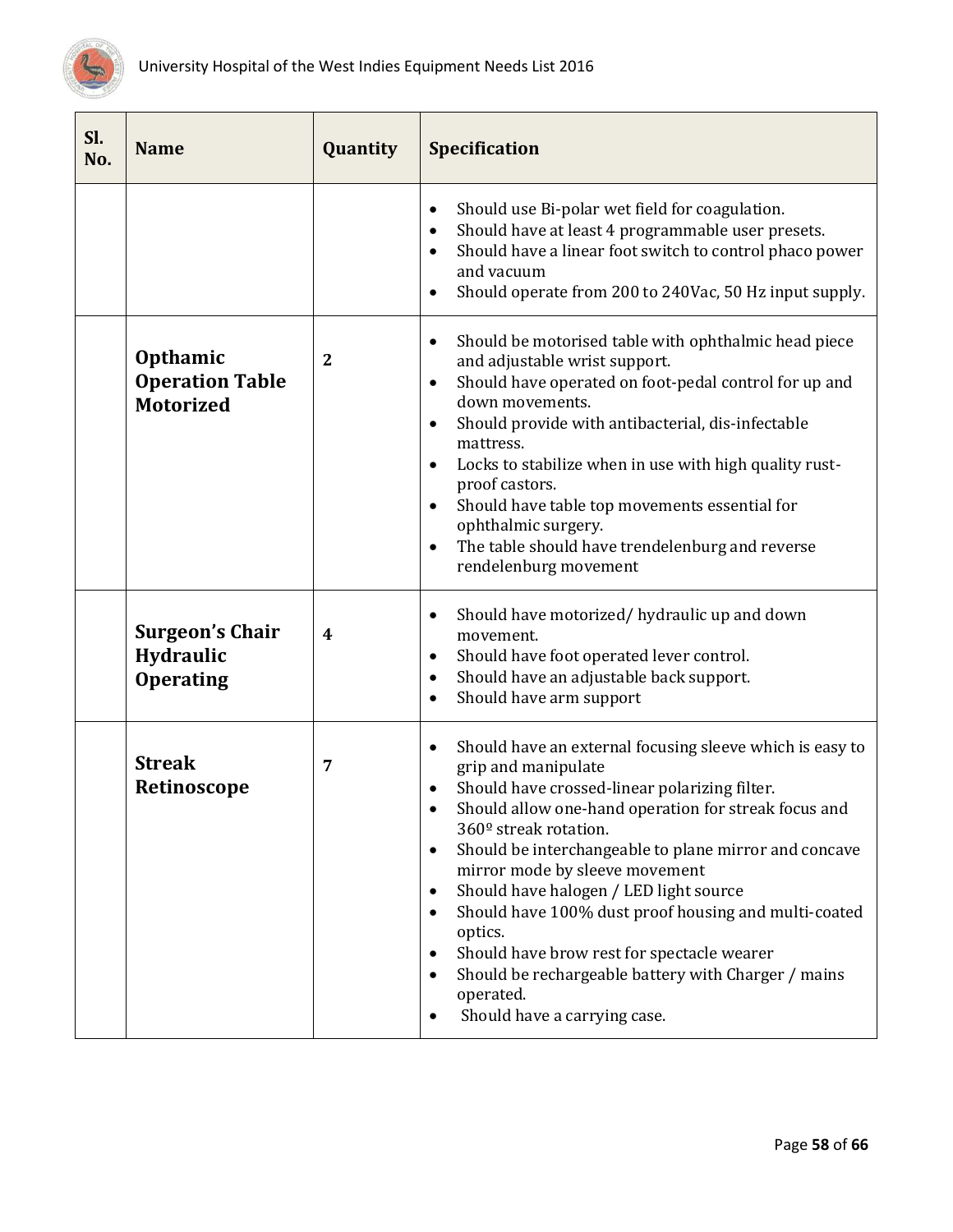

<span id="page-59-1"></span><span id="page-59-0"></span>

| Sl.<br>No. | <b>Name</b>                          | Quantity | <b>Specification</b>                                                                                                                                                                                                                                                                                                                                                                                                                                                                                                                                                                                                                                                                                                                                                                                                                                                                                                                                                                                                                                                                    |
|------------|--------------------------------------|----------|-----------------------------------------------------------------------------------------------------------------------------------------------------------------------------------------------------------------------------------------------------------------------------------------------------------------------------------------------------------------------------------------------------------------------------------------------------------------------------------------------------------------------------------------------------------------------------------------------------------------------------------------------------------------------------------------------------------------------------------------------------------------------------------------------------------------------------------------------------------------------------------------------------------------------------------------------------------------------------------------------------------------------------------------------------------------------------------------|
|            | <b>Slit Lamp</b>                     | 6        | Should have at least 2/3/5 step magnification.<br>$\bullet$<br>Should have real fields of view of 23mm to 5.6mm dia.<br>$\bullet$<br>Should have interpupillary adjustment of atleast 55 to<br>$\bullet$<br>75 mm<br>Should have slit width from at least 0 to 14mm<br>$\bullet$<br>continuously variable.<br>Should have slit length 0 to 14 mm continuously<br>$\bullet$<br>variable.<br>Should have slit inclination from 0 to 20 <sup>o</sup><br>$\bullet$<br>Should have heat absorbing filters<br>$\bullet$<br>Should operate from 200 to 240Vac, 50 Hz input supply.<br>$\bullet$<br>Should be supplied with motorized table.<br>$\bullet$<br>Should have a longitudinal movement of at least 90mm<br>$\bullet$<br>Should have a lateral movement of at least 95mm.<br>$\bullet$<br>Should have a vertical movement of at least 30mm.<br>$\bullet$<br>Should have a chin rest vertical movement of at least<br>$\bullet$<br>55mm.<br>Should have good illumination using Halogen/xenon<br>$\bullet$<br>lamps.                                                                    |
|            | <b>Plain Hospital</b><br><b>Beds</b> | 150      | Overall size (Approx): 206 (L) x 91 (W) x 56 cms. (H).<br>$\bullet$<br>Tubular Bows (outer pipe) made of Ø 31.75mm x 18 G<br>$\bullet$<br>CR ERW pipe<br>Top made of tubular frame work of 50 x 30 x 16 SWG<br>$\bullet$<br>Head Bow (approx) 1060 mm (H). Foot Bow (approx.)<br>$\bullet$<br>82mm (H) in 18<br>SWG.<br>$\bullet$<br>Both bows will consist of one Horizontal (Ø 25mm x<br>18G) and three vertical ( $\emptyset$ 15mm x 18G) supports.<br>Bed top of 16 G MS CRCA ribbed perforated Sheet.<br>$\bullet$<br>Provision for Mosquito Net Poles.<br>٠<br>Legs should be fitted with castor wheels of 5" diameter<br>$\bullet$<br>of nylon/rubber, two with brakes.<br>Two spare wheels including one with brakes should be<br>$\bullet$<br>supplied.<br>Provision for I/V Stand with I/V Rod.<br>$\bullet$<br>A mattress suitable for the bed made of 25mm thick soft<br>$\bullet$<br>32 density top layer and 75mm thick high 40 density<br>bottom layer for the patient comfort and better<br>pressure care.<br>Finish: Should be pretreated and Epoxy powder coated<br>٠ |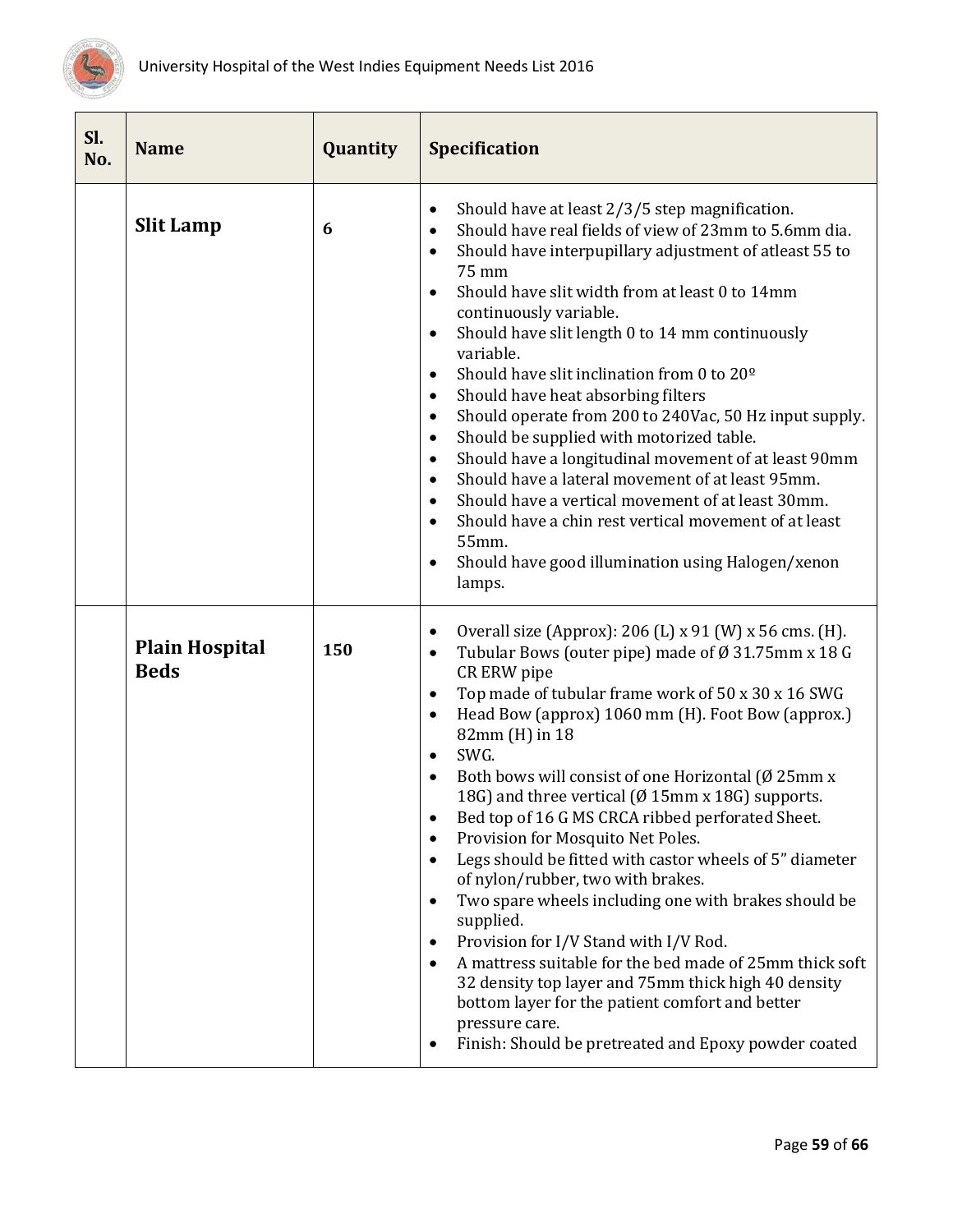

<span id="page-60-4"></span><span id="page-60-3"></span><span id="page-60-2"></span><span id="page-60-1"></span><span id="page-60-0"></span>

| SI.<br>No. | <b>Name</b>                                 | Quantity | <b>Specification</b>                                                                                                                                                                                                                                                                                                                                                                                                                                                                                                                                                                                                                                                                                                                                                                              |
|------------|---------------------------------------------|----------|---------------------------------------------------------------------------------------------------------------------------------------------------------------------------------------------------------------------------------------------------------------------------------------------------------------------------------------------------------------------------------------------------------------------------------------------------------------------------------------------------------------------------------------------------------------------------------------------------------------------------------------------------------------------------------------------------------------------------------------------------------------------------------------------------|
|            | <b>Bed side lockers</b>                     | 300      | Over all approx size: 40 cms x 40 cms x 82 cms H.<br>$\bullet$<br>Body consisting of 2 sides and back is made from one<br>$\bullet$<br>piece made of 20 G MS<br>CRCA sheet. Top shall be fitted with superimposed<br>$\bullet$<br>Stainless Steel sheet 304 grade with raised edges on<br>three sides. One drawer 100mm H x 350mm W x<br>390mm D fitted, should be provided below the top.<br>$\bullet$<br>Under the drawer should be an open storage space and<br>below it should be a closed door cabinet. Door of the<br>cabinet box shall be pivoted at top and bottom. Base of<br>the drawer should be fitted with four non rusting swivel<br>castors. Two buffers shall be provided at rear side of the<br>locker box.<br>Finish: Should be pretreated and Epoxy powder coated<br>$\bullet$ |
|            | <b>Adjustable Bed</b><br><b>Side Tables</b> | 300      | Approx Size: Top 810mm L x 350mm W. Laminated top<br>$\bullet$<br>should be fitted on mild steel square tubular telescopic<br>stem with geared, handle for height adjustment from.<br>760mm to 1050mm.<br>$\bullet$<br>Base frame should be of mild steel rectangular tubular<br>$\bullet$<br>base frame mounted on four castors of 50mm dia.                                                                                                                                                                                                                                                                                                                                                                                                                                                     |
|            | <b>Instrument</b><br><b>Cabinets</b>        | 15       | Made of CRCA sheet of 18G three side closed front glass<br>$\bullet$<br>door and fixed glass shelves 5 shelves<br>Pre-treated and epoxy powder coated.<br>$\bullet$<br>Approx Size: 58"* 24"*14"<br>$\bullet$<br>Thickness of Glass 5mm.                                                                                                                                                                                                                                                                                                                                                                                                                                                                                                                                                          |
|            | <b>Crash Cart for ICU</b>                   | 10       | Six removable bins and S.S. Frame, two polystreme<br>storage units with three drawers each can be locked.<br>Complete with corner buffers.<br>Oxygen Cylinder Holder, Electric lamp, cardiac massage<br>$\bullet$<br>board & 3 laminated shelves. SS I.V. Rod fitted with 5"<br>castors two with break. Pretreated and Epoxy powder<br>coated.<br>Approx Size: 940mm L * 490mm W * 1535 mm H made<br>$\bullet$<br>of 20G sheet and 16G Pipe.                                                                                                                                                                                                                                                                                                                                                      |
|            | <b>Instrument</b><br>trolley                | 50       | Overall size(Approx): 680mm L x 450mm W x 900mm<br>$\bullet$<br>H. Stainless Steel tubular frame work made of 25.4mm<br>OD x 18 G verticals mounted on 100 mm dia non rusting                                                                                                                                                                                                                                                                                                                                                                                                                                                                                                                                                                                                                     |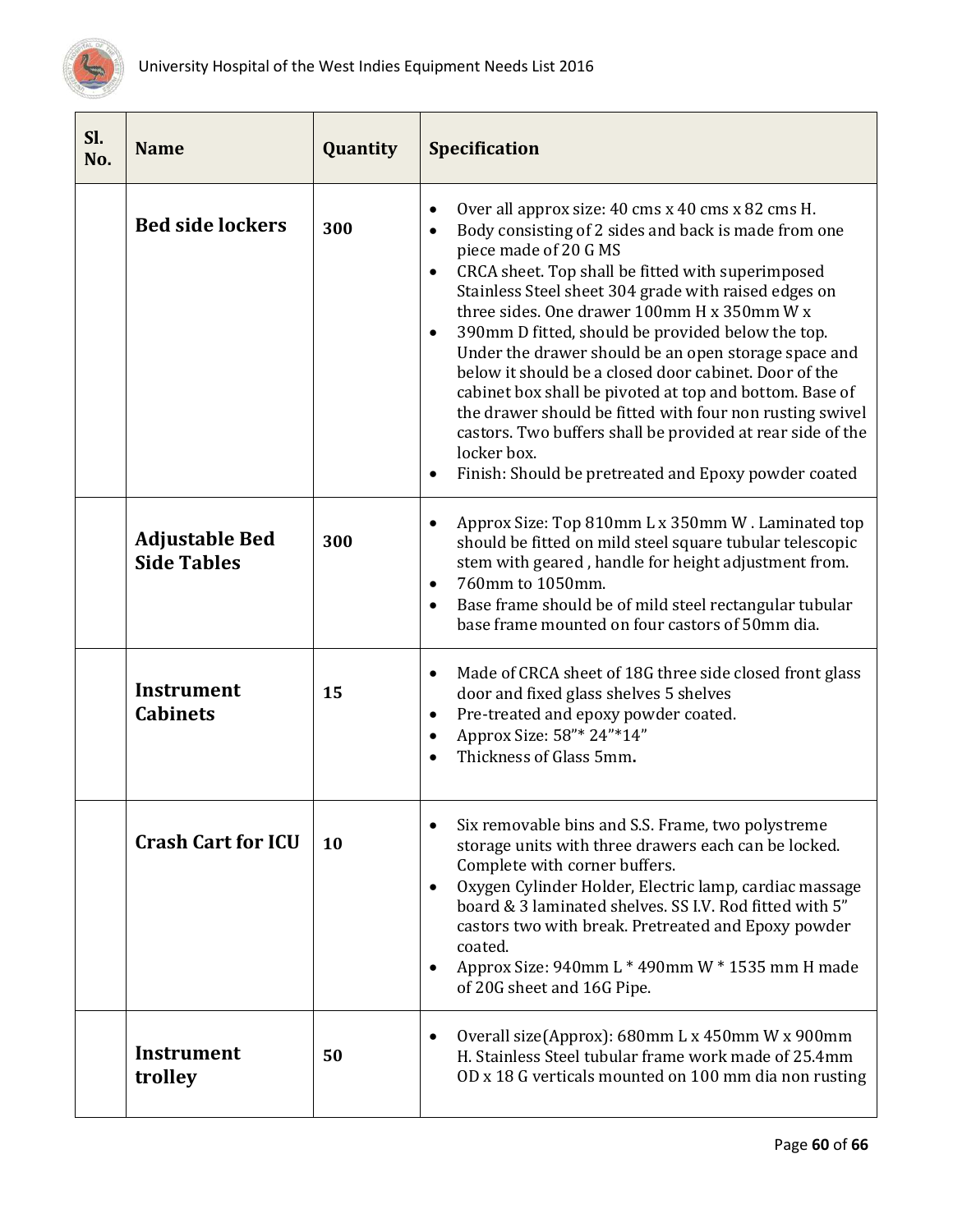

<span id="page-61-2"></span><span id="page-61-1"></span><span id="page-61-0"></span>

| SI.<br>No. | <b>Name</b>                              | Quantity | <b>Specification</b>                                                                                                                                                                                                                                                                                                                                                                                                                                                                                                                                                                                                                                                                                                                                                          |
|------------|------------------------------------------|----------|-------------------------------------------------------------------------------------------------------------------------------------------------------------------------------------------------------------------------------------------------------------------------------------------------------------------------------------------------------------------------------------------------------------------------------------------------------------------------------------------------------------------------------------------------------------------------------------------------------------------------------------------------------------------------------------------------------------------------------------------------------------------------------|
|            |                                          |          | swiveling castor wheels two with brakes, two without<br>brakes.<br>Two Stainless Steel shelves with protective railings on<br>$\bullet$<br>three sides.<br>Only 304 grade Stainless Steel should be used for trolley<br>$\bullet$<br>frame work and<br>SS shelves.<br>$\bullet$                                                                                                                                                                                                                                                                                                                                                                                                                                                                                               |
|            | <b>Dressing Trolley</b>                  | 50       | Overall Size(Approx): 1010 mm L x 510 mm W x<br>$\bullet$<br>900mm H welded Stainless<br>Steel tubular frame work.<br>$\bullet$<br>Verticals of also 31.7mm OD x 18 G tube horizontal<br>$\bullet$<br>stays of 19 mm OD x 18 G tube on all four sides to<br>support two Stainless Steel shelves 22 G over with 10<br>mm dia Stainless Steel railings are provided on all four<br>sides.<br>The trolley holds Stainless Steel bucket with SS lid at<br>٠<br>lower level and S.S. bowl at top level respectively.<br>Only 304 grade Stainless Steel should be used for<br>$\bullet$<br>tubular frame work &<br>SS shelves of trolley.<br>٠<br>The trolley should be in buff finish with 100 mm dia non<br>rusting swivel castors wheels two with brakes, two<br>without brakes. |
|            | <b>Stretcher Trolley</b>                 | 20       | Overall Size(Approx): 2030mmx 560mmW x 810H mm.<br>$\bullet$<br>Frame work made of 31-75 0D mm x 1.60 mm vertical<br>& 25 mm x 1.22 mm horizontal CRC tubes<br>Trolley mounted on 15 cms dia castors -2 with brakes<br>٠<br>Removable stretcher top made of 1.22 mm aluminium<br>sheet with S.S. handle at both end with 25mm thick<br>suitable rubber Mattress covered with good quality<br>rexine.                                                                                                                                                                                                                                                                                                                                                                          |
|            | <b>Emergency and</b><br>recovery trolley | 40       | Overall Size(Approx): 1905mm L x 710mm W x 660mm<br>$\bullet$<br>To 910 mm H.<br>Stretcher dimension(approx) 1830 mmL x 555 mm W.<br>$\bullet$<br>Two section top. Height adjusted by foot operated<br>$\bullet$<br>maintenance free hydraulic pump.<br>X-ray permeable removable stretcher, Backrest raised<br>$\bullet$<br>on ratchet.<br>Quick trendelenburg as well as reverse trendelenburg<br>$\bullet$<br>positions shall be provided with easily accessible                                                                                                                                                                                                                                                                                                           |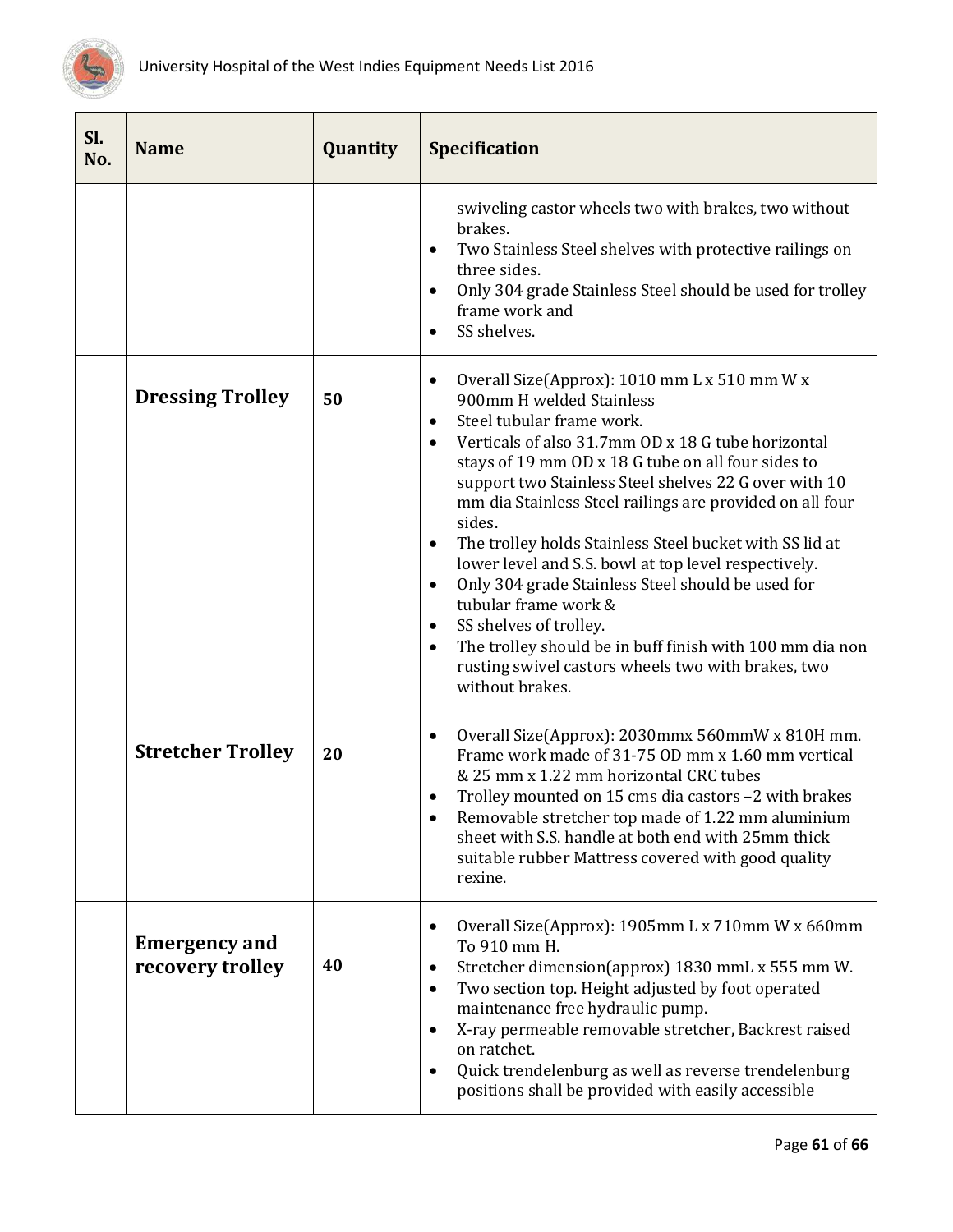

<span id="page-62-1"></span><span id="page-62-0"></span>

| SI.<br>No. | <b>Name</b>                           | Quantity | <b>Specification</b>                                                                                                                                                                                                                                                                                                                                                                                                                                                                                                                                                                                                                                                                                                                                                                                                                                                       |
|------------|---------------------------------------|----------|----------------------------------------------------------------------------------------------------------------------------------------------------------------------------------------------------------------------------------------------------------------------------------------------------------------------------------------------------------------------------------------------------------------------------------------------------------------------------------------------------------------------------------------------------------------------------------------------------------------------------------------------------------------------------------------------------------------------------------------------------------------------------------------------------------------------------------------------------------------------------|
|            |                                       |          | operating handle provided with two gas springs for easy<br>action. SS saline rod with 12mm dia SS rod shall<br>telescope in SS socket tube<br>15.8 mm dia x 18G welded on angular base bracket of<br>$\bullet$<br>14G SS sheet.<br>Trolley shall be mounted on 125mm dia non-rusting<br>$\bullet$<br>good quality castor wheels two with brakes and two<br>without.<br>Oxygen cylinder arrangement should be available.<br>$\bullet$<br>It shall have a pair of Stainless Steeltuck down type<br>$\bullet$<br>railings made of 19mm dia x 18G tube fitted with M.S.<br>brackets.<br>Effective railing height above main frame is. 235 mm<br>$\bullet$<br>(approx) & length of the railing is 1175 mm (approx).<br>Finish: Should be pretreated and Epoxy powder coated<br>$\bullet$                                                                                        |
|            | <b>Examination</b><br>Couch           | 15       | Overall size(Approx): 1890 mm L x 560mm W x 840mm<br>$\bullet$<br>H.<br>Fixed upholstered top 64mm thick in two sections.<br>$\bullet$<br>Body frame work made from 20G. CRCA sheet and 20<br>$\bullet$<br>mm x 40mm x 16 G<br>MS. Rectangular Tubes, Couch shall be fitted with<br>$\bullet$<br>Stainless Steel Legs.<br>Headrest adjustable on gas spring.<br>$\bullet$<br>Upper section of box size 1220 mm L x 460 mm W x 630<br>$\bullet$<br>mm H with three sliding drawers of size 320 mm L x<br>430 mm W x 75 mm H.<br>Lower section shall be comprises of three cabinets of<br>$\bullet$<br>inside size 350mm L x<br>440 W mm x 430 H mm with separate doors & lock.<br>B.P. apparatus tray made of<br>18 G MS sheet of size 350 mm L x 120 mm W X 20 mm H<br>$\bullet$<br>provided on a swinging rod rotating through a bush<br>welded on the body of the couch. |
|            | <b>Soiled Linen</b><br><b>Trolley</b> | 30       | Overall size (approx.): 910mm H x 510mm dia. SS<br>$\bullet$<br>tubular framework fitted with three swivel castors,<br>100mm dia.<br>Framework made of 25.4mm dia x 18G verticals, upper<br>$\bullet$<br>ring made of 19mm diax 18G tube and support stays of<br>19 mm dia. X 18G Stainless Steel tubes.<br>Should be supplied with canvas bag. All SS components<br>$\bullet$<br>should be of 304 quality.                                                                                                                                                                                                                                                                                                                                                                                                                                                                |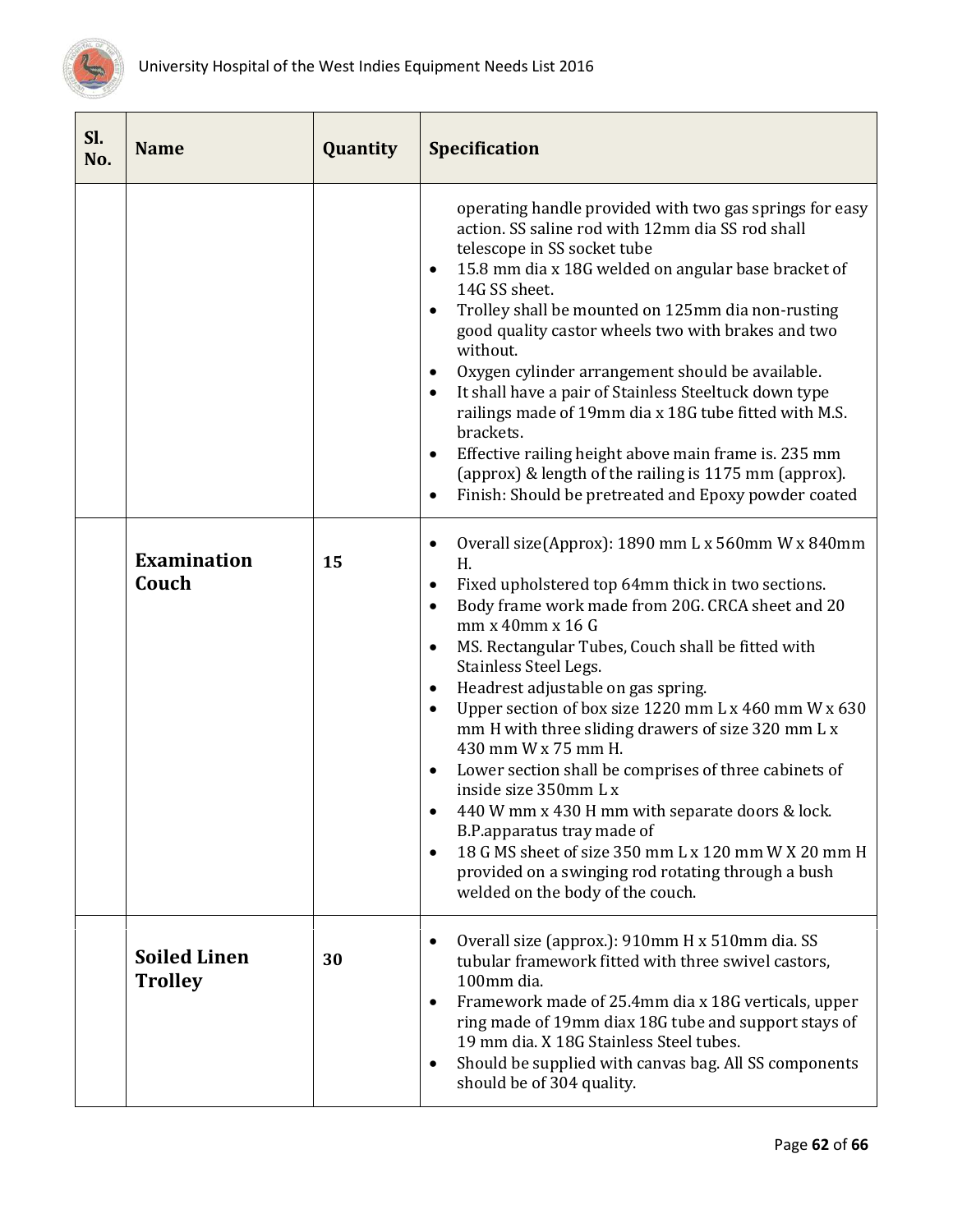

<span id="page-63-3"></span><span id="page-63-2"></span><span id="page-63-1"></span><span id="page-63-0"></span>

| Sl.<br>No. | <b>Name</b>                            | Quantity | Specification                                                                                                                                                                                                                                                                                                                                                                                                                                                                                                                                                                                                                                                         |
|------------|----------------------------------------|----------|-----------------------------------------------------------------------------------------------------------------------------------------------------------------------------------------------------------------------------------------------------------------------------------------------------------------------------------------------------------------------------------------------------------------------------------------------------------------------------------------------------------------------------------------------------------------------------------------------------------------------------------------------------------------------|
|            | <b>Wash Basin stand</b><br>two tier    | 20       | Five legs plastic base mounted on 5 cmsdia castors.<br>$\bullet$<br>With two. 375 mm S.S. basin.<br>Vertical CRC tube made of 25.4 mm x 1.2 mm and basin<br>$\bullet$<br>holder tube made of<br>16 mm x 1.22 mm ms tube<br>$\bullet$<br>All mild steel components should be thoroughly pre-<br>$\bullet$<br>treated chemically to remove rust and foreign matter<br>like Grease, Oil etc. by dip tank process pretreatment<br>system.<br>The treated Metal Surface should have coating of Epoxy<br>$\bullet$<br>Polyester Powder with paint film thickness of 60<br>microns (minimum).                                                                                |
|            | Saline stand with<br><b>SS Rod</b>     | 200      | Five legs Stainless Steel stable base made of 20mm x 40<br>$\bullet$<br>mm x 18g tubes fitted with 50mm Dia non rusting<br>Castor, SS rod with double hooks made from 304<br>Grade SS 10mm Rod.<br>$\bullet$<br>Height adjustment from 1620mm to 2340 mm.<br>$\bullet$                                                                                                                                                                                                                                                                                                                                                                                                |
|            | <b>Revolving Stool</b>                 | 10       | Overall Size (Approx): 480mm To 670mm H.<br>$\bullet$<br>Tubular tripod base of 25.4 x 14 g ERW tube. SS top.<br>$\bullet$<br>Height adjustment by screw. 300mm dia.<br>$\bullet$<br>The legs fitted with high quality PVC shoes with nylon<br>$\bullet$<br>reinforcement.                                                                                                                                                                                                                                                                                                                                                                                            |
|            | <b>Birthing Bed (Non</b><br>Motorized) | 10       | A raising and lowering of a table is actuated<br>$\bullet$<br>mechanically (foot pedal pump operated).<br>High density PU form Mattress<br>$\bullet$<br>Frameworks constructed with mild steel material.<br>$\bullet$<br>Mobile on two lockable wheels of 10 cm.<br>$\bullet$<br>IV rod for fluids and blood transfusion.<br>$\bullet$<br>Basin under top for waste material.<br>$\bullet$<br>Side rail on the head side for holding hands.<br>$\bullet$<br>Height: $-500$ mm to 800mm $(+/-25$ mm).<br>$\bullet$<br>Total Length 1000 to 2000 mm (+/-25mm).<br>$\bullet$<br>Body section: -1200mm x 300mm.<br>$\bullet$<br>Leg section: -800mm x 300mm.<br>$\bullet$ |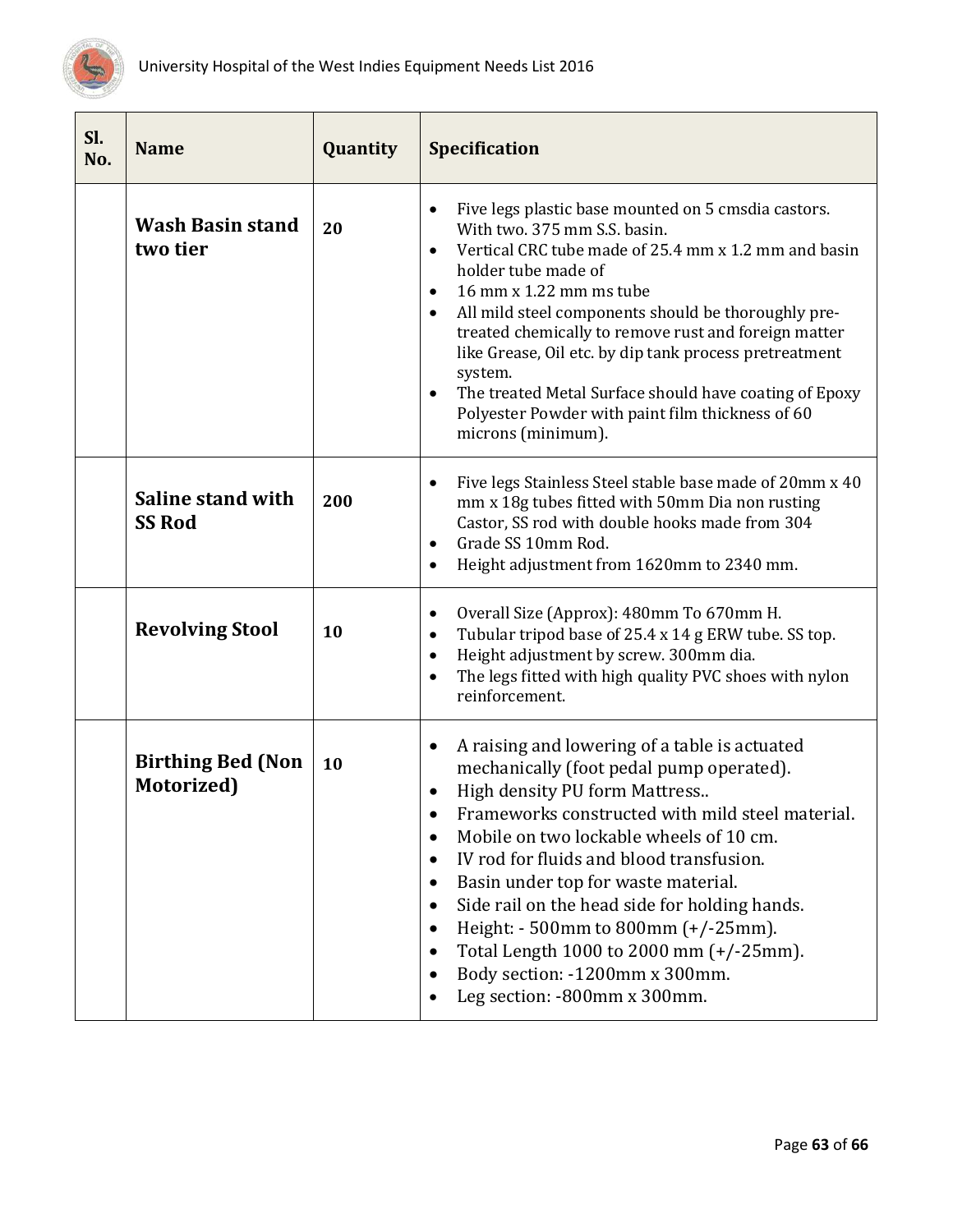

<span id="page-64-5"></span><span id="page-64-4"></span><span id="page-64-3"></span><span id="page-64-2"></span><span id="page-64-1"></span><span id="page-64-0"></span>

| Sl.<br>No. | <b>Name</b>                                | Quantity     | <b>Specification</b>                                                                                                                                                                                                                                                                                                                                                                                                                                                                                                                                                                                                                                                                                                                                                                                                                                                                               |
|------------|--------------------------------------------|--------------|----------------------------------------------------------------------------------------------------------------------------------------------------------------------------------------------------------------------------------------------------------------------------------------------------------------------------------------------------------------------------------------------------------------------------------------------------------------------------------------------------------------------------------------------------------------------------------------------------------------------------------------------------------------------------------------------------------------------------------------------------------------------------------------------------------------------------------------------------------------------------------------------------|
|            | <b>Wheel Chair</b>                         | 40           | Overall approx size(Approx): 670mm W x 1120mm D x<br>$\bullet$<br>920mm H.<br>Welded frame construction of round tubes.<br>$\bullet$<br>Two solid rubber tyred bicycle wheels with brakes &<br>$\bullet$<br>self propelling<br>Stainless Steelhoops. Minimum Frame size of round<br>$\bullet$<br>steel 22.2 x 18 G tubes and 19.05 x 18 G tubes. Mild steel<br>tubular construction shall be fitted with cushionseat<br>and back. Wheel chair shall be fitted with minimum 24"<br>dia rim of bicycle wheel fitted on specially developed<br>and heat treated axle with solid tyre in the rear. In the<br>front minimum 150mm dia castor wheels are fitted. In<br>front of castor wheels, aluminum foot paddles are<br>provided on adjustable brackets. Two handles shall be<br>provided with the hand grips. Brakes shall be provided<br>on rear wheel to hold the chair to stop in 5 degree ramp. |
|            | <b>Three Fold</b><br><b>Bedside Screen</b> | 30           | Bedside Screen Three Fold with curtain. It should<br>$\bullet$<br>be fitted with six swivel, twin wheel non - rusting<br>castors, 50 mm dia with M.S body frame. Overall<br>approx. size: 1680mmHX2450mmW. Middle span<br>1210mm wide. Side spans 610mm wide each with<br>hooks, springs and curtains.                                                                                                                                                                                                                                                                                                                                                                                                                                                                                                                                                                                             |
|            | <b>Cylinder Trolley</b>                    | 24           | Cylinder Trolley (Push Type) fitted with 2 castors,<br>$\bullet$<br>100mm dia. With M.S. body<br>frame. Suitable for 1320 ltrs. Size gas cylinders.<br>$\bullet$<br>Trolley with SS base.                                                                                                                                                                                                                                                                                                                                                                                                                                                                                                                                                                                                                                                                                                          |
|            | <b>Neurosurgery</b><br><b>Items</b>        |              |                                                                                                                                                                                                                                                                                                                                                                                                                                                                                                                                                                                                                                                                                                                                                                                                                                                                                                    |
|            | <b>Spinal Jackson</b><br><b>Table</b>      | 1            |                                                                                                                                                                                                                                                                                                                                                                                                                                                                                                                                                                                                                                                                                                                                                                                                                                                                                                    |
|            | <b>Neurosurgery</b><br><b>Diathermy</b>    | $\mathbf{1}$ |                                                                                                                                                                                                                                                                                                                                                                                                                                                                                                                                                                                                                                                                                                                                                                                                                                                                                                    |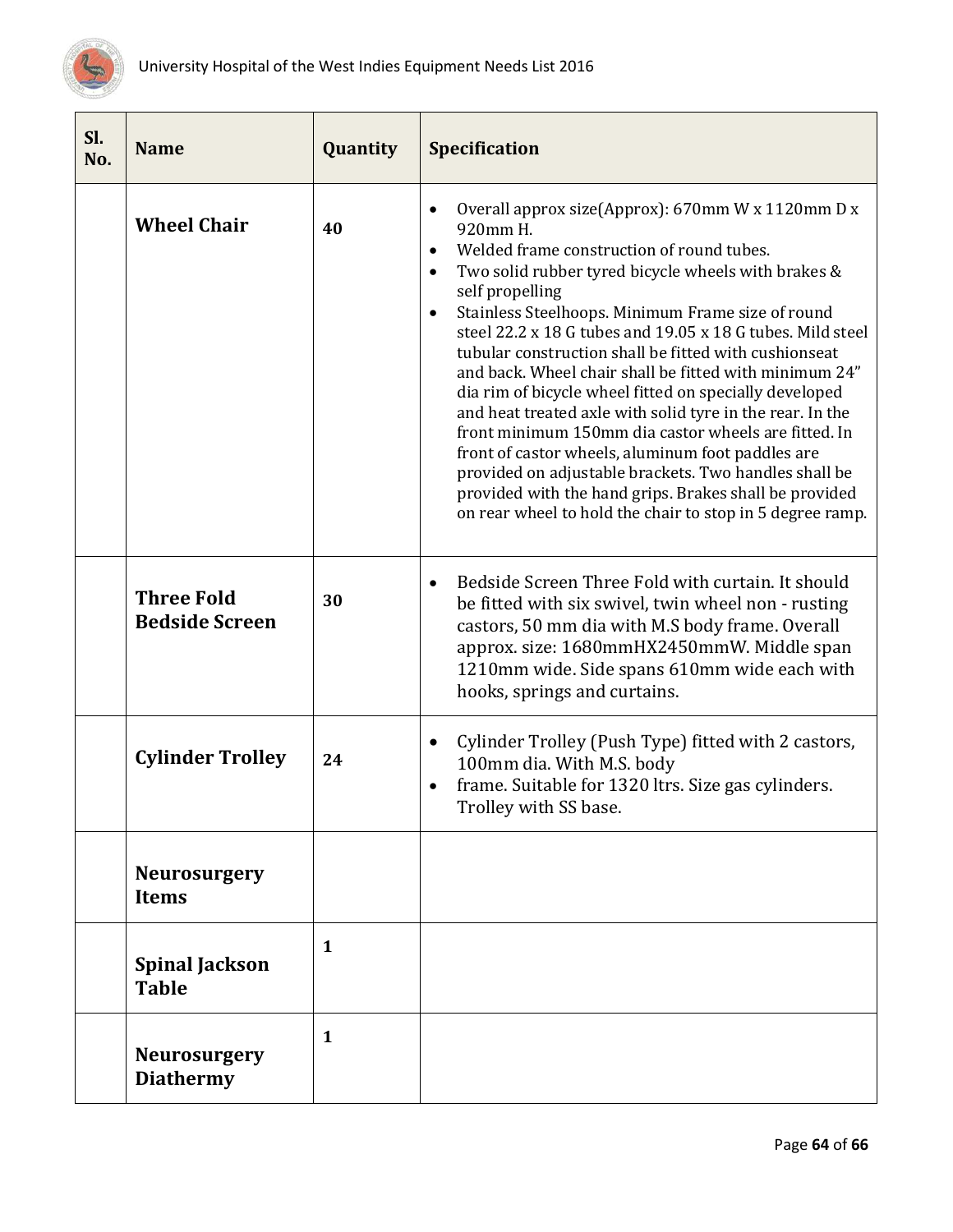

<span id="page-65-3"></span><span id="page-65-2"></span><span id="page-65-1"></span><span id="page-65-0"></span>

| Sl.<br>No. | <b>Name</b>                                                                        | Quantity     | Specification |
|------------|------------------------------------------------------------------------------------|--------------|---------------|
|            | <b>Machine</b>                                                                     |              |               |
|            | Neurosurgical<br><b>Drills to perform</b><br>Spine and other<br><b>Emergencies</b> | $\mathbf{2}$ |               |
|            | <b>Ultrasonic with</b><br><b>Cold Plasma</b><br>aspirated to<br>resect tumour      | $\mathbf{1}$ |               |
|            | <b>Radio Surgery</b><br><b>Unit Gamma or</b><br><b>Cyber knife</b>                 | $\mathbf 1$  |               |
|            | <b>C-Arm Cray Unit</b>                                                             | $\mathbf{1}$ |               |